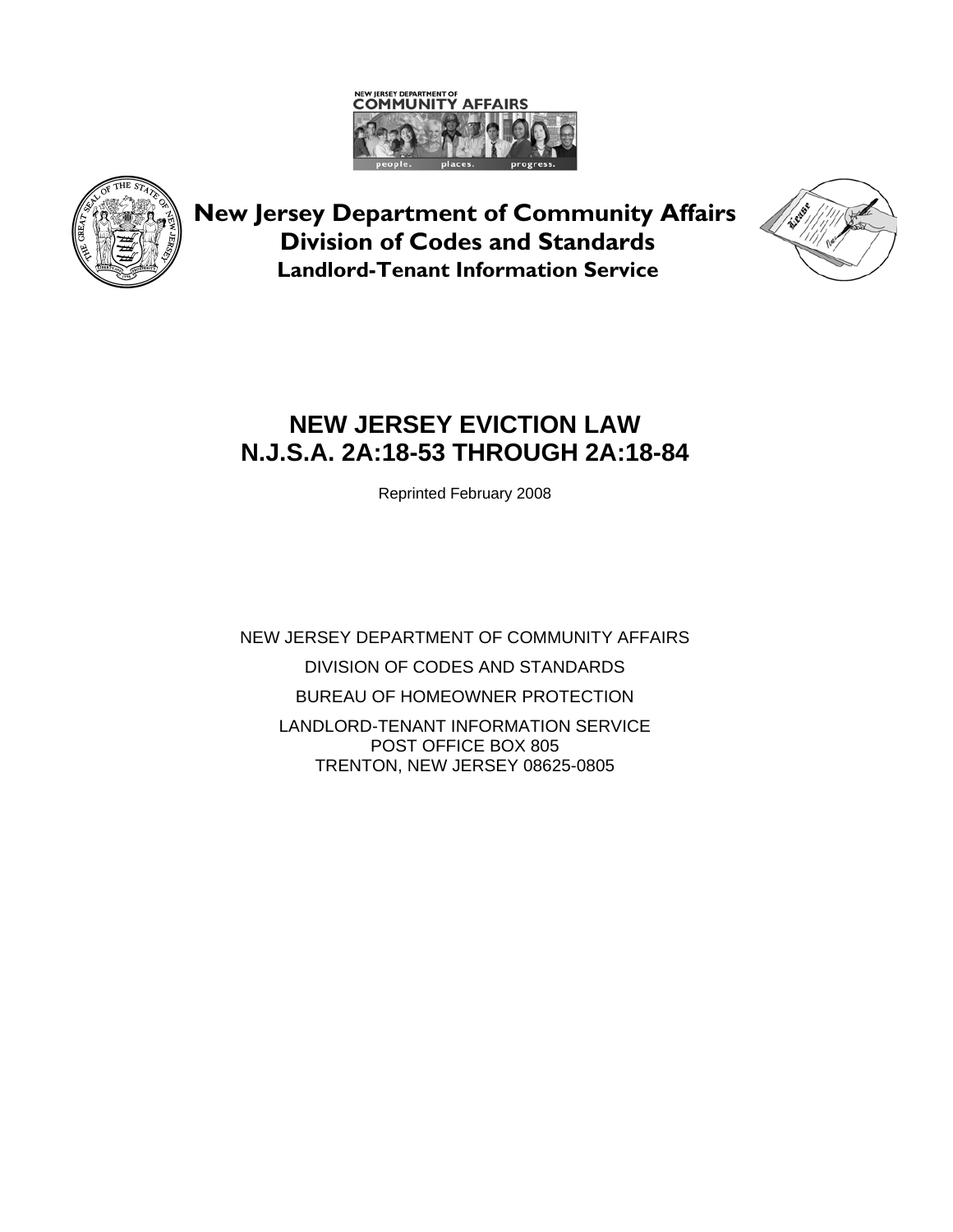# **CONTENTS**

- 2A: 18-53 Removal of tenant in certain cases; jurisdiction
- 2A:18-54 Notices and summons; substituted service; service by posting
- 2A:18-55 Discontinuance upon payment into court of rent in arrears; receipt
- 2A:18-56 Proof of notice to quit prerequisite to judgment
- 2A:18-57 Judgment for possession; warrant for removal; issuance
- 2A:18-58 Execution of warrant; use of force
- 2A:18-59 Review; landlord liable for unlawful proceedings
- 2A:18-59.1 Terminally ill tenant
- 2A:18-59.2 Inapplicability of act to hotel, motel or guesthouse rented to transient guest or seasonal tenant or to residential health care facility
- 2A:18-60 Removal of proceedings into Law Division
- 2A:18-61 Trail by jury in Law Division
- 2A:18-61.1 Grounds for removal of tenants
- 2A:18-61.1a Findings
- 2A:18-61.1b Permanent retirement from residential use
- 2A:18-61. 1c 5 year restriction
- 2A:18-61.1d Maximum authorized rent
- 2A:18-61.le Rights of former tenants
- 2A:18-61.1f Local ordinances permitted
- 2A-18-61.1g Relocation of displaced tenant; violations, penalty
- 2A:18-61.1h Reimbursement to displaced tenant
- 2A:18-61.2 Removal of residential tenants; required notice; contents; service
- 2A:18-61.3 Causes for eviction or non-renewal of lease
- 2A:18-61.3a Mobile home parks; restrictions on "for sale" signs; prohibition
- 2A:18-61.4 Waiver of rights by provision in lease; unenforceability
- 2A:18-61.5 Severability
- 2A:18-61.6 Owner liability for wrongful evictions
- 2A:18-61.7 Definitions
- 2A:18-61.8 Conversion of multiple dwelling into condominium, cooperative or fee simple ownership; notice to and rights to tenants
- 2A:18-61.9 Notice to tenant after master deed or agreement to establish cooperative
- 2A:18-61.10 Removal of tenant to allow conversion to cooperative or condominium; moving expense compensation
- 2A:18-61.11 Comparable housing; offer of rental; stay of eviction; alternative compensation; senior citizens and disabled protected tenancy period
- 2A:18-61.12 Rules and regulations
- 2A:18-61.16a Rent defined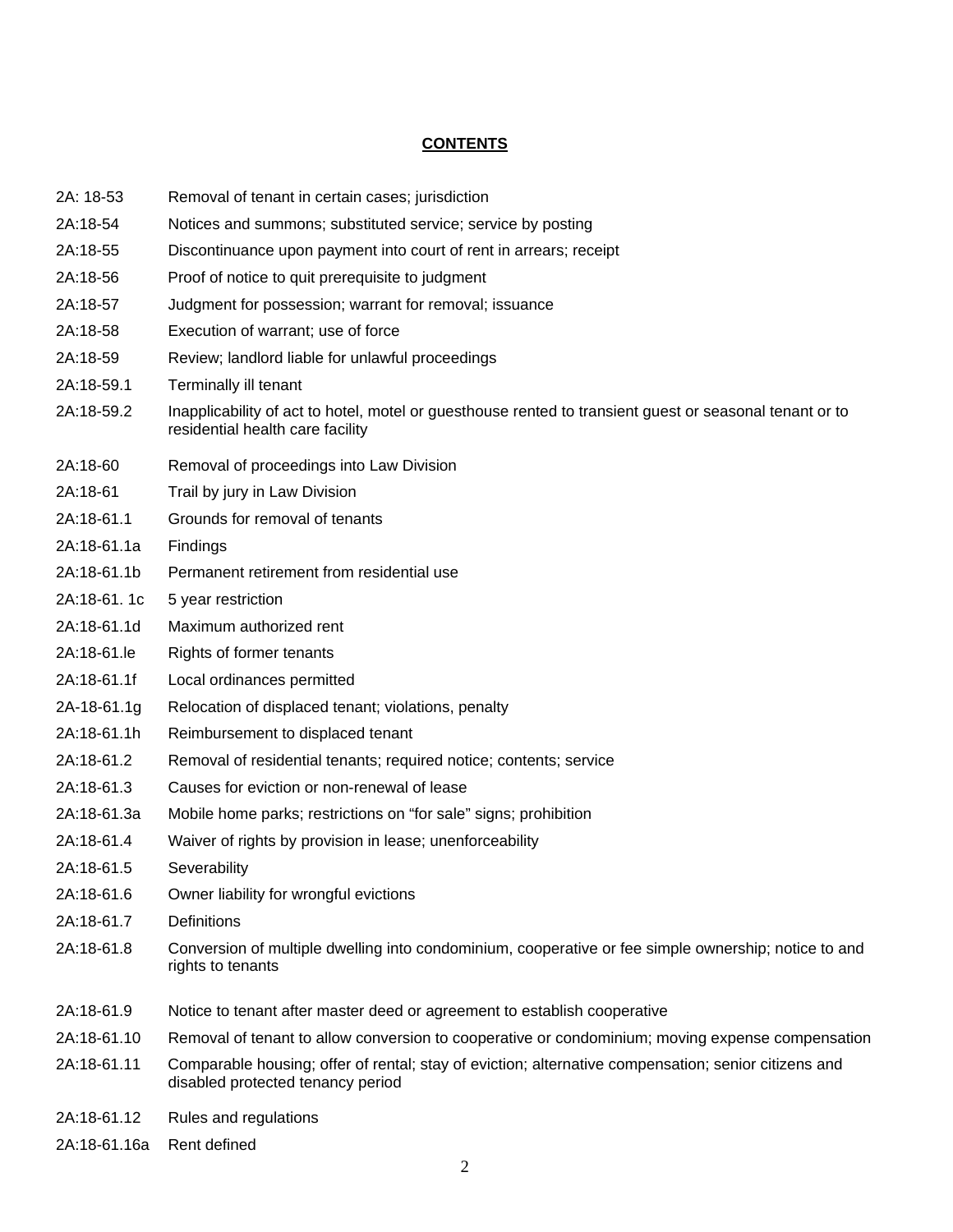| 2A:18-61.22  | Short title                                                                                                                                        |
|--------------|----------------------------------------------------------------------------------------------------------------------------------------------------|
| 2A:18-61.23  | Legislative findings and declarations                                                                                                              |
| 2A:18-61.24  | Definitions                                                                                                                                        |
| 2A:18-61.25  | Protected tenancy status, conversion of dwelling unit of eligible senior citizen or disabled tenant                                                |
| 2A:18-61.26  | Administrative agency                                                                                                                              |
| 2A:18-61.27  | Notice to tenants                                                                                                                                  |
| 2A:18-61.28  | Eligibility for protected tenancy status                                                                                                           |
| 2A:18-61.29  | Registration of conversion; approval after proof of notice of eligibility to tenants                                                               |
| 2A:18-61.30  | Protected tenancy status; applicability after notice of eligibility and filing of conversion recording                                             |
| 2A:18-61.31  | Rent increase restrictions                                                                                                                         |
| 2A:18-61.32  | Termination of protected tenancy                                                                                                                   |
| 2A:18-61.33  | Termination upon purchase of unit by senior citizen or disabled tenant                                                                             |
| 2A:18-61.34  | Informing prospective purchaser of act; contract or agreement for sale; clause informing of<br>application of act and acknowledgement by purchaser |
| 2A:18-61.35. | Fee                                                                                                                                                |
| 2A:18-61.36  | Agreement by tenant to waive rights; deemed against public policy and unenforceable                                                                |
| 2A:18-61.37  | Severability                                                                                                                                       |
| 2A:18-61.38  | Rules and regulations                                                                                                                              |
| 2A:18-61.39  | Liberal construction of act                                                                                                                        |
| 2A:18-61.40  | Short title                                                                                                                                        |
| 2A:18.61.41  | Findings, declarations                                                                                                                             |
| 2A:18-61.42  | Definitions                                                                                                                                        |
| 2A:18-61.43  | Maximum qualifying income, adjustment                                                                                                              |
| 2A:18-61.44  | Protected tenancy, qualification, duration                                                                                                         |
| 2A:18-61.45  | Designation of administrative agency                                                                                                               |
| 2A:18-61.46  | Notice, etc required of owner seeking to convert, notice to tenants                                                                                |
| 2A:18-61.47  | Determining tenants' qualifications                                                                                                                |
| 2A:18-61.48  | Requisites for approval of registration of conversion                                                                                              |
| 2A:18-61.49  | Applicability of protected tenancy                                                                                                                 |
| 2A:18-61.50  | Termination of protected tenancy                                                                                                                   |
| 2A:18-61.51  | Tenancy protection terminated by tenant purchase                                                                                                   |
| 2A:18-61.52. | Costs of conversion no basis for rent increases                                                                                                    |
| 2A:18.61.53  | Public offering statement; requisites                                                                                                              |
| 2A:18-61.54  | Municipal fees                                                                                                                                     |
| 2A:18-61.55. | Tenant waivers, unenforceable                                                                                                                      |
| 2A:18-61.56  | Actions against qualified tenants, limitations                                                                                                     |
| 2A:18-61.57  | Removal for good cause                                                                                                                             |
| 2A:18-61.58  | Severability                                                                                                                                       |
| 2A:18-61.59  | Rules, regulations                                                                                                                                 |
| 2A:18-61.60  | Tenant's organization permitted to accept billing for utility                                                                                      |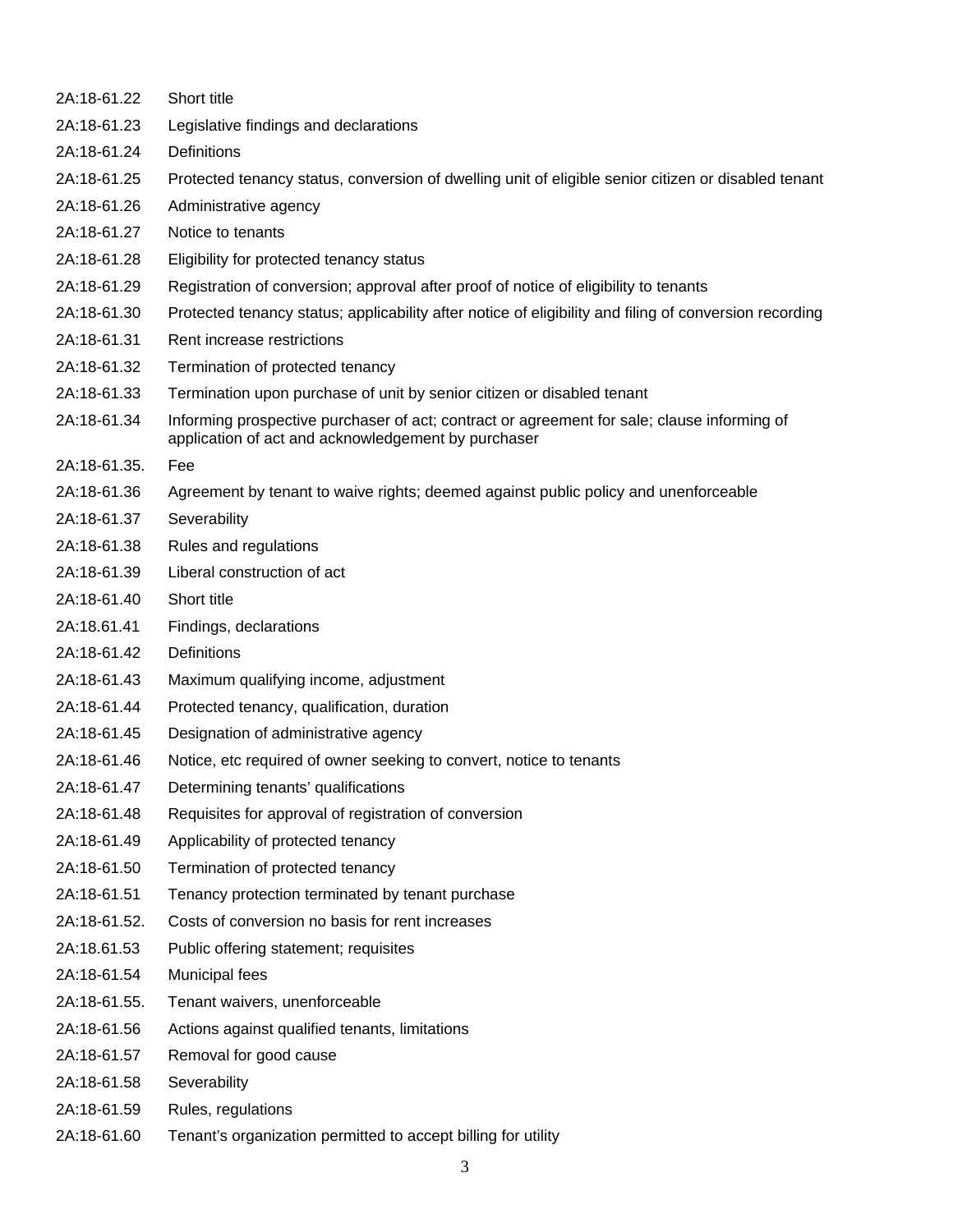| 2A:18-61.61 | Deduction of certain utility costs from rental payment       |
|-------------|--------------------------------------------------------------|
| 2A:18-61.62 | Issuance of "Notice of Rent Protection Emergency."           |
| 2A:18-61.63 | Effect of issuance of "Notice of Rent Protection Emergency." |
| 2A:18-61.64 | Report of violation, investigation, penalties                |
| 2A:18-61.65 | Violations considered as consumer fraud                      |
| 2A:18-66    | Judgment; order as to payment; stay of execution             |
| 2A:18-67    | Docketing small claims judgments                             |
| 2A:18.69    | Costs                                                        |
| 2A:18-71.   | Costs on vacation judgment                                   |
| 2A:18-72.   | Disposal of remaining personal property abandoned by tenant  |
| 2A:18-73.   | Notice to tenant prior to disposition                        |
| 2A:18-74    | Contents of notice                                           |
| 2A:18-75    | Storing abandoned property                                   |
| 2A:18-76.   | Conditions under which property is considered abandoned      |
| 2A:18-77.   | Tenant's reimbursement for storage costs                     |
| 2A:18-78.   | Disposal of property, options                                |
| 2A:18-79.   | Immunity                                                     |
| 2A:18-80.   | Deductions from sale proceeds                                |
| 2A:18-81.   | Compliance with act constitutes complete defense             |
| 2A:18-82    | Noncompliance with act; tenants recovery                     |
| 2A:18-83    | Applicability of act                                         |

2A:18-84 Nonapplicability to motor vehicles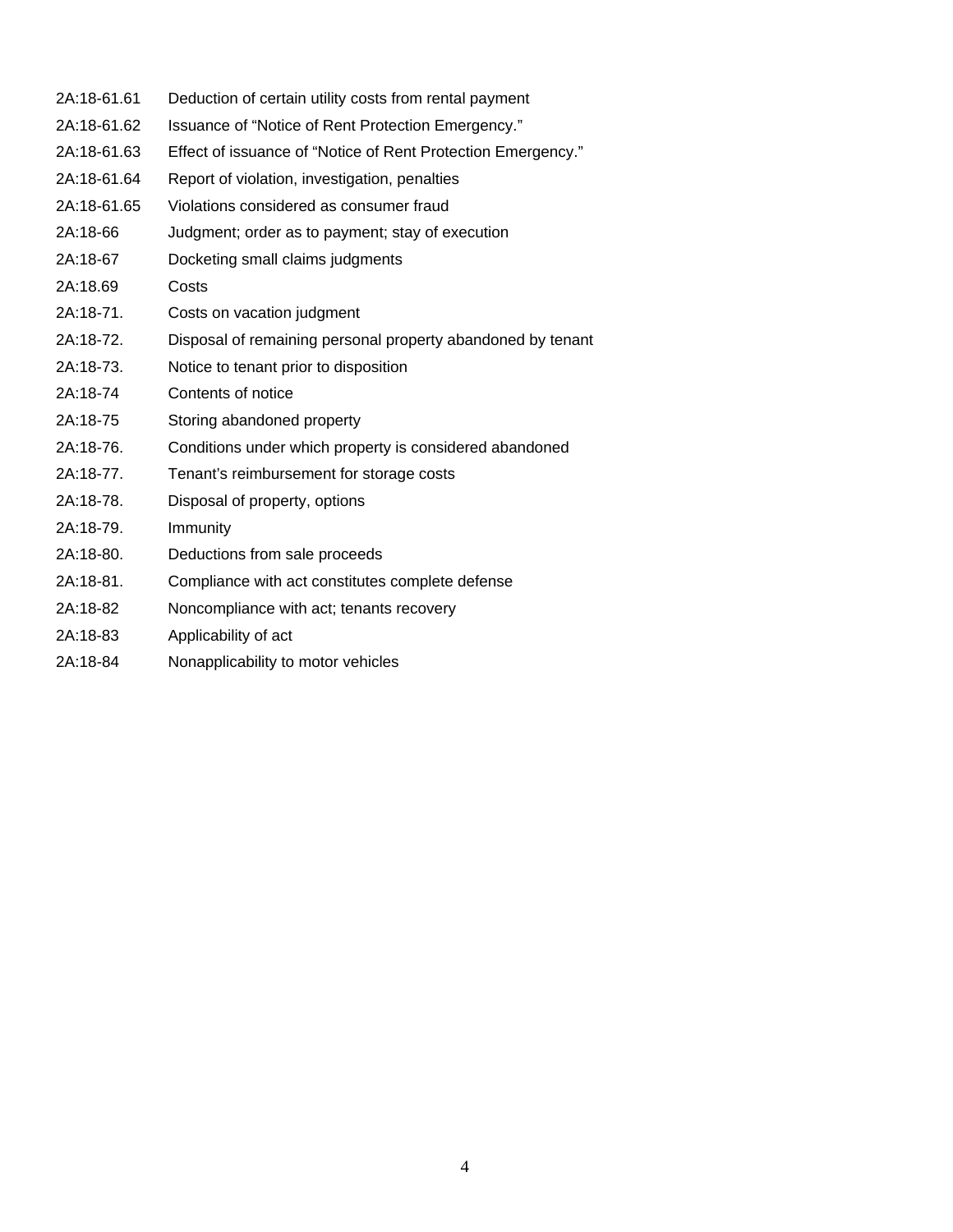#### **2A:18-53. Removal of tenant in certain cases; jurisdiction**

Except for residential lessees and tenants included in section 2 of this act, any lessee or tenant at will or at sufferance, or for a part of a year, or for one or more years, of any houses, buildings, lands or tenements, and the assigns, under tenants or legal representatives of such tenant or lessee, may be removed from such premises by the Superior Court, Law Division, Special Civil Part in an action in the following cases:

- a. Where such person holds over and continues in possession of all or any part of the demised premises after the expiration of his term, and after demand made and written notice given by the landlord or his agent, for delivery of possession thereof. The notice shall be served either personally upon the tenant or such person in possession by giving him a copy thereof or by leaving a copy of the same at his usual place of abode with a member of his family above the age of 14 years.
- b. Where such person shall hold over after a default in the payment of rent, pursuant to the agreement under which the premises are held.
- c. Where such person (1) shall be so disorderly as to destroy the peace and quiet of the landlord or the other tenants or occupants living in said house or the neighborhood, or (2) shall willfully destroy, damage or injure the premises, or (3) shall constantly violate the landlord's rules and regulations governing said premises, provided, such rules have been accepted in writing by the tenant or are made a part of the lease; or (4) shall commit any breach or violation of any of the covenants or agreements in the nature thereof contained in the lease for the premises where a right of re-entry is reserved in the lease for a violation of such covenants or agreements, and shall hold over and continue in possession of the demised premises or any part thereof, after the landlord or his agent for that purpose has caused a written notice of the termination of said tenancy to be served upon said tenant, and a demand that said tenant remove from said premises within three days from the service of such notice. The notice shall specify the cause of the termination of the tenancy, and shall be served either personally upon the tenant or such person in possession by giving him a copy thereof, or by leaving a copy thereof at his usual place of abode with some member of his family above the age of 14 years.

Amended L. 1966,c.319; L.1974,c.49, s.1; L.1991,c.91,s.64

#### **2A:18-54. Notices and summons; substituted service; service by posting**

Where for any reason, any of the notices required by section 2A:18-53 of this title, cannot be served as provided in said section or a summons and complaint cannot be served as in other actions, such notices or summons and complaint may be served upon any person actually occupying the premises, either personally or by leaving same with a member of his family above the age of 14 years, or when admission to the premises is denied or the tenant or occupant and all members of his family above the age of 14 years are absent from the premises, or there is no person actually occupying them, the officer or other person may post or affix a copy of the same upon the door or other conspicuous part of such premises. Such posting shall be deemed to be lawful service.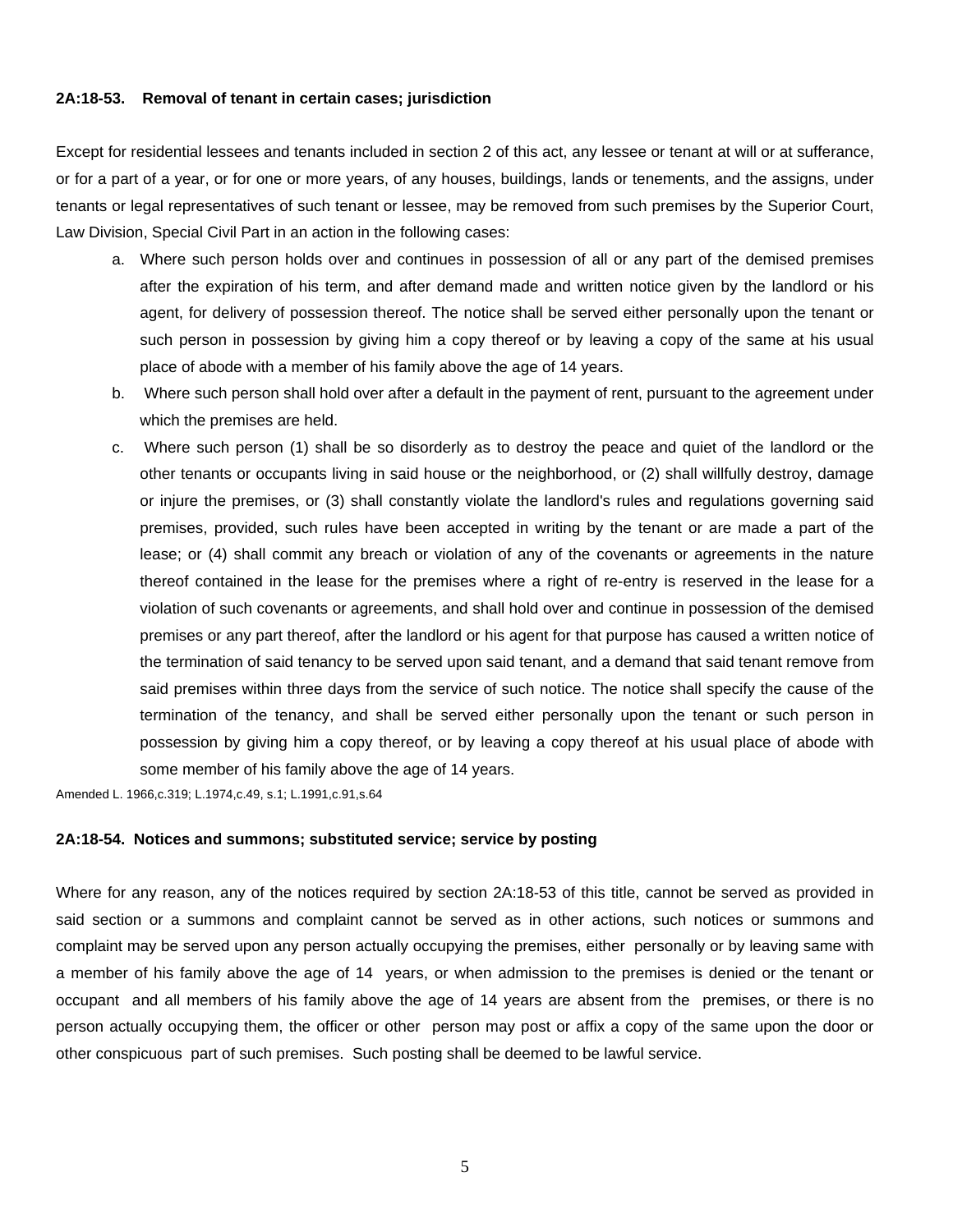### **2A:18-55. Discontinuance upon payment into court of rent in arrears; receipt**

If, in actions instituted under paragraph "b" of section 2A:18-53 of this title, the tenant or person in possession of the demised premises shall at any time on or before entry of final judgment, pay to the clerk of the court the rent claimed to be in default, together with the accrued costs of the proceedings, all proceedings shall be stopped. The receipt of the clerk shall be evidence of such payment.

The clerk shall forthwith pay all moneys so received to the landlord, his agent or assigns.

#### **2A:18-56. Proof of notice to quit prerequisite to judgment**

No judgment for possession in cases specified in paragraph "a." of section 2A:18-53 of this Title shall be ordered unless:

- a. The tenancy, if a tenancy at will or from year to year, has been terminated by the giving of 3 months' notice to quit, which notice shall be deemed to be sufficient; or
- b. The tenancy, if a tenancy from month to month, has been terminated by the giving of 1 month's notice to quit, which notice shall be deemed to be sufficient; or
- c. The tenancy, if for a term other than at will, from year to year, or from month to month, has been terminated by the giving of one term's notice to quit, which notice shall be deemed to be sufficient; and
- d. It shall be shown to the satisfaction of the court by due proof that the notice herein required has been given.

Amended by L.1975, c. 136, s. 1, eff. July 7, 1975

#### **2A:18-57. Judgment for possession; warrant for removal; issuance**

If no sufficient cause is shown to the contrary when the action comes on for trial, the court shall issue its warrant to any officer of the court, commanding him to remove all persons from the premises, and to put the claimant into full possession thereof, and to levy and make the costs out of the goods and chattels of the person in possession.

No warrant of removal shall issue until the expiration of 3 days after entry of judgment for possession, except as provided for in chapter 42 of this Title.

Amended by L.1979, c. 392, s. 1, eff. Feb. 6, 1980.

# **2A:18-58. Execution of warrant; use of force**

An officer, to whom a warrant is issued by virtue of this article, shall obey the command of and faithfully execute the same, and may, if necessary to the execution thereof, uses such force as may be necessary.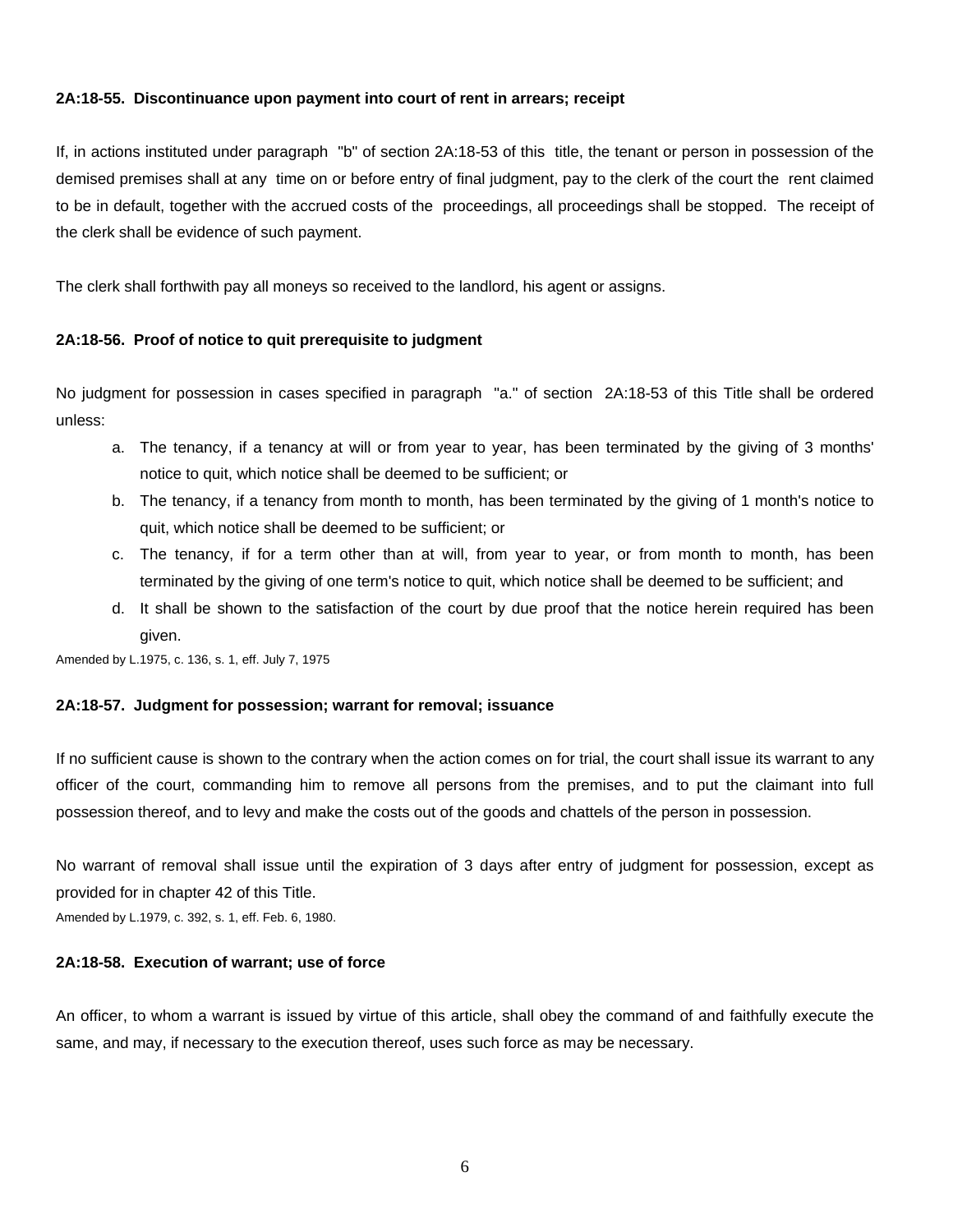# **2A:18-59. Review; landlord liable for unlawful proceedings**

Proceedings had by virtue of this article shall not be appealable except on the ground of lack of jurisdiction. The landlord, however, shall remain liable in a civil action for unlawful proceedings under this article.

# **2A:18-59.1. Terminally ill tenants**

Notwithstanding the provisions of any other law to the contrary, the Superior Court may authorize and review one year stays of eviction during which the tenant shall be entitled to renew the lease at its term of expiration, subject to reasonable changes proposed to the tenant by the landlord in written notice, whenever:

- a. The tenant fulfills all the terms of the lease and removal is sought under subsection a. of N.J.S.2A:18-53 where a residential tenant holds over after written notice for delivery of possession; and
- b. The tenant has a terminal illness which illness has been certified by a licensed physician; and
- c. There is substantial likelihood that the tenant would be unable to search for, rent and move to a comparable alternative rental dwelling unit without serious medical harm; and
- d. The tenant has been a tenant of the landlord for a least two years prior to the issuance of the stay.

In reviewing a petition for a stay of eviction, the court shall specifically consider whether the granting of the stay of eviction would cause an undue hardship to the landlord because of the landlord's financial condition or any other factor relating to the landlord's ownership of the premises.

L.1983,c.446, s.1; Amended 1991,c.91,s.65.

# **2A:18-59.2. Inapplicability of act to hotel, motel or guesthouse rented to transient guest or seasonal tenant or to residential health care facility**

This act shall not apply to a hotel, motel or other guest house, or part thereof, rented to a transient guest or seasonal tenant, or a residential health care facility as defined in section 1 of P.L. 1953, c. 212 (C.30:11A-1). L.1983, c. 446, s. 2, eff. Jan. 9, 1984.

# **2A:18-60. Removal of proceedings into Law Division**

At any time before an action for the removal of a tenant comes on for trial, either the landlord or person possession may apply to the Superior Court, which may, if it deems it of sufficient importance, order the cause transferred from the Special Civil Part to the Law Division. Amended L.1991, c.91.s.66

# **2A:18-61. Trial by jury in Law Division**

A summary action for the removal of a tenant, commenced in the Special Civil Part but transferred to the Law Division shall be tried before a jury, unless a jury is waived. Amended L.1991,c.91,s.67.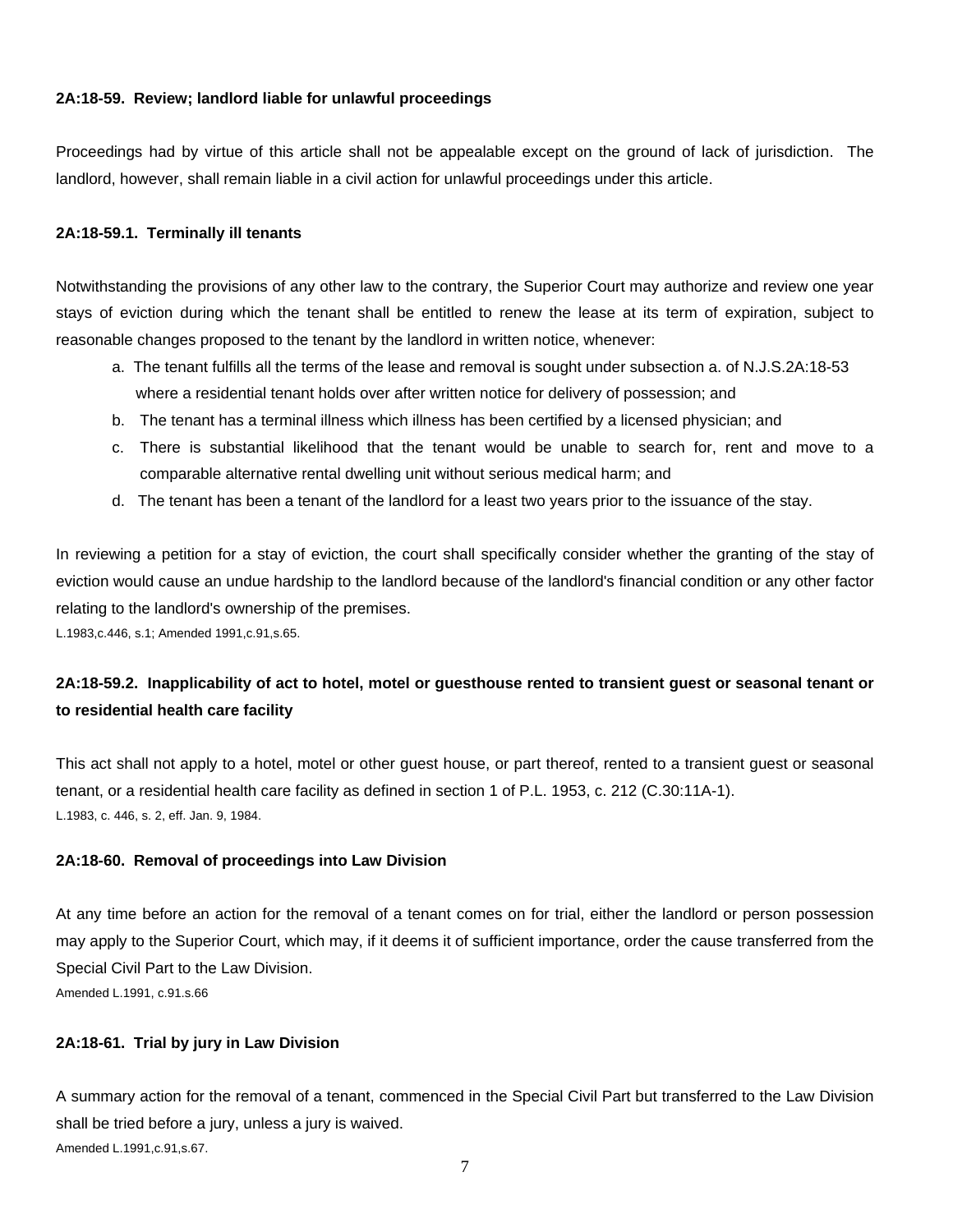#### **2A:18-61.1****Grounds for removal of tenants**

No lessee or tenant or the assigns, under-tenants or legal representatives of such lessee or tenant may be removed by the Superior Court from any house, building, mobile home or land in a mobile home park or tenement leased for residential purposes, other than (1) owner-occupied premises with not more than two rental units or a hotel, motel or other guesthouse or part thereof rented to a transient guest or seasonal tenant; (2) a dwelling unit which is held in trust on behalf of a member of the immediate family of the person or persons establishing the trust, provided that the member of the immediate family on whose behalf the trust is established permanently occupies the unit; and (3) a dwelling unit which is permanently occupied by a member of the immediate family of the owner of that unit, provided, however, that exception (2) or (3) shall apply only in cases in which the member of the immediate family has a developmental disability, except upon establishment of one of the following grounds as good cause:

- **a.** The person fails to pay rent due and owing under the lease whether the same be oral or written; provided that, for the purposes of this section, any portion of rent unpaid by a tenant to a landlord but utilized by the tenant to continue utility service to the rental premises after receiving notice from an electric, gas, water or sewer public utility that such service was in danger of discontinuance based on non payment by the landlord, shall not be deemed to be unpaid rent.
- **b.** The person has continued to be, after written notice to cease, so disorderly as to destroy the peace and quiet of the occupants or other tenants living in said house or neighborhood.
- **c.** The person has willfully or by reason of gross negligence caused or allowed destruction, damage or injury to the premises.
- **d.** The person has continued, after written notice to cease, to substantially violate or breach any of the landlord's rules and regulations governing said premises, provided such rules and regulations are reasonable and have been accepted in writing by the tenant or made a part of the lease at the beginning of the lease term.
- **e.** (1) The person has continued, after written notice to cease, to substantially violate or breach any of the covenants or agreements contained in the lease for the premises where a right of reentry is reserved to the landlord in the lease for a violation of such covenant or agreement, provided that such covenant or agreement is reasonable and was contained in the lease at the beginning of the lease term. (2) In public housing under the control of a public housing authority or redevelopment agency, the person substantially violated or breached any of the covenants or agreements contained in the lease for the premises pertaining to illegal uses of controlled dangerous substances, or other illegal activities, whether or not a right of reentry is reserved to the landlord in the lease for a violation of such covenant or agreement, provided that such covenant or agreement conforms to federal guidelines regarding such lease provisions and was contained in the lease at the beginning of the lease term.
- **f.** The person has failed pay rent after a valid notice to quit and notice of increase of said rent, provided the increase in rent is not unconscionable and complies with any an all other laws or municipal ordinances governing rent increases.
- **g.** The landlord or owner (1) seeks to permanently board up or demolish the premises because he has been cited by local or State housing inspectors for substantial violations affecting the health and safety of tenants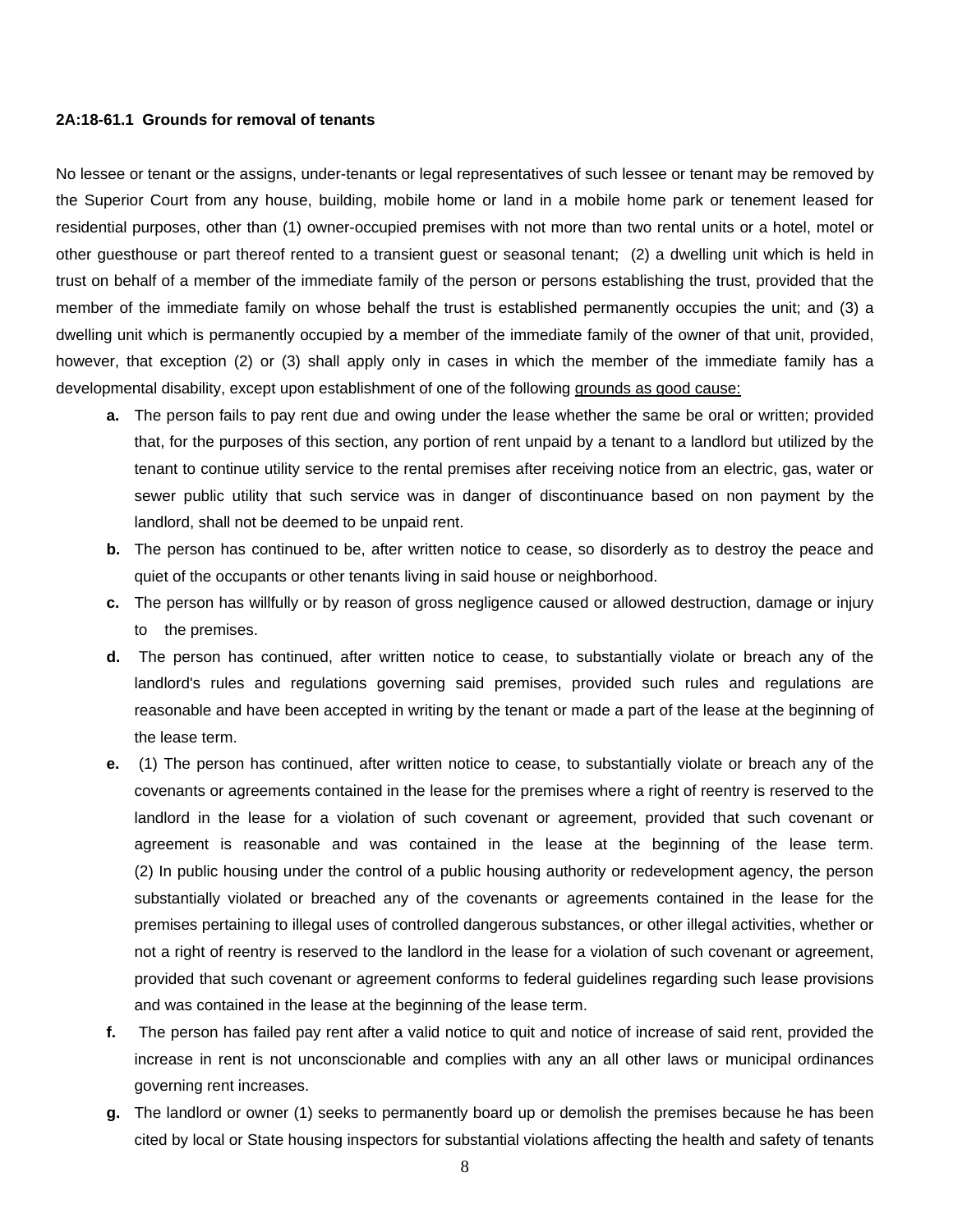and it is economically unfeasible for the owner to eliminate the violations; (2) seeks to comply with local or State housing inspectors who have cited him for substantial violations affecting the health and safety of tenants and it is unfeasible to so comply without removing the tenant; simultaneously with service of notice of eviction pursuant to this clause, the landlord shall notify the Department of Community Affairs of the intention to institute proceedings and shall provide the department with such other information as it may require pursuant to rules and regulations. The department shall inform all parties and the court of its view with respect to the feasibility of compliance without removal of the tenant and may in its discretion appear and present evidence; (3) seeks to correct an illegal occupancy because he has been cited by local or State housing inspectors or zoning officers and it is unfeasible to correct such illegal occupancy without removing the tenant; or (4) is a governmental agency which seeks to permanently retire the premises from the rental market pursuant to a redevelopment or land clearance plan in a blighted area. In those cases where the tenant is being removed for any reason specified in this subsection**,** no warrant for possession shall be issued until P.L. 1967, c.79 (C.52:31B-1 et seq.) and P.L. 1971, c.362 (C.20:4-1 et seq.) have been complied with.

- **h.** The owner seeks to retire permanently the residential building or the mobile home park from residential use or use as a mobile home park, provided this subsection shall not apply to circumstances covered under subsection g. of this section.
- **i.** The landlord or owner proposes, at the termination of a lease, reasonable changes of substance in the terms and conditions of the lease, including specifically any change in the term thereof, which the tenant, after written notice, refuses to accept; provided that in cases where a tenant has received a notice of termination pursuant to subsection g. of section 3 of P.L.1974, c.49 (C.2A:18-61.2), or has a protected tenancy status pursuant to section 9 of the "Senior Citizens and Disabled Protected Tenancy Act," P.L.1981, c.226 (C.2A:18-61.30), or pursuant to the "Tenant Protection Act of 1992," P.L.1991, c.509 (C.2A:18-61.40 et al.), the landlord or owner shall have the burden of proving that any change in the terms and conditions of the lease, rental or regulations both is reasonable and does not substantially reduce the rights and privileges to which the tenant was entitled prior to the conversion.
- **j.** The person, after written notice to cease, has habitually and without legal justification failed to pay rent which is due and owing.
- **k.** The landlord or owner of a building or mobile home park is converting from the rental market to a condominium, cooperative or fee simple ownership of two or more dwelling units or park sites, except as hereinafter provided in subsection l. of this section. Where the tenant is being removed pursuant to this subsection, no warrant for possession shall be issued until this act has been complied with. No action for possession shall be brought pursuant to this subsection against any senior citizen tenant or disabled tenant with protected tenancy status pursuant to the "Senior Citizens and Disabled Tenancy Act," P.L. 1981, c.226 (C.2A:18-61.22 et al), or against a qualified tenant under the "Tenant Protection Act of 1992," P.L. 1991, c.509 (C2A:18-61.40 et al), as long as the agency has not terminated the protected tenancy status or the protected tenancy period has not expired.
- **l.** (1) The owner of a building or mobile home park, which is constructed as or being converted to a condominium, cooperative or fee simple ownership, seeks to evict a tenant or sublessee whose initial tenancy began after the master deed, agreement establishing the cooperative or subdivision plat was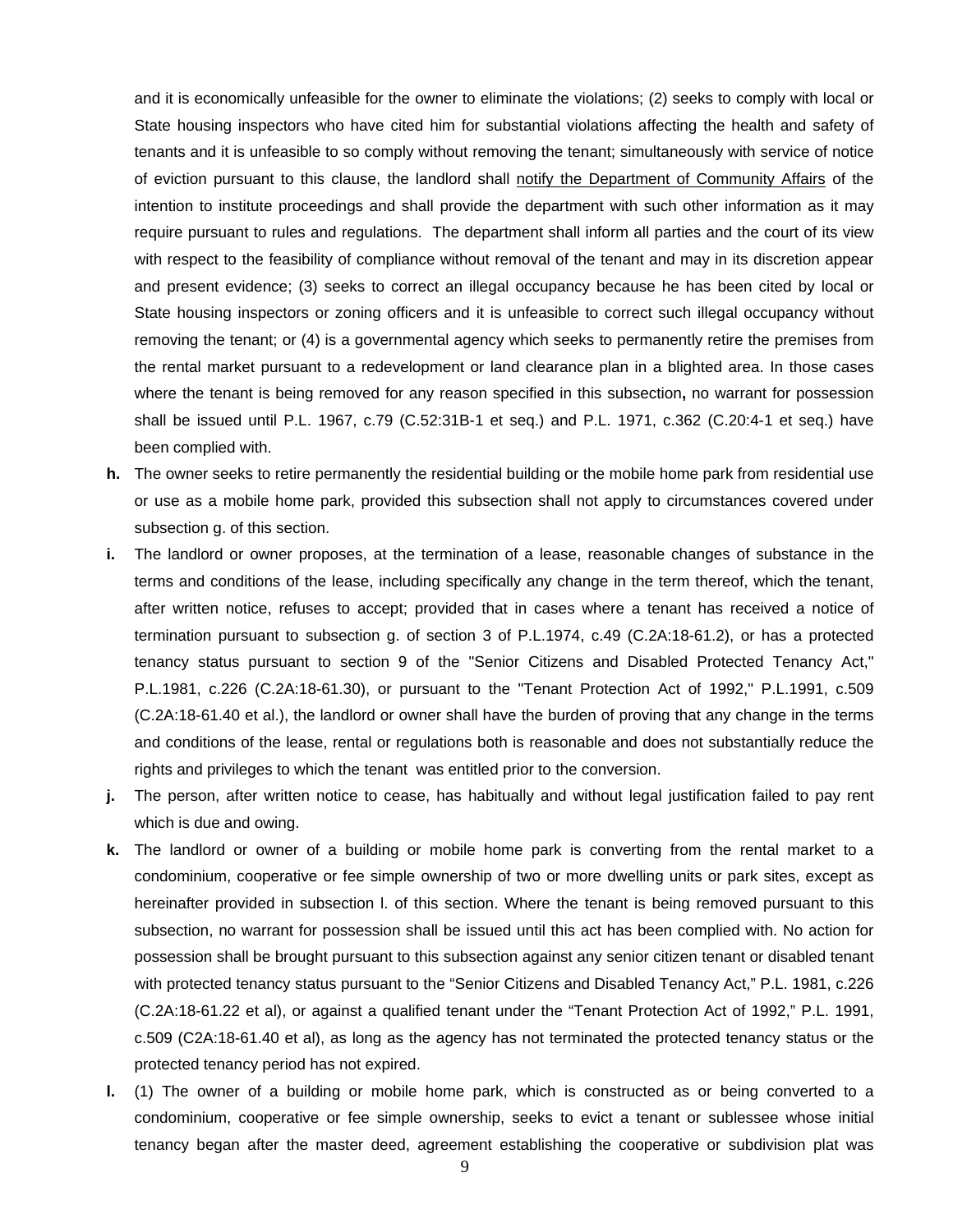recorded, because the owner has contracted to sell the unit to a buyer who seeks to personally occupy it and the contract for sale calls for the unit to be vacant at the time of closing. However, no action shall be brought against a tenant under paragraph (1) of this subsection unless the tenant was given a statement in accordance with section 6 of P.L.1975, c.311 (C.2A:18-61.9);

(2) The owner of three or less condominium or cooperative units seeks to evict a tenant whose initial tenancy began by rental from an owner of three or less units after the master deed or agreement establishing the cooperative was recorded, because the owner seeks to personally occupy the unit, or has contracted to sell the unit to a buyer who seeks to personally occupy it and the contract for sale calls for the unit to be vacant at the time of closing;

(3) The owner of a building of three residential units or less seeks to personally occupy a unit, or has contracted to sell the residential unit to a buyer who wishes to personally occupy it and the contract for sale calls for the unit to be vacant at the time of closing.

- **m.** The landlord or owner conditioned the tenancy upon and in consideration for the tenant's employment by the landlord or owner as superintendent, janitor or in some other capacity and such employment is being terminated.
- **n.** The person has been convicted of or pleaded guilty to, or if a juvenile, has been adjudicated delinquent on the basis of an act which if committed by an adult would constitute an offense under the "Comprehensive Drug Reform Act of 1987," N.J.S.2C:35-1 et al. involving the use, possession, manufacture, dispensing or distribution of a controlled dangerous substance, controlled dangerous substance analog or drug paraphernalia within the meaning of that act within or upon the leased premises or the building or complex of buildings and land appurtenant thereto, or the mobile home park, in which those premises are located, and has not in connection with his sentence for that offense either (1) successfully completed or (2) been admitted to and continued upon probation while completing, a drug rehabilitation program pursuant to N.J.S.2C:35-14; or, being the tenant or lessee of such leased premises, knowingly harbors or harbored therein a person who has been so convicted or has so pleaded, or otherwise permits or permitted such a person to occupy those premises for residential purposes, whether continuously or intermittently, except that this subsection shall not apply to a person harboring or permitting a juvenile to occupy the premises if the juvenile has been adjudicated delinquent upon the basis of an act which if committed by an adult would constitute the offense of use or possession under the said act. No action for removal may be brought pursuant to this subsection more than two years after the date of the adjudication or conviction or more than two years after the person's release from incarceration whichever is the later.
- **o.** The person has been convicted of or pleaded guilty to, or if a juvenile, has been adjudicated delinquent on the basis of an act which if committed by an adult would constitute an offense under N.J.S.2C:12-1 or N.J.S.2C:12-3 involving assault, or terrorist threats against the landlord, a member of the landlord's family or an employee of the landlord; or, being the tenant or lessee of such leased premises, knowingly harbors or harbored therein a person who has been so convicted or has so pleaded, or otherwise permits or permitted such a person to occupy those premises for residential purposes, whether continuously or intermittently. No action for removal may be brought pursuant to this subsection more than two years after the adjudication or conviction or more than two years after the person's release from incarceration whichever is the later.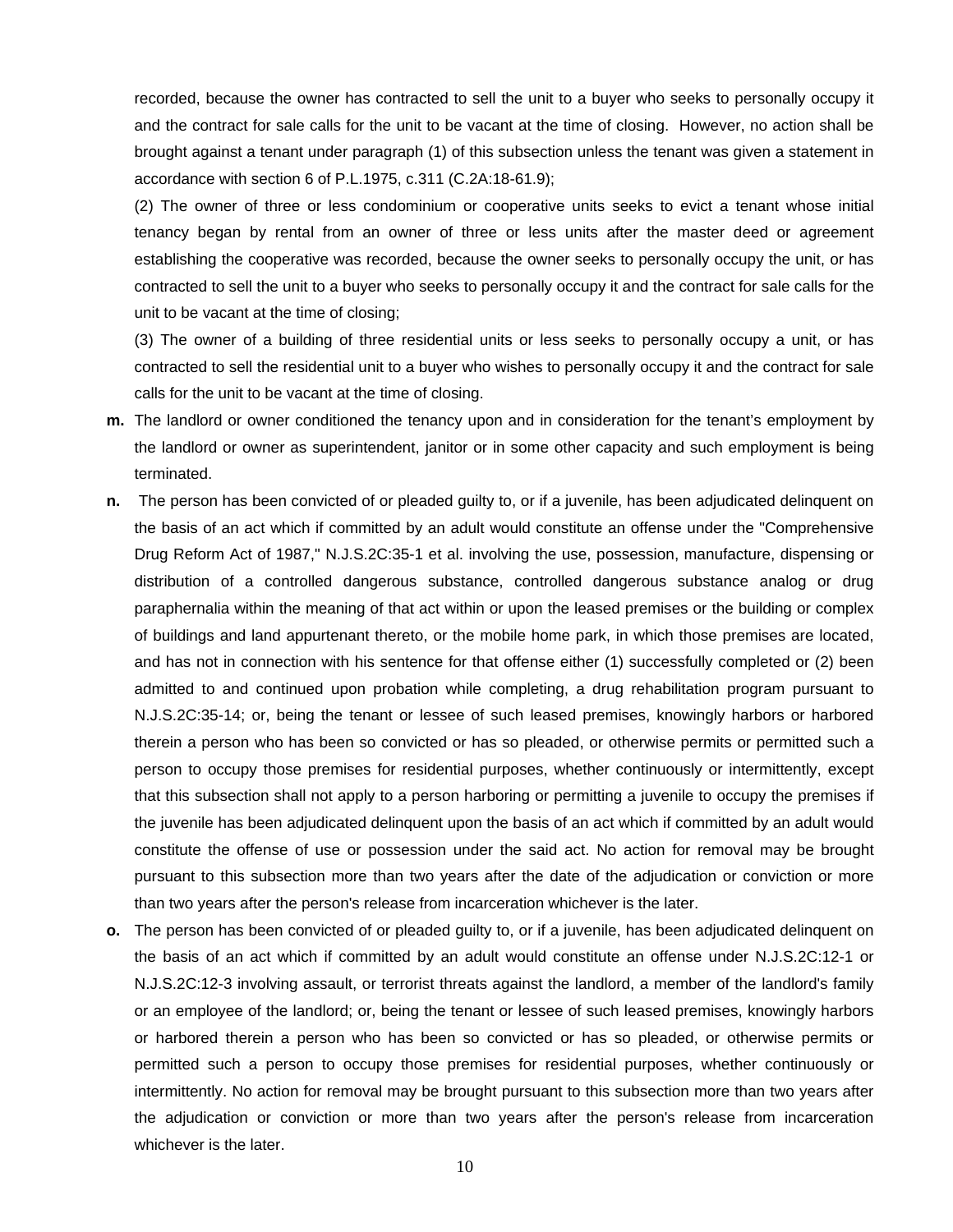- **p.** The person has been found, by a preponderance of the evidence, liable in a civil action for removal commenced under this act for an offense under N.J.S.2C:20-1 et al. involving theft of property located on the leased premises from the landlord, the leased premises or other tenants residing in the leased premises, or N.J.S.2C:12-1 or N.J.S.2C:12-3 involving assault or terrorist threats against the landlord, a member of the landlord's family or an employee of the landlord, or under the "Comprehensive Drug Reform Act of 1987," N.J.S.2C:35-1 et al., involving the use, possession, manufacture, dispensing or distribution of a controlled dangerous substance, controlled dangerous substance analog or drug paraphernalia within the meaning of that act within or upon the leased premises or the building or complex of buildings and land appurtenant thereto, or the mobile home park, in which those premises are located, and has not in connection with his sentence for that offense either (1) successfully completed or (2) been admitted to and continued upon probation while completing a drug rehabilitation program pursuant to N.J.S.2C:35-14; or, being the tenant or lessee of such leased premises, knowingly harbors or harbored therein a person who committed such an offense, or otherwise permits or permitted such a person to occupy those premises for residential purposes, whether continuously or intermittently, except that this subsection shall not apply to a person who harbors or permits a juvenile to occupy the premises if the juvenile has been adjudicated delinquent upon the basis of an act which if committed by an adult would constitute the offense of use or possession under the said "Comprehensive Drug Reform Act of 1987.
- **q.** The person has been convicted of or pleaded guilty to, or if a juvenile, has been adjudicated delinquent on the basis of an act which if committed by an adult would constitute an offense under N.J.S.2C:20-1 et al. involving theft of property from the landlord, the leased premises or other tenants residing in the same building or complex; or, being the tenant or lessee of such leased premises, knowingly harbors therein a person who has been so convicted or has so pleaded, or otherwise permits such a person to occupy those premises for residential purposes, whether continuously or intermittently.

For purposes of this section, (1) "developmental disability" means any disability which is defined as such pursuant to section 3 of P.L.1977, c.82 (C.30:6D-3); (2) "member of the immediate family" means a person's spouse, parent, child or sibling, or a spouse, parent, child or sibling of any of them; and (3) "permanently" occupies or occupied means that the occupant maintains no other domicile at which the occupant votes, pays rent or property taxes or at which rent or property taxes are paid on the occupant's behalf.

L.1974,c.49,s.2; Amended 1975, c.311, s.1; 1981, c.8, s.1; 1981, c.226, s.13; 1989, c.294, s.1; 1991, c.91, s.68; 1991, c.307; 1991, c.509, s.19; 1993, c.342, s.1; 1995, c.269; 1996, c.131; 1997,c.228,s.1.L.2000, c.113, s.3

#### **2A:18-61.1a. Findings**

The Legislature finds that:

a. Acute State and local shortages of supply and high levels of demand for residential dwellings have motivated removal of blameless tenants in order to directly or indirectly profit from conversion to higher income rental or ownership interest residential use.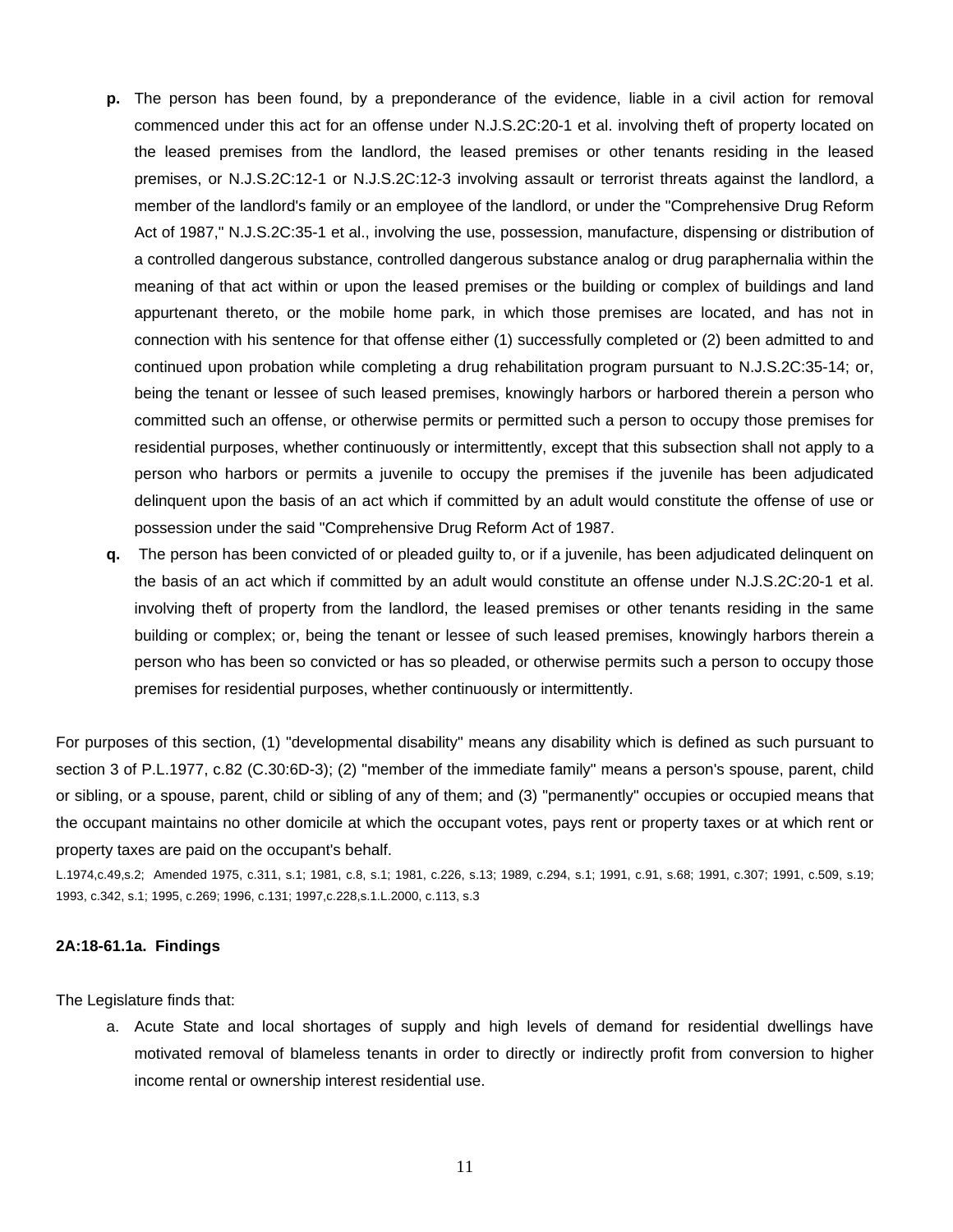- b. This has resulted in unfortunate attempts to displace tenants employing pretexts, stratagems or means other than those provided pursuant to the intent of State eviction laws designated to fairly balance and protect rights of tenants and landlords.
- c. These devices have circumvented the intent of current State eviction laws by failing to utilize available means to avoid displacement, such as: protected tenancies; rights to purchase; rent affordability protection; full disclosures relevant to eviction challenges; and stays of eviction where relocation is lacking.
- d. It is in the public interest of the State to maintain for citizens the broadest protections available under State eviction laws to avoid such displacement and resultant loss of affordable housing, which, due to housing's uniqueness as the most costly and difficult to change necessity of life, causes overcrowding, unsafe and unsanitary conditions, blight, burdens on community services, wasted resources, homelessness, emigration from the State and personal hardship, which is particularly severe for vulnerable seniors, the disabled, the frail, minorities, large families and single parents.
- e. Such personal hardship includes, but is not limited to: economic loss, time loss, physical and emotional stress, and in some cases severe emotional trauma, illness, homelessness or other irreparable harm resulting from strain of eviction controversy; relocation search and moving difficulties; anxiety caused by lack of information, uncertainty, and resultant planning difficulty; employment, education, family and social disruption; relocation and empty unit security hazards; relocation to premises of less affordability, capacity, accessibility and physical or environmental quality; and relocation adjustment problems, particularly of the blind or other disabled citizens.
- f. It is appropriate to take legislative notice of relevant legislative findings adopted pursuant to section 2 of the "Senior Citizens and Disabled Protected Tenancy Act," P.L. 1981, c. 226 (C. 2A:18-61.23) and section 2 of the "Prevention of Homelessness Act (1984)," P.L. 1984, c. 180 (C. 52:27D-281), which, with the findings of this section, have relevance to this 1986 amendatory and supplementary act and P.L. 1974, c. 49 (C. 2A:18-61.1 et seq.).
- g. This 1986 amendatory and supplementary act is adopted in order to protect the public health, safety and welfare of the citizens of New Jersey.

L. 1986, c. 138, s. 10, eff. Oct. 29, 1986.

# **2A:18-61.1b. Permanent retirement from residential use**

If an owner seeks an eviction alleging permanent retirement of the premises from residential use pursuant to subsection h. of section 2 of P.L. 1974, c. 49 (C. 2A:18-61.1) and if, pursuant to land use law, nonresidential use of the premises is not permitted as a principal permitted use or is limited to accessory, conditional or public use, a rebuttal presumption is created that the premises are not and will not be permanently retired from residential use. Residential premises that are unoccupied, boarded up or otherwise out of service shall not be deemed retired from residential use unless they are converted to a principal permitted nonresidential use. No tenant shall be evicted pursuant to subsection h. of section 2 of P.L. 1974, c. 49 (C. 2A:18-61.1) if any State or local permit or approval required by law for the nonresidential use is not obtained. Nothing contained in this section shall be deemed to require obtaining a certificate of occupancy for the proposed use prior to an eviction. The detail specified in notice given pursuant to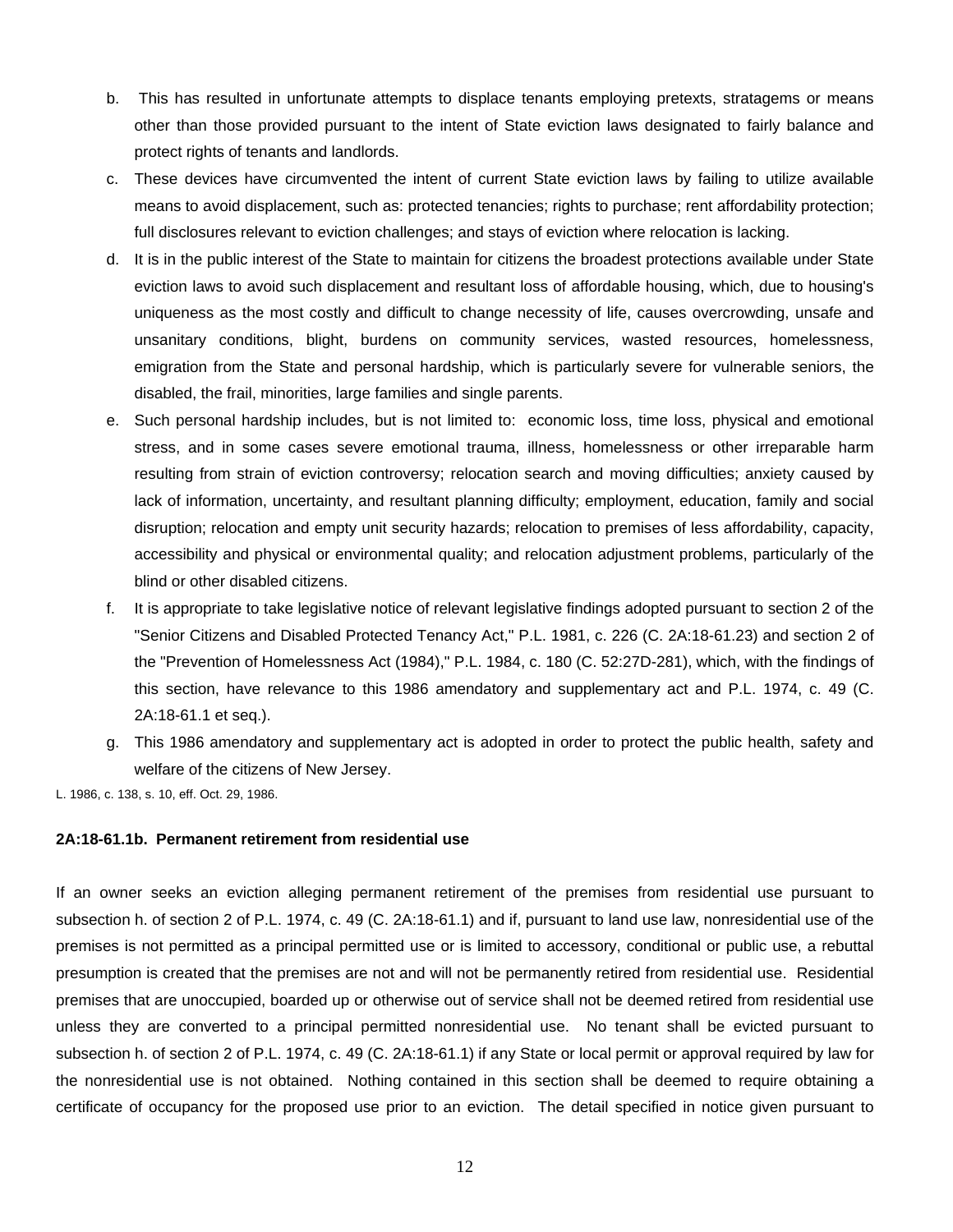subsection d. of section 3 of P.L. 1974, c. 49 (C. 2A:18-61.2) shall disclose the proposed nonresidential use to which the premises are to be permanently retired. L. 1986, c. 138, s. 2, eff. Oct. 29, 1986.

#### **2A:18-61.1c. 5 year restriction**

The Department of Community Affairs shall not approve an application for registration of conversion pursuant to "The Planned Real Estate Development Full Disclosure Act," P.L. 1977, c. 419 (C. 45:22A-21 et seq.) for any premises for a period of five years following the date on which any dwelling unit in the premises becomes vacant after notice has been given that the owner seeks to permanently board up or demolish the premises or seeks to retire permanently the premises from residential use pursuant to subsection g.(1) or h. of section 2 of P.L. 1974, c. 49 (C. 2A:18-61.1). Within five days of the date on which any owner provides notice of termination to a tenant pursuant to subsection g.(1) or h. of section 2 of P.L. 1974, c. 49 (C. 2A:18-61.1), the owner shall provide a copy of the notice to the Department of Community Affairs.

L. 1986, c. 138, s. 3, eff. Oct. 29, 1986.

#### **2A:18-61.1d. Maximum authorized rent**

In a municipality which has an ordinance regulating rents in effect, if a dwelling unit in the premises becomes vacated after notice has been given that the owner seeks to permanently board up or demolish the premises or seeks to retire permanently the premises from residential use pursuant to subsection g.(1) or h. of section 2 of P.L. 1974, c. 49 (C. 2A:18-61.1) and if any time thereafter an owner permits the personal occupancy of the premises, the maximum rent authorized for a unit in the premises shall not exceed the rent that would have been authorized for that unit if there had been no vacancy or change of tenancy for the unit. Increased costs which occur during the period of vacancy, which are solely the result of the premises being vacated, closed and reoccupied and which do not add services or amenities not previously provided, or which add new services or amenities whose costs significantly reduce the affordability of the premises, shall not be used as a basis for any rent increase pursuant to any municipal rent regulation provision, fair return or hardship hearing before a municipal rent board or any appeal from such determination. Increased costs of new services and amenities create a rebuttal presumption that they significantly reduce the affordability of the premises, if they result in a doubling of the rent increases otherwise permitted by law during the period of vacancy. Within five days of the date on which any owner provides notice of termination to a tenant pursuant to subsection g.(1) or h. of section 2 of P.L. 1974, c. 49 (C. 2A:18-61.1), the owner shall provide a copy of the notice to the municipal agency responsible for administering the regulation of rents in the municipality. The owner's notice to the municipal agency shall also include a listing of the current tenants and rents for each dwelling unit in the premises, unless the owner has previously submitted to the municipal agency a listing which is still current.

L. 1986, c. 138, s. 4, eff. Oct. 29, 1986.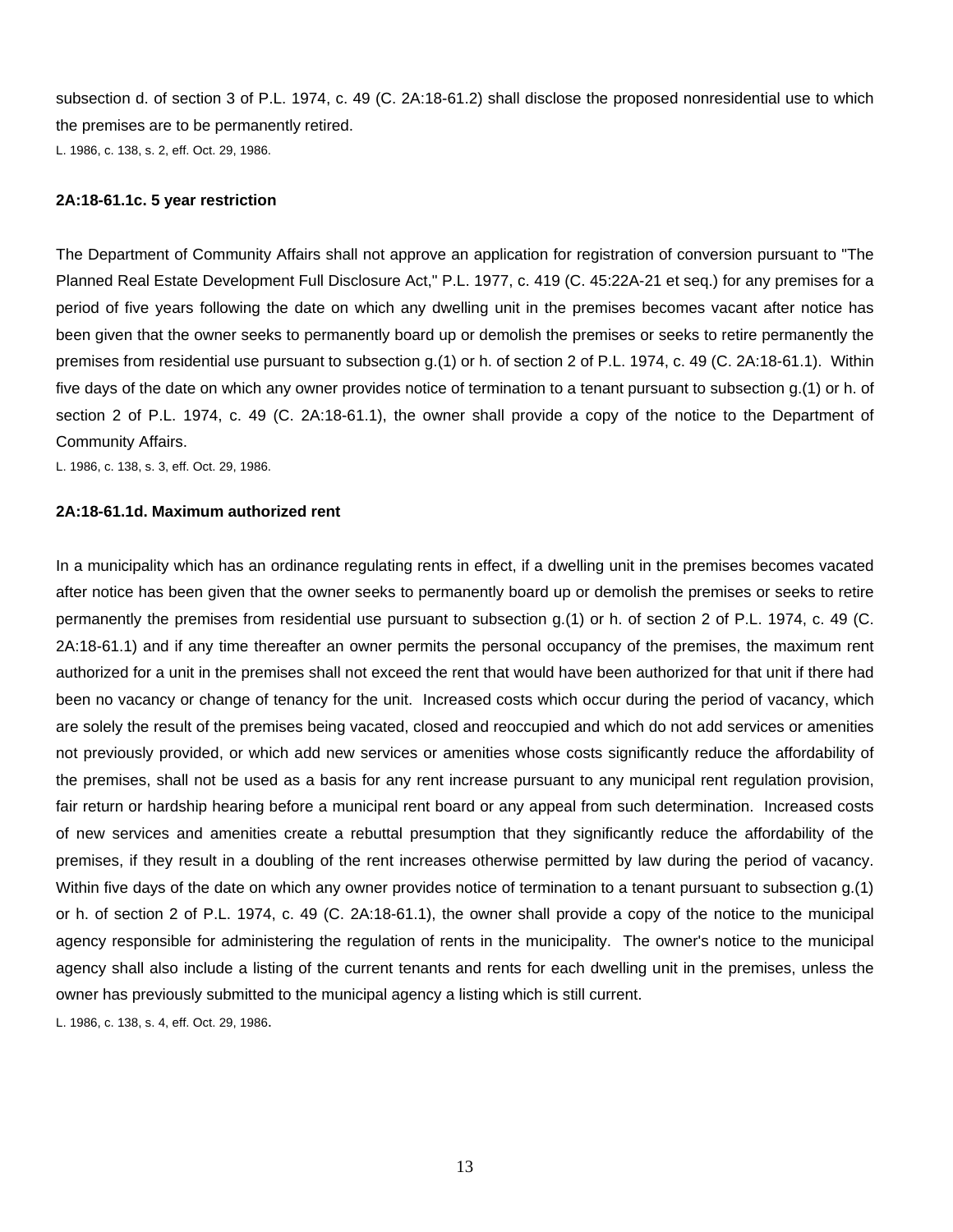#### **2A:18-61.1e. Rights of former tenants**

If a dwelling unit becomes vacated after notice has been given that the owner seeks to permanently board up or demolish the premises or seeks to retire permanently the premises from residential use pursuant to paragraph (1) of subsection g. or subsection h. of section 2 of P.L.1974, c.49 (C.2A:18-61.1) and if at any time thereafter an owner instead seeks to return the premises to residential use, the owner shall provide the former tenant:

- a. Written notice 90 days in advance of any return to residential use or any agreement for possession of the unit by any other party, which notice discloses the owner's intention to return the unit to residential use and all appropriate specifics;
- b. The right to return to possession of the vacated unit or, if return is not available, the right to possession of affordable housing relocation in accord with the standards and criteria set forth for comparable housing as defined by section 4 of P.L.1975, c.311 (C.2A:18-61.7); and
- c. In the case of a conversion, the right to a protected tenancy pursuant to the "Senior Citizens and Disabled Protected Tenancy Act," P.L.1981, c.226 (C.2A:18-61.22 et seq.), or pursuant to the "Tenant Protection Act of 1992," P.L.1991, c.509 (C.2A:18-61.40 et al.), if the former tenant would have at the time of the conversion been eligible for a protected tenancy under either of those acts, had the former tenant not vacated the premises.

The 90-day notice shall disclose the tenant's rights pursuant to this section and the method for the tenant's response to exercise these rights. A duplicate of the notice shall be transmitted within the first five days of the 90-day period to the rent board in the municipality or the municipal clerk, if there is no board. Notwithstanding the provisions of subsection c. of section 3 of P.L.1975, c.311 (C.2A:18-61.6), damages awarded shall not be trebled where possession has been returned in accord with this section; nor shall any damages be awarded as provided for in subsection e. of section 3 of P.L.1975, c.311 (C.2A:18-61.6). An owner who fails to provide a former tenant a notice of intention to return to residential use pursuant to this section is liable to a civil penalty of not less than \$2,500.00 or more than \$10,000.00 for each offense, and shall also be liable in treble damages, plus attorney fees and costs of suit, for any loss or expenses incurred by a former tenant as a result of that failure. The penalty prescribed in this section shall be collected and enforced by summary proceedings pursuant to "the penalty enforcement law" (N.J.S.2A:58-1 et seq.). The Superior Court, Law Division, Special Civil Part, in the county in which the rental premises are located shall have jurisdiction over such proceedings. Process shall be in the nature of a summons or warrant, shall issue upon the complaint of the Commissioner of the Department of Community Affairs, the Attorney General, or any other person. No owner shall be liable for a penalty pursuant to this section if the unit is returned to residential use more than five years after the date the premises are vacated or if the owner made every reasonable effort to locate the former tenant and provide the notice, including, but not limited to, the employment of a qualified professional locator service, where no return receipt is obtained from the former tenant.

In any action under this section the court shall, in addition to damages, award any other appropriate legal or equitable relief.

L.1986,c.138,s.6; Amended 1991,c.509,s.20.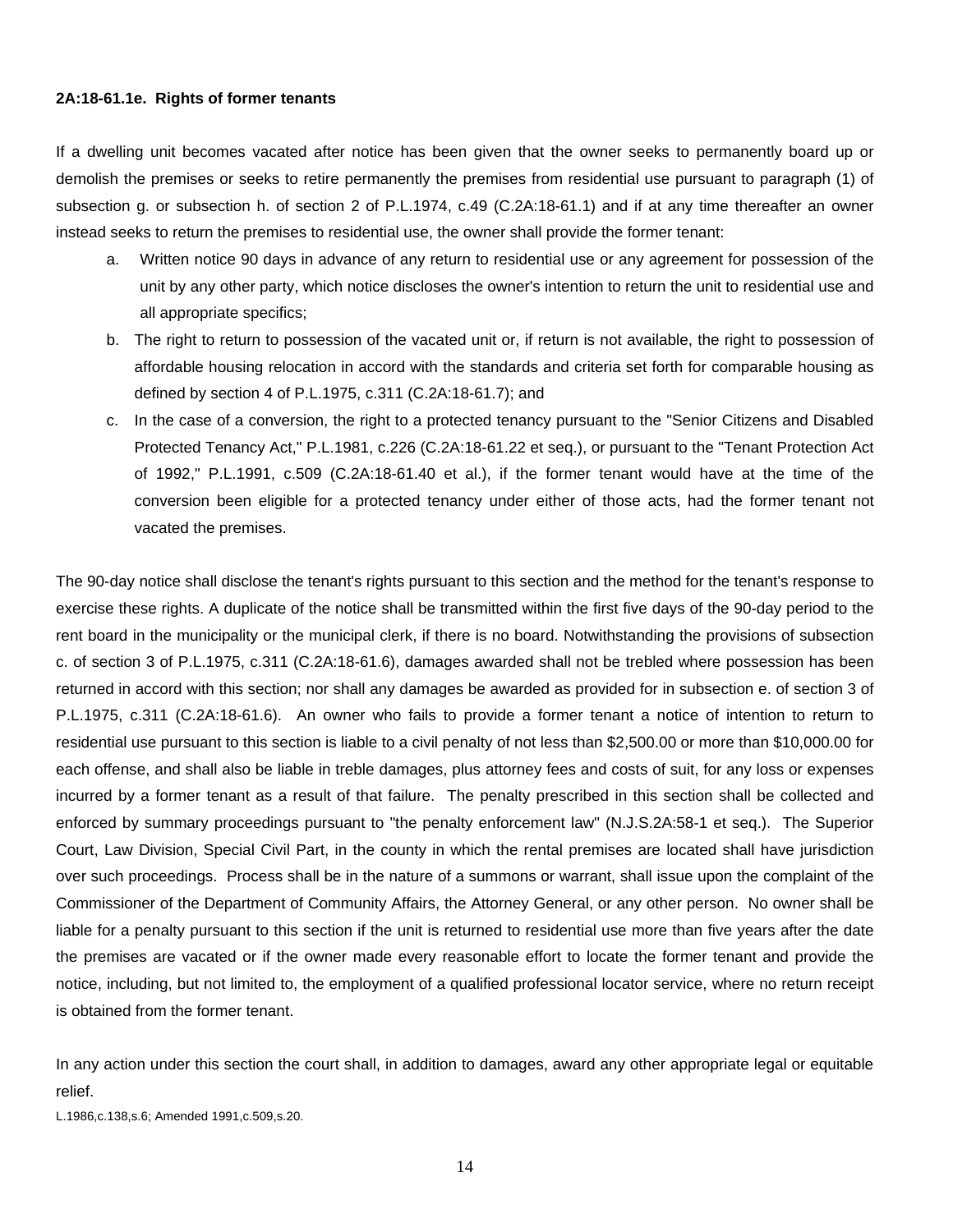#### **2A:18-61.1f. Local ordinances permitted**

 Nothing contained in this 1986 amendatory and supplementary act shall authorize any civil action to require that dwelling units remain vacant, shall limit any defense or challenge to evictions that is otherwise provided by law or shall prohibit any provision of a local ordinance which is not less restrictive, except as prohibited pursuant to subsection e. of section 3 of P.L. 1975, c. 311 (C. 2A:18-61.6). Except as provided in subsection e. of section 3 of P.L. 1975, c. 311 (C. 2A:18-61.6), local ordinances may facilitate the objectives of this 1986 amendatory and supplementary act pertaining to premises where tenants have received notice pursuant to subsection g.(1) or h. of section 2 of P.L. 1974, c. 49 (C. 2A:18-61.1),including, but not limited to, any ordinance intended to:

- a. Require owners to obtain and register tenants' current and forwarding addresses;
- b. Provide to tenants and former tenants who have received notice of termination pursuant to subsection g.(1) or h. of section 2 of P.L. 1974, c. 49 (C. 2A:18-61.1) basic information on their relevant rights;
- c. Provide a municipal registry for former tenants to file current addresses for receiving notice; and
- d. Assist in locating former tenants who become entitled to receive notice pursuant to section 6 of this 1986 amendatory and supplementary act.

L. 1986, c. 138, s. 8, eff. Oct. 29, 1986.

#### **2A:18-61.1g. Relocation of displaced tenant; violations, penalty**

a. A municipality may enact an ordinance providing that any tenant who receives a notice of eviction pursuant to section 3 of P.L.1974, c.49 (C.2A:18-61.2) that results from zoning or code enforcement activity for an illegal occupancy, as set forth in paragraph (3) of subsection g. of section 2 of P.L.1974, c.49 (C.2A:18-61.1), shall be considered a displaced person and shall be entitled to relocation assistance in an amount equal to six times the monthly rental paid by the displaced person. The owner-landlord of the structure shall be liable for the payment of relocation assistance pursuant to this section.

b. A municipality that has enacted an ordinance pursuant to subsection a. of this section may pay relocation assistance to any displaced person who has not received the required payment from the owner-landlord of the structure at the time of eviction pursuant to subsection a. of this section from a revolving relocation assistance fund established pursuant to section 2 of P.L.1987, c.98 (C.20:4-4.1a) All relocation assistance costs incurred by a municipality pursuant to this subsection shall be repaid by the owner-landlord of the structure to the municipality in the same manner as relocation costs are billed and collected under section 1 of P.L.1983, c.536 (C.20:4-4.1) and section 1 of P.L.1984, c.30 (C.20:4-4.2). These repayments shall be deposited into the municipality's revolving relocation assistance fund.

c. A municipality that has enacted an ordinance pursuant to subsection a. of this section, in addition to requiring reimbursement from the owner-landlord of the structure for relocation assistance paid to a displaced tenant, may require that an additional fine for zoning or housing code violation for an illegal occupancy, up to an amount equal to six times the monthly rental paid by the displaced person, be paid to the municipality by the owner-landlord of the structure.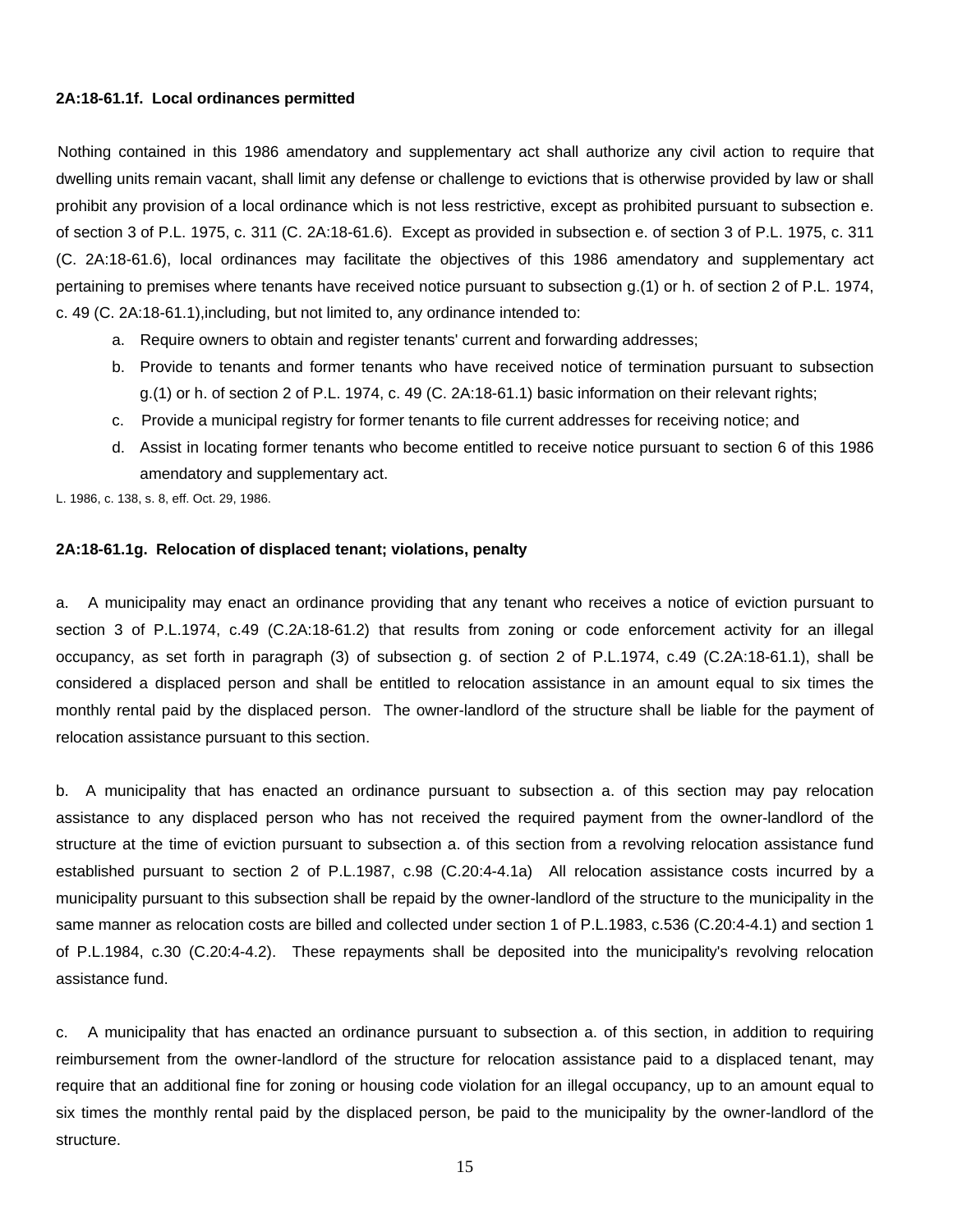In addition to this penalty, a municipality, after affording the owner-landlord an opportunity for a hearing on the matter, may impose upon the owner-landlord, for a second or subsequent violation for an illegal occupancy, a fine equal to the annual tuition cost of any resident of the illegally occupied unit attending a public school, which fine shall be recovered in a civil action by a summary proceeding in the name of the municipality pursuant to "the penalty enforcement law of 1999," P.L.1999, c.274 (C.2A:58-10 et seq.). The municipal court and the Superior Court shall have jurisdiction of proceedings for the enforcement of the penalty provided by this section. The tuition cost shall be determined in the manner prescribed for nonresident pupils pursuant to N.J.S.18A:38-19 and the payment of the fine shall be remitted to the appropriate school district.

d. For the purposes of this section, the owner-landlord of a structure shall exclude mortgages in possession of a structure through foreclosure.

For the purposes of this section, a "second or subsequent violation for an illegal occupancy" shall be limited to those violations that are new and are a result of distinct and separate zoning code enforcement activities, and shall not include any continuing violations for which citations are issued by a zoning or code enforcement agent during the time period required for summary dispossession proceedings to conclude if the owner has initiated eviction proceedings in a court of proper jurisdiction.

L.1993,c.342, s.3., Amended L. 1999, c. 425

#### **2A:18-61.1h. Reimbursement to displaced tenant**

a. If a residential tenant is displaced because of an illegal occupancy in a residential rental premises pursuant to paragraph (3) of subsection g. of section 2 of P.L.1974, c.49 (C.2A:18-61.1) and the municipality in which the rental premises is located has not enacted an ordinance pursuant to section 3 of P.L.1993, c.342 (C.2A:18-61.1g), the displaced residential tenant shall be entitled to reimbursement for relocation expenses from the owner in an amount equal to six times the monthly rental paid by the displaced person.

b. Payment by the owner shall be due five days prior to the removal of the displaced tenant. If payment is not made within this time, interest shall accrue and be due to the displaced residential tenant on the unpaid balance at the rate of 18% per annum until the amount due and all interest accumulated thereon shall be paid in full.

c. If reimbursement for which an owner is liable is not paid in full within 30 days of removal of the tenant, the unpaid balance thereof and all interest accruing thereon and, in addition thereto, an amount equal to six times the monthly rental paid by the displaced tenant shall be a lien upon the parcel of property on which the dwelling of the displaced residential tenant was located, for the benefit of that tenant. To perfect the lien, a statement showing the amount and due date of the unpaid balance and identifying the parcel shall be recorded with the county clerk or registrar of deeds and mortgages of the county in which the affected property is located, and upon recording, the lien shall have the priority of a mortgage lien. Identification of the parcel by reference to its designation on the tax map of the municipality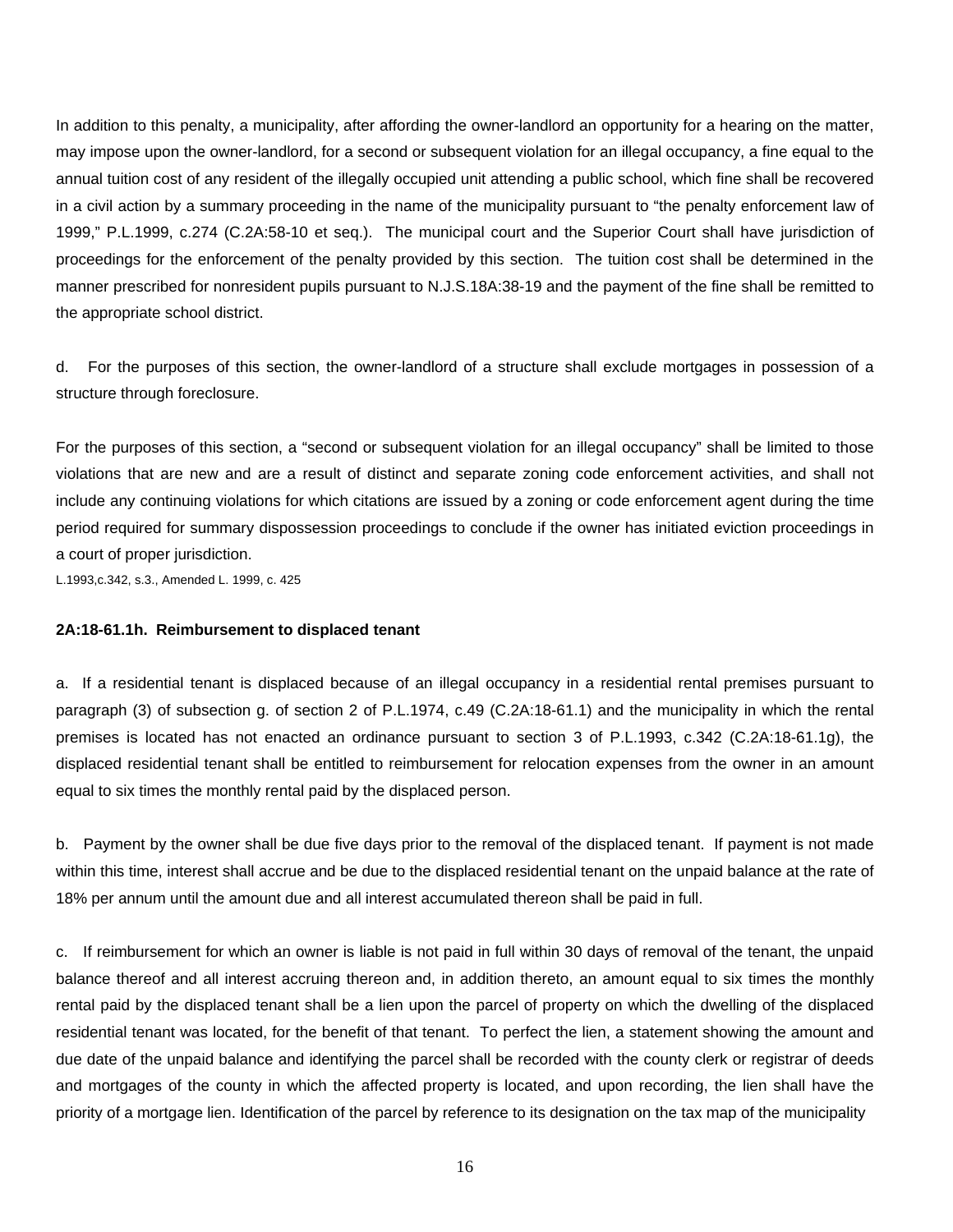shall be sufficient for purposes of recording. Whenever the unpaid balance and all interest accrued thereon has been fully paid, the displaced residential tenant shall promptly withdraw or cancel the statement, in writing, at the place of recording.

d. This section shall not authorize the enforcement of a lien for actual reasonable moving expenses with respect to any real property the title to which has been acquired by a municipality and which has been transferred pursuant to a rehabilitation agreement.

e. For the purposes of this section, the owner of a structure shall exclude mortgagees in possession of a structure through foreclosure.

L.1993,c.342, s.4.

# **2A:18-61.2 Removal of residential tenants; required notice; contents; service.**

No judgment of possession shall be entered for any premises covered by section 2 of this act, except in the nonpayment of rent under subsection a. or f. of section 2, unless the landlord has made written demand and given written notice for delivery of possession of the premises. The following notice shall be required:

- For an action alleging disorderly conduct under subsection b. of section 2, or injury to the premises under subsection c. of section 2, or any grounds under subsection m., n., o. or p. of section 2, three days' notice prior to the institution of the action for possession;
- b. For an action alleging continued violation of rules and regulations under subsection d. of section 2, or substantial breach of covenant under subsection e. of section 2, or habitual failure to pay rent, one month's notice prior to the institution of the action for possession;
- c. For an action alleging any grounds under subsection g. of section 2, three months' notice prior to the institution of the action;
- d. For an action alleging permanent retirement under subsection h. of section 2, 18 months' notice prior to the institution of the action and, provided that, where there is a lease in effect, no action may be instituted until the lease expires;
- e. For an action alleging refusal of acceptance of reasonable lease changes under subsection i. of section 2, one month's notice prior to institution of action;
- f. For an action alleging any grounds under subsection l. of section 2, two months' notice prior to the institution of the action and, provided that where there is a written lease in effect no action shall be instituted until the lease expires;
- g. For an action alleging any grounds under subsection k. of section 2, three years' notice prior to the institution of action, and provided that where there is a written lease in effect, no action shall be instituted until the lease expires;
- h. In public housing under the control of a public housing authority or redevelopment agency, for an action alleging substantial breach of contract under paragraph (2) of subsection e. of section 2, the period of notice required prior to the institution of an action for possession shall be in accordance with federal regulations pertaining to public housing leases.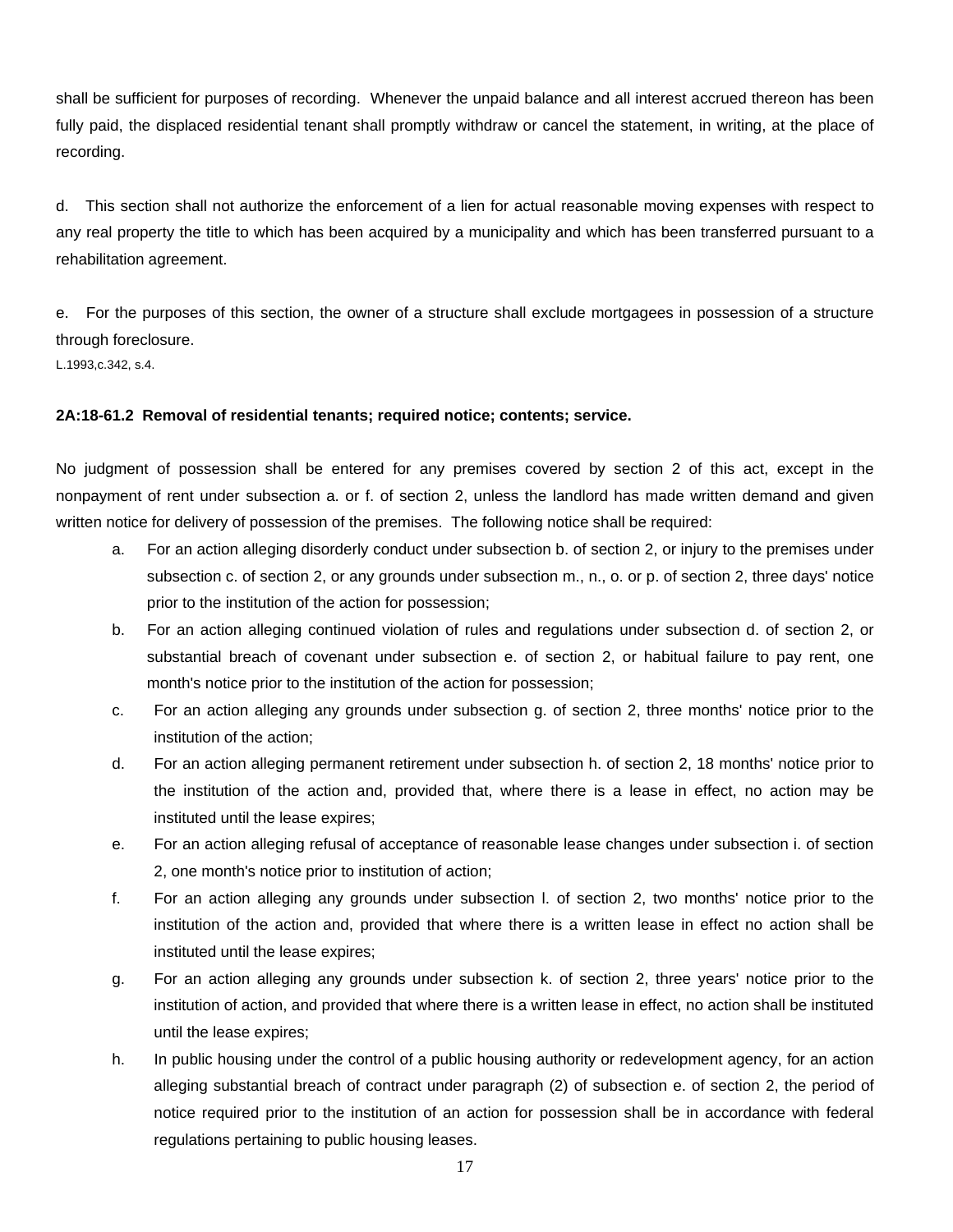The notice in each of the foregoing instances shall specify in detail the cause of the termination of the tenancy and shall be served either personally upon the tenant or lessee or such person in possession by giving him a copy thereof, or by leaving a copy thereof at his usual place of abode with some member of his family above the age of 14 years, or by certified mail; if the certified letter is not claimed, notice shall be sent by regular mail.

L.1974,c.49, s.3; Amended L.1975, c.311, s.2; L.1981, c.8, s.2; L.1986, c.138, s.1; L.1989, c.294, s.2; L.1997,c.228,s.2.

# **2A:18-61.3. Causes for eviction or non-renewal of lease**

a**.** No landlord may evict or fail to renew any lease of any premises covered by section 2 of this act except for good cause as defined in section 2.

b. A person who was a tenant of a landlord in premises covered by section 2 of P.L.1974, c.49 (C.2A:18-61.1) may not be removed by any order or judgment for possession from the premises by the owner's or landlord's successor in ownership or possession except:

- (1) For good cause in accordance with the requirements which apply to premises covered pursuant to P.L.1974, c.49 (C.2A:18-61.1 et al.); or
- (2) For proceedings in premises where federal law supersedes applicable State law governing removal of occupants; or
- (3) For proceedings where removal of occupants is sought by an authorized State or local agency pursuant to eminent domain or code or zoning enforcement laws and which comply with applicable relocation laws pursuant to the "Relocation Assistance Law of 1967," P.L.1967, c.79 (C.52:31B-1 et seq.), the "Relocation Assistance Act," P.L.1971, c.362 (C.20:4-1 et seq.) or section 3 of P.L.1993, c.342 (C.2A:18-61.1g).

Where the owner's or landlord's successor in ownership or possession is not bound by the lease entered into with the former tenant and may offer a different lease to the former tenant, nothing in P.L.1986, c.138 shall limit that right. L.1974,c.49,s.4; Amended L.1986,c.138,s.7; L.1993,c.342,s.2.

# **2A:18-61.3a. Mobile home parks; restrictions on "for sale" signs; prohibition**

No mobile home park owner or operator may evict a mobile home resident for posting in or on his mobile home a "for sale" sign or similar notice of the private sale of the mobile home. Nor may a mobile home park owner or operator prohibit or unreasonably restrict such posting by any means, including but not limited to, rules and regulations of the mobile home park or written leases or rental agreements between the park owner or operator and mobile home residents.

L.1983, c. 432, s. 1, eff. Jan. 5, 1984.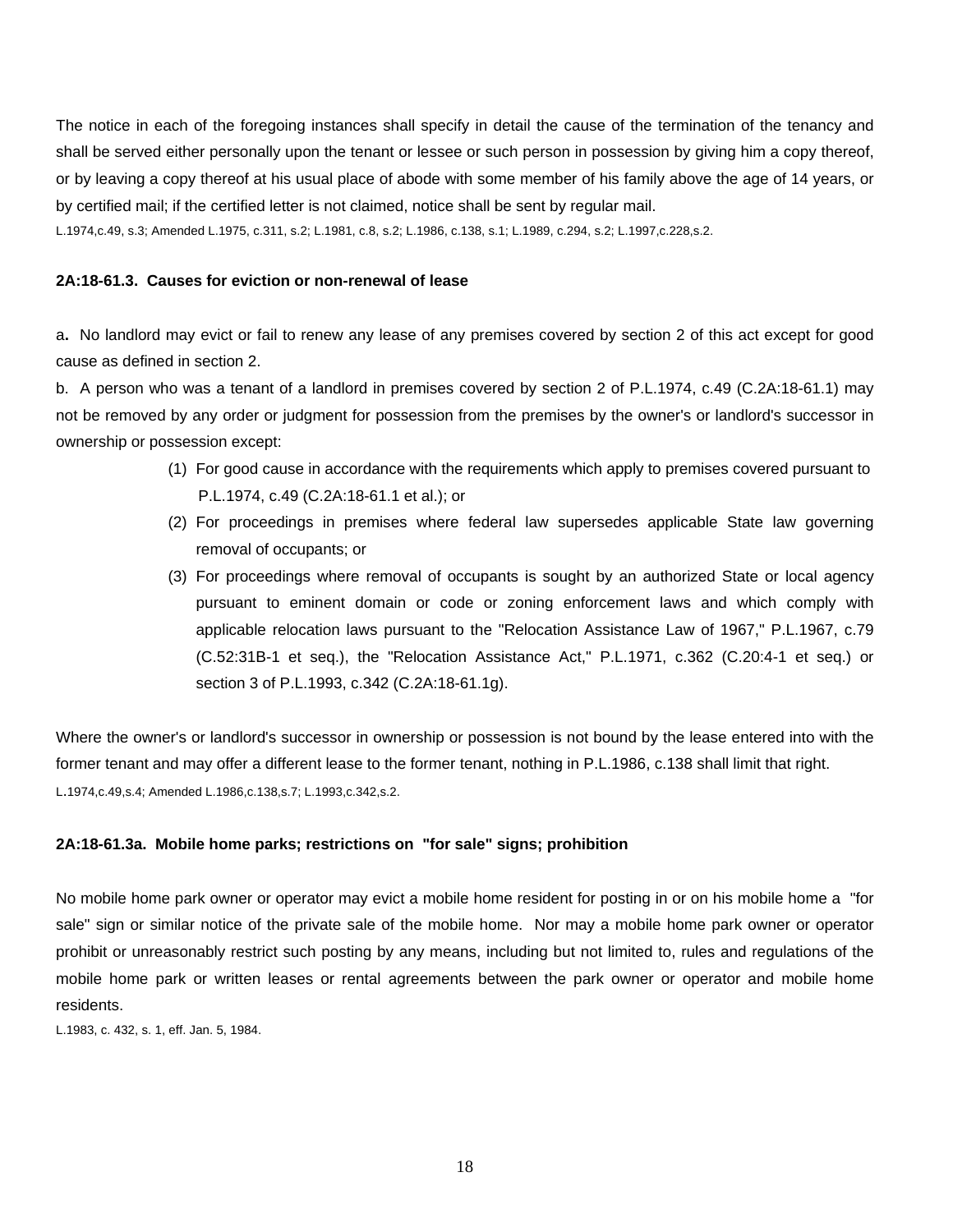#### **2A:18-61.4. Waiver of rights by provision in lease; unenforceability**

Any provision in a lease whereby any tenant covered by section 2 of this act agrees that his tenancy may be terminated or not renewed for other than good cause as defined in section 2, or whereby the tenant waives any other rights under this act shall be deemed against public policy and unenforceable. L.1974, c. 49, s. 5, eff. June 25, 1974.

#### **2A:18-61.5. Severability**

If any section, subsection, paragraph, sentence or other part of this act is adjudged unconstitutional or invalid, such judgment shall not affect, impair or invalidate the remainder of this act, but shall be confined in its effect to the section, subsection, paragraph, sentence or other part of this act directly involved in the controversy in which said judgment shall have been rendered.

L.1974, c. 49, s. 7, eff. June 25, 1974.

### **2A:18-61.6. Owner liability for wrongful evictions**

a. Where a tenant vacates the premises after being given a notice alleging the owner seeks to personally occupy the premises under subsection L. of section 2 of P.L. 1974, c. 49 (C. 2A:18-61.1) and the owner thereafter arbitrarily fails to personally occupy the premises for a total of at least six months, or arbitrarily fails to execute the contract for sale, but instead permits personal occupancy of the premises by another tenant or instead permits registration of conversion of the premises by the Department of Community Affairs pursuant to "The Planned Real Estate Development Full Disclosure Act," P.L. 1977, c. 419 (C. 45:22A-21 et seq.), such owner shall be liable to the former tenant in a civil action for three times the damages plus the tenant's attorney fees and costs.

b. If an owner purchases the premises pursuant to a contract requiring the tenant to vacate in accordance with subsection l. of section 2 of P.L. 1974, c. 49 (C. 2A:18-61.1) and thereafter arbitrarily fails to personally occupy the premises for a total of at least six months, but instead permits personal occupancy of the premises by another tenant or instead permits registration of conversion of the premises by the Department of Community Affairs pursuant to P.L. 1977, c. 419 (C. 45:22A-21 et seq.), such owner-purchaser shall be liable to the former tenant in a civil action for three times the damages plus the tenant's attorney fees and costs.

c. If a tenant vacates a dwelling unit after notice has been given alleging that the owner seeks to permanently board up or demolish the premises or to retire permanently the premises from residential use pursuant to subsection g.(1) or h. of section 2 of P.L. 1974, c. 49 (C. 2A:18-61.1) and instead, within five years following the date on which the dwelling unit or the premises become vacant, an owner permits residential use of the vacated premises, the owner shall be liable to the former tenant in a civil action for three times the damages plus the tenant's attorney fees and costs of suit.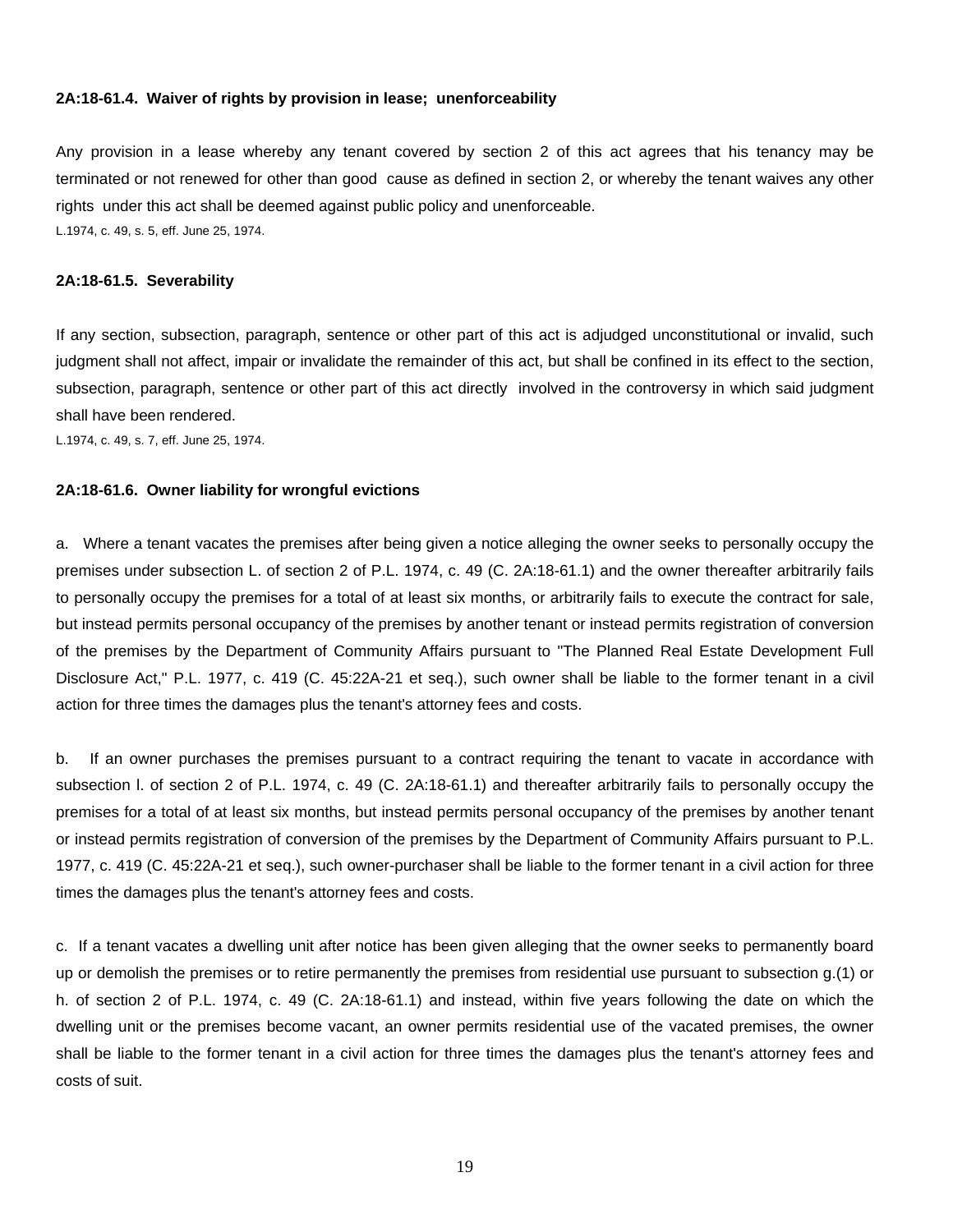An owner of any premises where notice has been given pursuant to subsection g. (1) or h. of section 2 of P.L. 1974, c. 49 (C. 2A:18-61.1), who subsequently seeks to sell, lease or convey the property to another, shall, before executing any lease, deed or contract for such conveyance, advise in writing the prospective owner that such notice was given and that the owners of the property are subject to the liabilities provided in this subsection and sections 3 and 4 of this 1986 amendatory and supplementary act. Whoever fails to so advise a prospective owner prior to the execution of the contract of sale, lease or conveyance is liable to \$10,000.00 for each offense, and shall also be liable in treble damages, plus attorney fees and costs of suit, for any loss or expenses incurred by a new owner of the property as a result of that failure. The civil penalty prescribed in this subsection shall be collected and enforced by summary proceedings pursuant to "the penalty enforcement law" (N.J.S. 2A:58-1 et seq.). The Superior Court, Law Division, Special Civil Part, in the county in which the rental premises are located shall have jurisdiction over such proceedings. Process shall be in the nature of a summons or warrant, and shall issue upon the complaint of the Commissioner of the Department of Community Affairs, the Attorney General, or any other person.

d. If a tenant vacates a dwelling unit after receiving from an owner an eviction notice (1) purporting to compel by law the tenant to vacate the premises for cause or purporting that if the tenant does not vacate the premises, the tenant shall be compelled by law to vacate the premises for cause; and (2) using a cause that is clearly not provided by law or using a cause that is based upon a lease clause which is contrary to law pursuant to section 6 of P.L. 1975, c. 310 (C. 46:8-48); and (3) misrepresenting that, under the facts alleged, the tenant would be subject to eviction, the owner shall be liable to the former tenant in a civil action for three times the damages plus the tenant's attorney fees and costs. An owner shall not be liable under this subsection for alleging any cause for eviction which, if proven, would subject the tenant to eviction pursuant to N.J.S. 2A:18-53 et seq. or P.L. 1974, c. 49 (C. 2A:18-61.1 et seq.).

In any action under this section the court shall, in addition to damages, award any other appropriate legal or equitable relief. For the purposes of P.L. 1974, c. 49 (C. 2A:18-61.1 et seq.), the term "owner" includes, but is not limited to, lessee, successor owner and lessee, and other successors in interest.

e. An owner shall not be liable for damages pursuant to this section or section 6 of this 1986 amendatory and supplementary act or subject to a more restrictive local ordinance adopted pursuant to section 8 of this 1986 amendatory and supplementary act if:

- (1) Title to the premises was transferred to that owner by means of a foreclosure sale, execution sale or bankruptcy sale; and
- (2) Prior to the foreclosure sale, execution sale or bankruptcy sale, the former tenant vacated the premises after receiving eviction notice from the former owner pursuant to subsection g.(1) or h. of section 2 of P.L. 1974, c. 49 (C. 2A:18-61.1); and
- (3) The former owner retains no financial interest, direct or indirect, in the premises. The term "former owner" shall include, but not be limited to, any officer or board member of a corporation which was the former owner and any holder of more than 5% equity interest in any incorporated or unincorporated business entity that was the former owner; and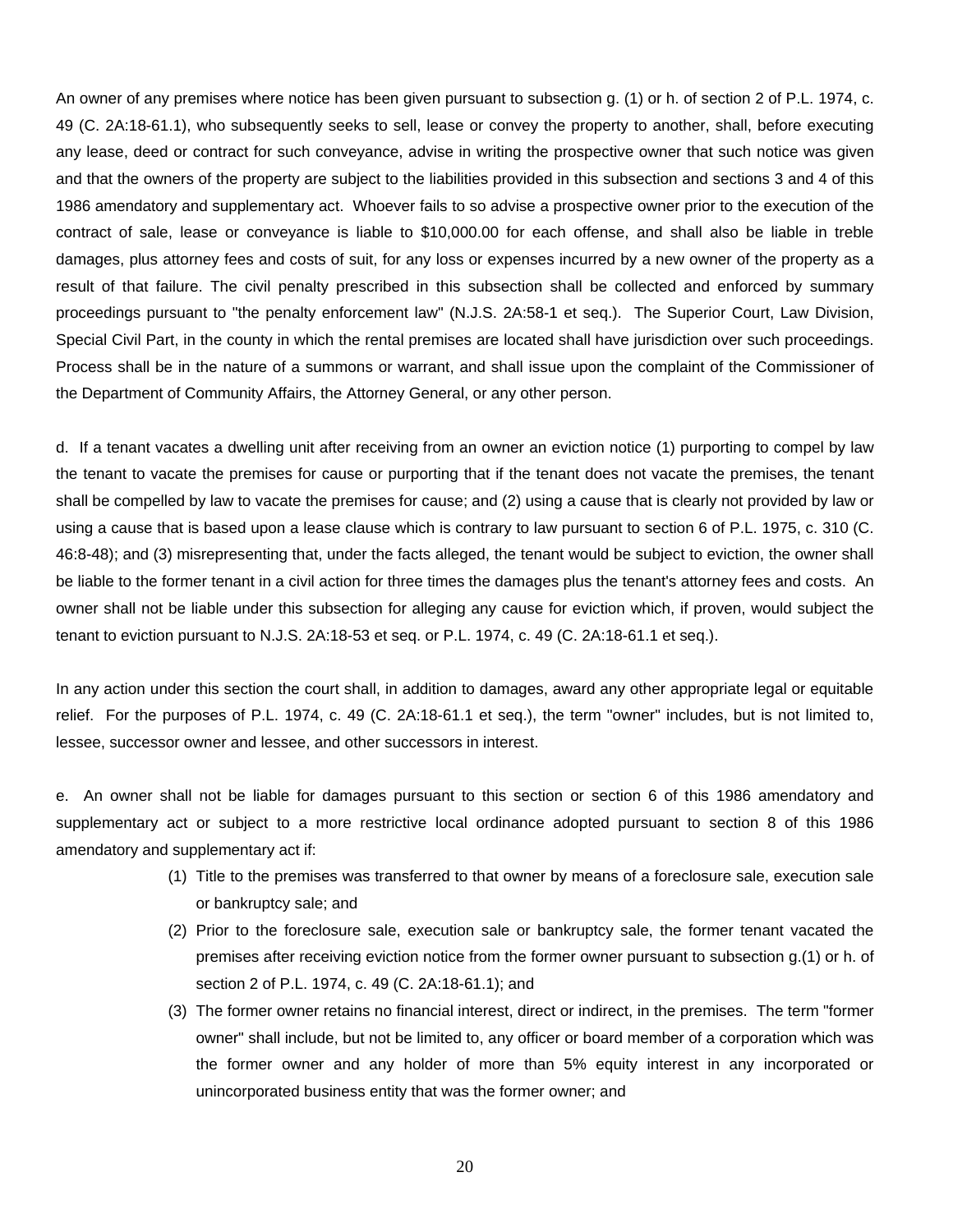(4) The former tenant is provided notice and rights in accordance with the provisions of section 6 of this 1986 amendatory and supplementary act.

L. 1975, c. 311, s. 3, eff. Feb. 19, 1976. Amended by L. 1986, c. 138, s. 5, eff. Oct. 29, 1986.

#### **2A:18-61.7. Definitions**

As used in this act:

- a. "Comparable housing or park site" means housing that is (1) decent, safe, sanitary, and in compliance with all local and State housing codes; (2) open to all persons regardless of race, creed, national origin, ancestry, marital status or sex; and (3) provided with facilities equivalent to that provided by the landlord in the dwelling unit or park site in which the tenant then resides in regard to each of the following: (a) apartment size including number of rooms or park site size, (b) rent range, (c) apartment's major kitchen and bathroom facilities, and (d) special facilities necessary for the handicapped or infirmed; (4) located in an area not less desirable than the area in which the tenant then resides in regard to each of the following: (a) accessibility to the tenant's place of employment, (b) accessibility of community and commercial facilities, and (c) environmental quality and conditions; and (5) in accordance with additional reasonable criteria which the tenant has requested in writing at the time of making any request under this act.
- b. "Condominium" means a condominium as defined in the "Condominium Act," P.L.1969, c. 257 (C. 46:8B-1 et seq.).
- c. "Cooperative" means a housing corporation or association which entitles the holder of a share or membership interest thereof to possess and occupy for dwelling purposes a house, apartment or other structure owned or leased by said corporation or association, or to lease or purchase a dwelling constructed or to be constructed by said corporation or association.
- d. "Mobile home park" means any park, including a trailer park or camp, equipped to handle mobile homes sited on a year-round basis.

L.1975, c. 311, s. 4, eff. Feb. 19, 1976. Amended by L.1981, c. 8, s. 3, eff. Jan. 26, 1981.

# **2A:18-61.8. Conversion of multiple dwelling into condominium, cooperative or fee simple ownership; notice to and rights to tenants**

Any owner who intends to convert a multiple dwelling as defined in P.L.1967, c. 76 (C. 55:13A-1 et seq.), other than a hotel or motel, or a mobile home park into a condominium or cooperative, or to fee simple ownership of the several dwelling units or park sites shall give the tenants 60 days' notice of his intention to convert and the full plan of the conversion prior to serving notice, provided for in section 3 of P.L.1974, c. 49 (C. 2A:18-61.2). A duplicate of the first such 60-day notice and full plan shall be transmitted to the clerk of the municipality at the same time. In the notice of intention to convert tenants shall be notified of their right to purchase ownership in the premises at a specified price in accordance with this section, and their other rights as tenants under this act in relation to the conversion of a building or park to a condominium, cooperative or fee simple ownership. A tenant in occupancy at the time of the notice of intention to convert shall have the exclusive right to purchase his unit, the shares of stock allocated thereto or the park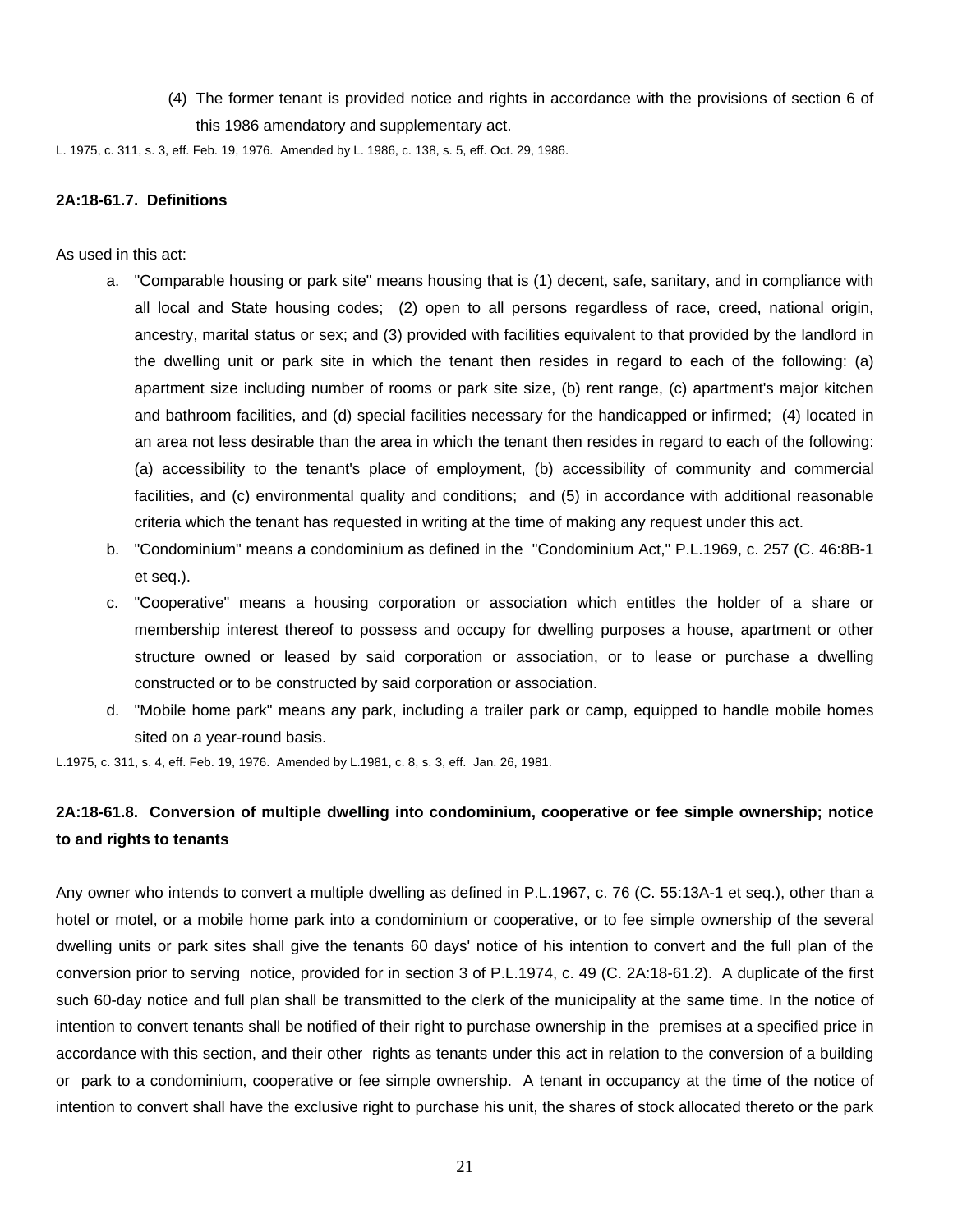site, as the case may be, for the first 90 days after such notice that such purchase could be made during which time the unit or site shall not be shown to a third party unless the tenant has in writing waived the right to purchase. L.1975, c. 311, s. 5, eff. Feb. 19, 1976. Amended by L.1981, c. 8, s. 4, eff. Jan. 26, 1981.

#### **2A:18-61.9. Notice to tenant after master deed or agreement to establish cooperative**

Any owner who establishes with a person an initial tenancy after the master deed or agreement establishing the cooperative was recorded shall provide to such person at the time of applying for tenancy and at the time of establishing any rental agreement a separate written statement as follows:

#### **"STATEMENT"**

THIS BUILDING (PARK) IS BEING CONVERTED TO OR IS A CONDOMINIUM OR COOPERATIVE (OR FEE SIMPLE OWNERSHIP OF THE SEVERAL DWELLING UNITS OR PARK SITES). YOUR TENANCY CAN BE TERMINATED UPON 60 DAYS' NOTICE IF YOUR APARTMENT (PARK SITE) IS SOLD TO A BUYER WHO SEEKS TO PERSONALLY OCCUPY IT. IF YOU MOVE OUT AS A RESULT OF RECEIVING SUCH A NOTICE, AND THE LANDLORD ARBITRARILY FAILS TO COMPLETE THE SALE, THE LANDLORD SHALL BE LIABLE FOR TREBLE DAMAGES AND COURT COSTS."

The parenthesized words shall be omitted or substituted for preceding words where appropriate. Such statement shall also be reproduced as the first clause in any written lease provided to such person. L.1975, c. 311, s. 6, eff. Feb. 19, 1976. Amended by L.1981, c. 8, s. 5, eff. Jan. 26, 1981.

# **2A:18-61.10. Removal of tenant to allow conversion to cooperative or condominium; moving expense compensation**

Any tenant receiving notice under section 3 g. of P.L.1974, c. 49 who is not evicted for any cause under this act other than under section 3 g. shall receive from the owner moving expense compensation of waiver of payment of 1 month's rent.

L.1975, c. 311, s. 7, eff. Feb. 19, 1976.

# **2A:18-61.11. Comparable housing; offer of rental; stay of eviction; alternative compensation; senior citizens and disabled protected tenancy period**

a. Tenants receiving notice under section 3 g. of P.L.1974, c. 49 may request of the landlord within 18 full months after receipt of such notice, and the landlord shall offer to the tenant, personally or through an agent, the rental of comparable housing or park site and a reasonable opportunity to examine and rent such comparable housing or park site. In any proceeding under subsection 2 k. of P.L.1974, c. 49 instituted following the expiration of notice required under section 3 g. of P.L.1974, c. 49, the owner shall prove that a tenant was offered such comparable housing or park site and provided such reasonable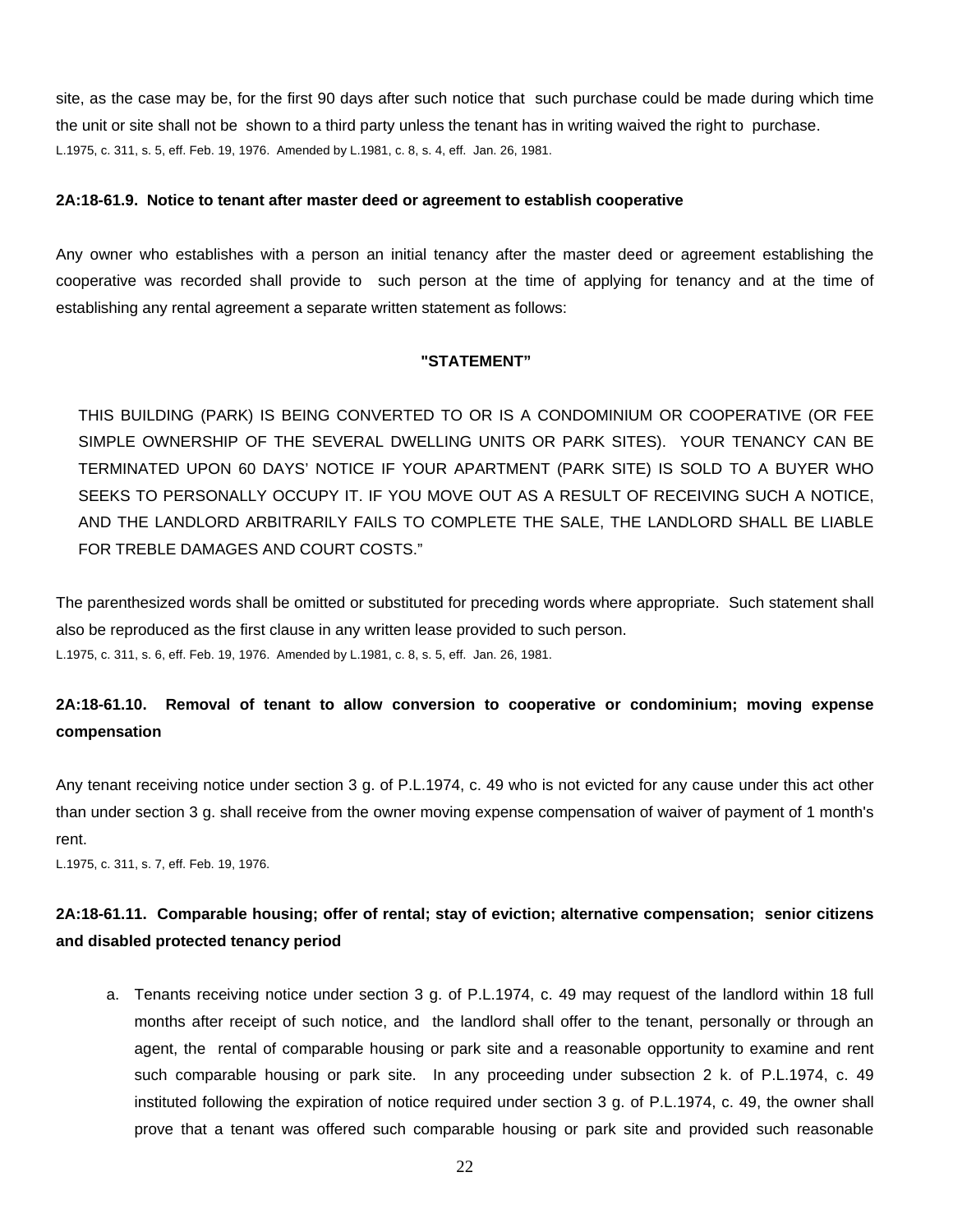opportunity to examine and rent such housing or park site as requested pursuant to this section. The court shall authorize 1-year stays of eviction with reasonable rent increases until such time as the court is satisfied that the tenant has been offered comparable housing or park site and provided a reasonable opportunity to examine and rent such housing or park site as requested pursuant to this section. However, in no case shall more than five such stays be granted.

- b. The court shall automatically renew any 1-year stay of eviction in any case where the landlord failed to allege to the court within 1 year of a prior stay that the tenant was offered a reasonable opportunity to examine and rent comparable housing or park site within such prior year.
- c. However the court shall not authorize any further stays at any time after one such stay has been authorized when the owner has also provided a tenant with hardship relocation compensation of waiver of payment of 5 months' rent.
- d. On or after the effective date of the "Senior Citizens and Disabled Protected Tenancy Act," P.L. 1981, c. 226 (C. 2A:18-61.22 et seq.), notwithstanding the provisions of subsection a. of this section, where the court has jurisdiction pursuant to that subsection, whether by virtue of the authorization by the court of a stay of eviction or by virtue of any other proceedings required or instituted pursuant to P.L.1974, c. 49 (C. 2A:18-61.1 et seq.) or P.L.1975, c. 311 (C. 2A:18-61.6 et seq.), or in any action for declaratory judgment, the court may invoke some or all of the provisions of the "Senior Citizens and Disabled Protected Tenancy Act" and grant to a tenant, pursuant to that amendatory and supplementary act, a protected tenancy period upon the court's determination that:

(1) The tenant would otherwise qualify as a senior citizen tenant or disabled tenant pursuant to that amendatory and supplementary act, except that the building or structure in which the dwelling unit is located was converted prior to the effective date of that amendatory and supplementary act; and

(2) The granting of the protected tenancy period as applied to the tenant, giving particular consideration to whether a unit was sold on or before the date that the amendatory and supplementary act takes effect to a bona fide individual purchaser who intended personally to occupy the unit, would not be violative of concepts of fundamental fairness or due process. Where a court declines to grant a protected tenancy status, it shall nevertheless order such hardships stays as authorized by subsections a. and b. of this section until comparable relocation housing is provided. The hardship relocation compensation alternative of subsection c. of this section shall not be applicable in this situation.

L.1975, c. 311, s. 8, eff. Feb. 19, 1976. Amended by L.1981, c. 8, s. 6, eff. Jan. 26, 1981; L.1981, c. 226, s. 14, eff. July 27, 1981.

### **2A:18-61.12. Rules and regulations**

In accordance with the "Administrative Procedure Act" (P.L.1968, c. 410, C. 52:14B-1 et seq.), the Department of Community Affairs shall adopt rules and regulations setting forth procedures required to be followed by landlords in providing tenants a reasonable opportunity to examine and rent comparable housing and setting forth procedures and content for information required to be disclosed to tenants regarding such procedures, the rights and responsibilities of tenants under this act, and the plans and proposals of landlords which may affect any tenant in order to maximize tenants' ability to exercise rights provided under this act. Any rules and regulations adopted under this section shall only be applicable to tenants and owners of a building or mobile home park which is being, or is about to be converted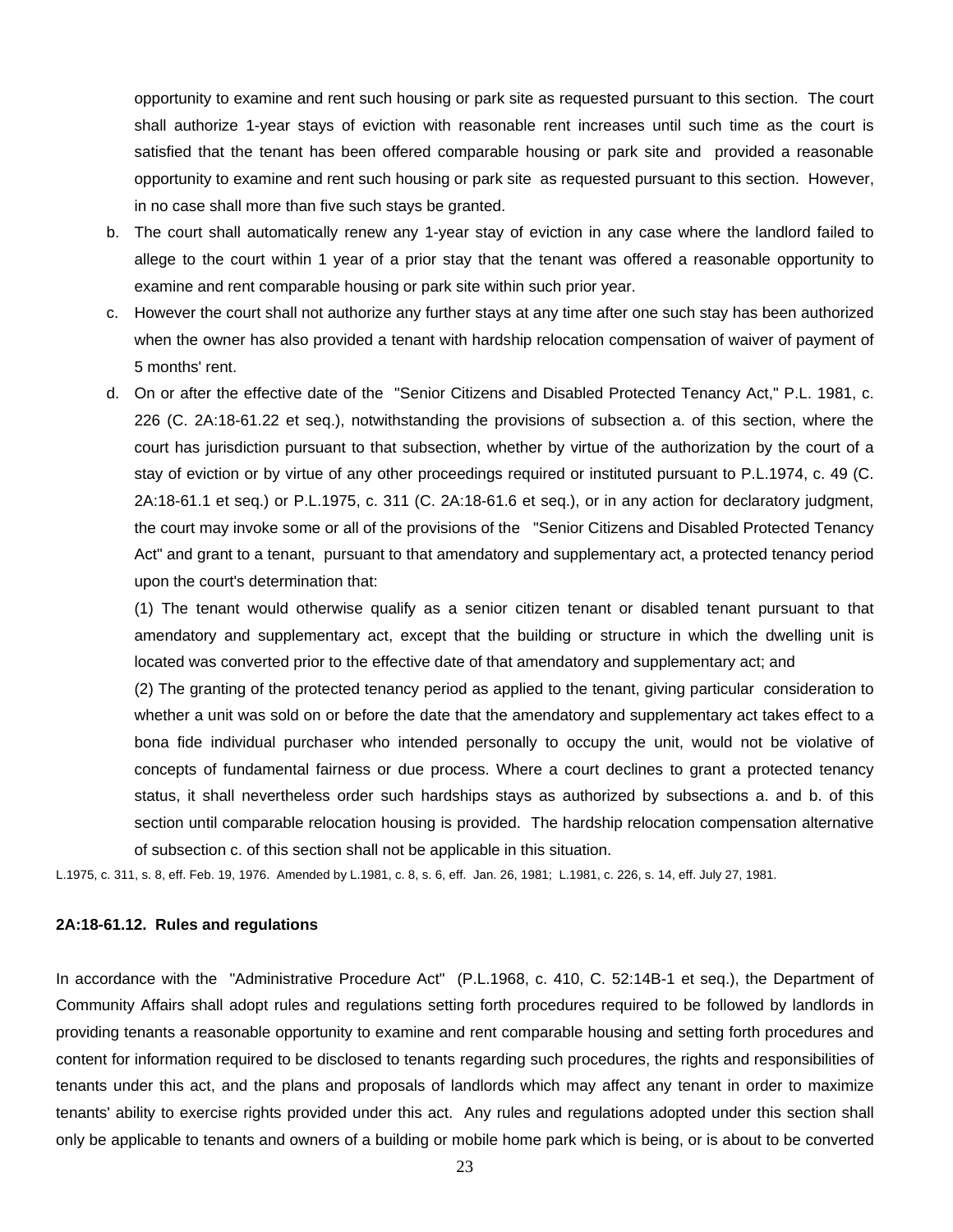from the rental market to a condominium, cooperative or to fee simple ownership of the several dwelling units or park sites, or to any mobile home park being permanently retired from the rental market. L.1975, c. 311, s. 9, eff. Feb. 19, 1976. Amended by L.1981, c. 8, s. 7, eff. Jan. 26, 1981.

### **2A:18-61.16a. Rent defined**

"Rent" means the amount currently payable by the tenant to the landlord pursuant to lease or other agreement, without regard to any modification thereof by any authorized board or agency, or any court. L.1981, c. 495, s. 4.

# **2A:18-61.22. Short title**

This amendatory and supplementary act shall be known and may be cited as the "Senior Citizens and Disabled Protected Tenancy Act."

L. 1981, c. 226, s. 1, eff. July 27, 1991.

### **2A:18-61.23. Legislative findings and declarations**

The Legislature finds that research studies have demonstrated that the forced eviction and relocation of elderly persons from their established homes and communities harm the mental and physical health of these senior citizens, and that these disruptions in the lives of older persons affect adversely the social, economic and cultural characteristics of communities of the State, and increase the costs borne by all State citizens in providing for their public health, safety and welfare. These conditions are particularly serious in light of the rising costs of home ownership, and are of increasing concern where rental housing is converted into condominiums or cooperatives which senior citizens on fixed limited incomes cannot afford, an occurrence which is becoming more and more frequent in this State under prevailing economic circumstances. The Legislature, therefore, declares that it is in the public interest of the State to avoid the forced eviction and relocation of senior citizen tenants wherever possible, specifically in those instances where rental housing market conditions and particular financial circumstances combine to diminish the ability of senior citizens to obtain satisfactory comparable housing within their established communities, and where the eviction action is the result not of any failure of the senior citizen tenant to abide by the terms of a lease or rental agreement, but of the owner's decision advantageously to dispose of residential property through the device of conversion to a condominium or cooperative.

The Legislature further finds that it is in the public interest of the State to avoid the forced eviction and the displacement of the handicapped wherever possible because of their limited mobility and the limited number of housing units which are suitable for their needs.

The Legislature further declares that in the service of this public interest it is appropriate that qualified senior citizen tenants and disabled tenants be accorded a period of protected tenancy, during which they shall be entitled to the fair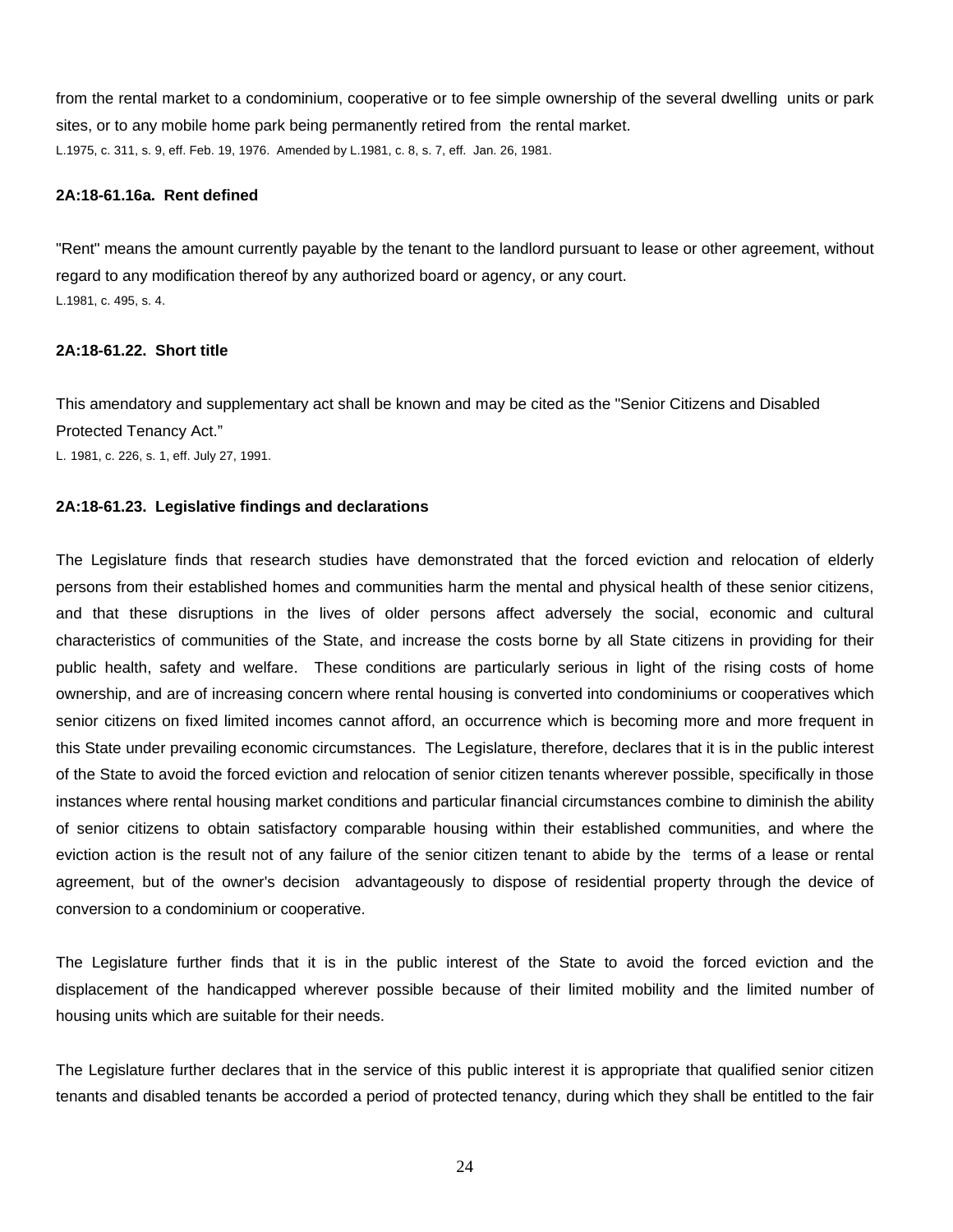enjoyment of the dwelling unit within the converted residential structure, to continue for such time, up to 40 years, as the conditions and circumstances which make necessary such protected tenancy shall continue.

The Legislature further finds that the promotion of this public interest is possible only if senior citizen tenants and disabled tenants are protected during this period from alterations in the terms of the tenancy or rent increases which are the result solely of an owner's decision to convert.

L.1981, c. 226, s. 2, eff. July 27, 1981.

#### **2A:18-61.24. Definitions**

As used in this amendatory and supplementary act:

- a. "Senior citizen tenant" means a person who is at least 62 years of age on the date of the conversion recording for the building or structure in which is located the dwelling unit of which he is a tenant, or the surviving spouse of such a person if the person should die after the owner files the conversion recording and the surviving spouse is at least 50 years of age at the time of the filing; provided that the building or structure has been the principal residence of the senior citizen tenant or the spouse for at least one year immediately preceding the conversion recording or the death or that the building or structure is the principal residence of the senior citizen tenant or the spouse under the terms of a lease for a period of more than one year, as the case may be;
- b. "Disabled tenant" means a person who is, on the date of the conversion recording for the building or structure in which is located the dwelling unit of which he is a tenant, totally and permanently unable to engage in any substantial gainful activity by reason of any medically determinable physical or mental impairment, including blindness, or a person who has been honorably discharged or released under honorable circumstances from active service in any branch of the United States Armed Forces and who is rated as having a 60% disability or higher as a result of that service pursuant to any federal law administered by the United States Veterans' Act; provided that the building or structure has been the principal residence of the disabled tenant for at least one year immediately preceding the conversion recording or that the building or structure is the principal residence of the disabled tenant under the terms of a lease for a period of more than one year. For the purposes of this subsection, "blindness" means central visual acuity of 20/200 or less in the better eye with the use of correcting lens. An eye which is accompanied by a limitation in the fields of vision such that the widest diameter of the visual field subtends an angle no greater than 20 degrees shall be considered as having a central visual acuity of 20/200 or less;
- c. "Tenant's annual household income" means the total income from all sources during the last full calendar year for all members of the household who reside in the dwelling unit at the time the tenant applies for protected tenant status, whether or not such income is subject to taxation by any taxing authority;
- d. "Application for registration of conversion" means an application for registration filed with the Department of Community Affairs in accordance with "The Planned Real Estate Development Full Disclosure Act," P.L.1977, c.419 (C.45:22A-21 et seq.);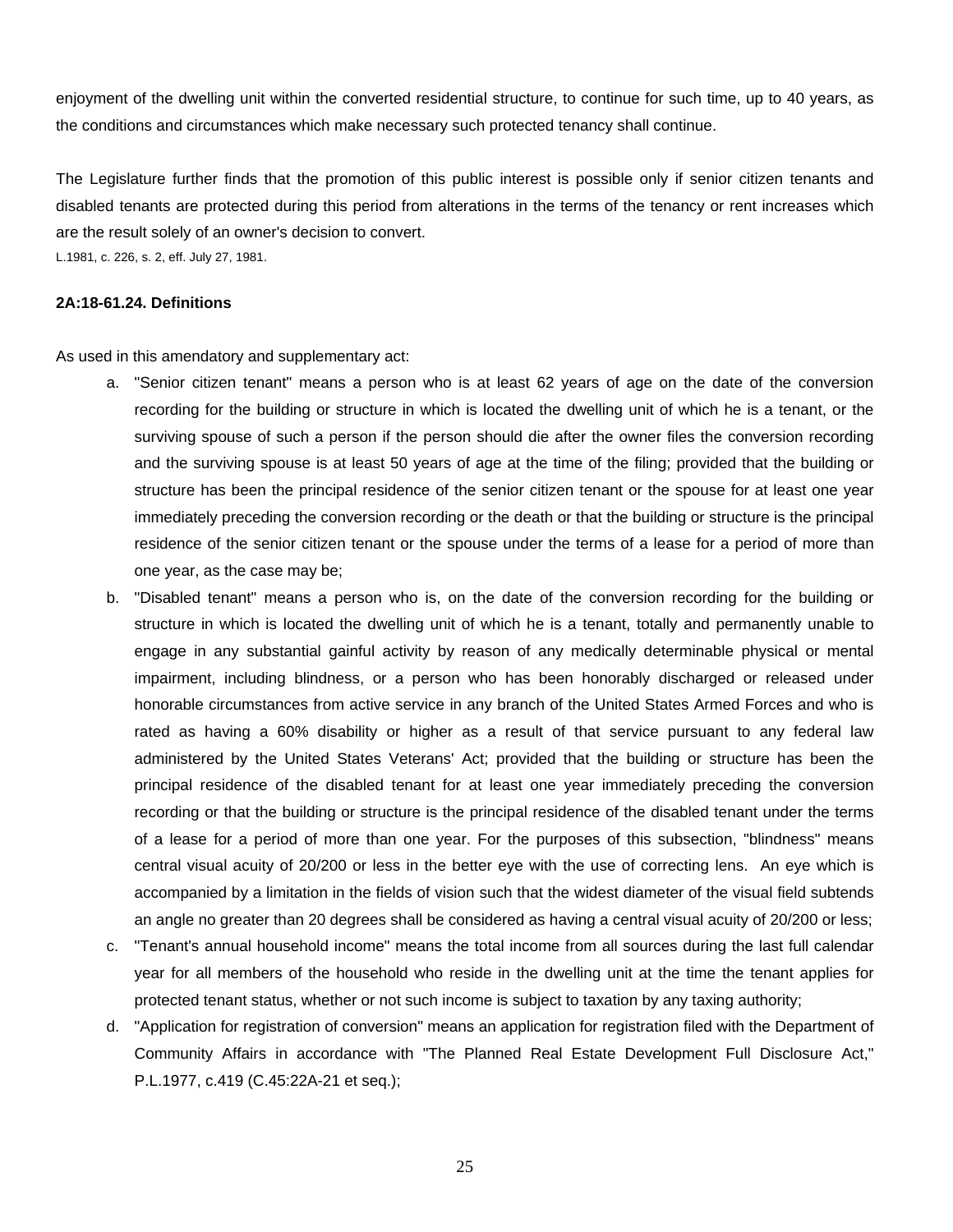- e. "Registration of conversion" means an approval of an application for registration by the Department of Community Affairs in accordance with "The Planned Real Estate Development Full Disclosure Act," P.L.1977, c.419 (C.45:22A-21 et seq.);
- f. "Convert" means to convert one or more buildings or structures or a mobile home park containing in the aggregate not less than five dwelling units or mobile home sites or pads from residential rental use to condominium, cooperative, planned residential development or separable fee simple ownership of the dwelling units or of the mobile home sites or pads;
- g. "Conversion recording" means the recording with the appropriate county officer of a master deed for condominium or a deed to a cooperative corporation for a cooperative or the first deed of sale to a purchaser of an individual unit for a planned residential development or separable fee simple ownership of the dwelling units;
- h. "Protected tenancy period" means, except as otherwise provided in section 11 of this amendatory and supplementary act, the 40 years following the conversion recording for the building or structure in which is located the dwelling unit of the senior citizen tenant or disabled tenant.

L.1981,c.226, s.3; Amended 1981, c.445, s.1; 1983,c.389,s.1; 1990,c.110,s.1; 1990,c.111,s.1.

# **2A:18-61.25. Protected tenancy status; conversion of dwelling unit of eligible senior citizen or disabled tenant**

Each eligible senior citizen tenant or disabled tenant shall be granted a protected tenancy status with respect to his dwelling unit whenever the building or structure in which that unit is located shall be converted. The protected tenancy status shall be granted upon proper application and qualification pursuant to the provisions of this amendatory and supplementary act.

L.1981, c. 226, s. 4, eff. July 27, 1981.

#### **2A:18-61.26. Administrative agency**

The governing body of the municipality may authorize a municipal board, agency or officer to act as its administrative agency for the purposes of this amendatory and supplementary act or may enter into a contractual agreement with a county office on aging or a similar agency to act as its administrative agency for purposes of this amendatory and supplementary act. In the absence of such authorization or contractual agreement, this amendatory and supplementary act shall be administered by a municipal board whose principal responsibility concerns the regulation of residential rents or, if no such board exists, by the municipal clerk. L.1981, c. 226, s. 5, eff. July 27, 1981.

# **2A:18-61.27. Notice to tenants**

The owner of any building or structure who, after the effective date of this amendatory and supplementary act, seeks to convert any premises, shall, prior to his filing of the application for registration of conversion with the Department of Community Affairs, notify the administrative agency or officer responsible for administering this amendatory and supplementary act of his intention to so file. The owner shall supply the agency or officer with a list of every tenant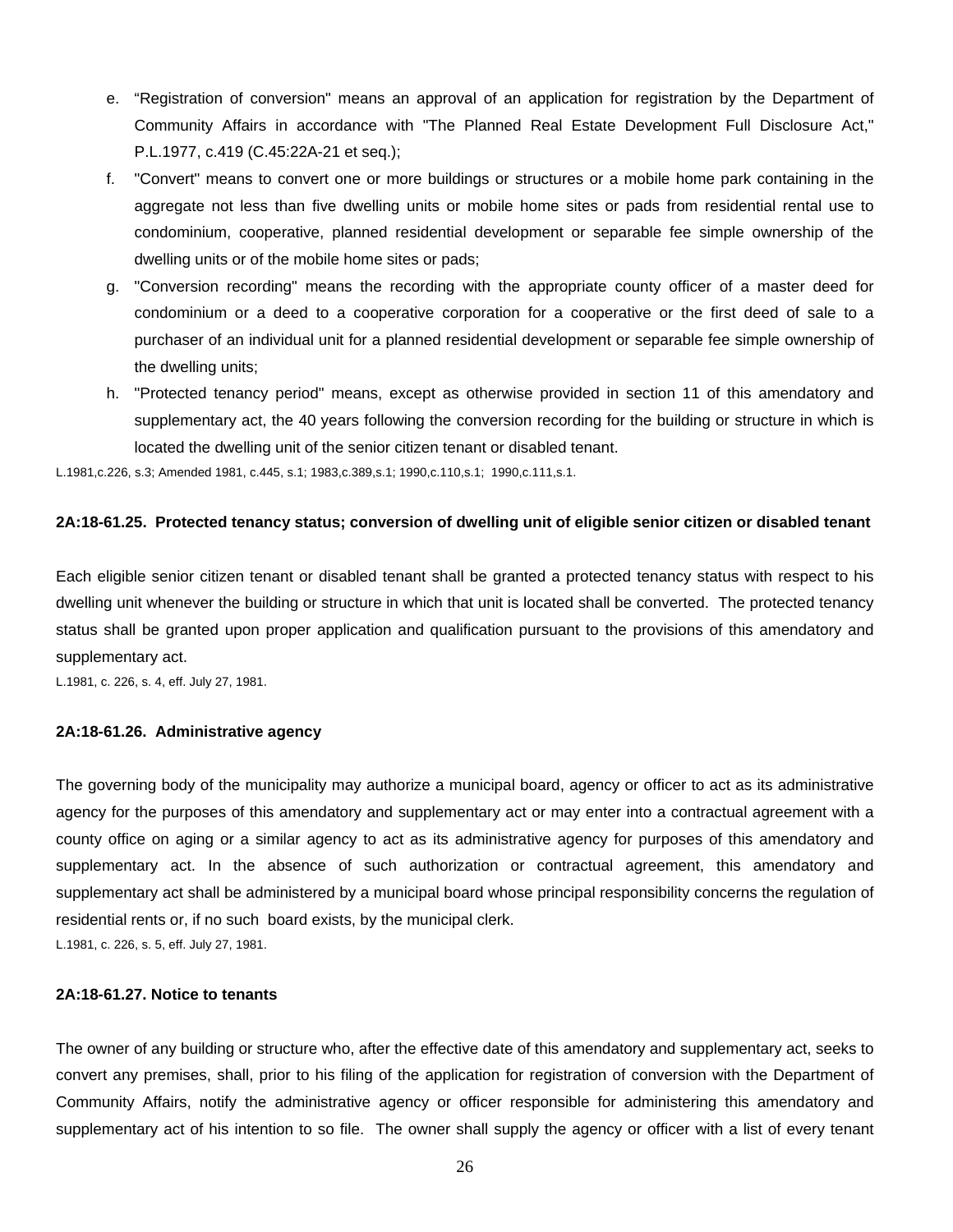residing in the premises, with stamped envelopes addressed to each tenant and with sufficient copies of the notice to tenants and application form for protected tenancy status. Within 10 days thereafter, the administrative agency or officer shall notify each residential tenant in writing of the owner's intention and of the applicability of the provisions of this amendatory and supplementary act and shall provide him with a written application form. The agency's or officer's notice shall be substantially in the following form:

#### **"NOTICE"**

| (insert name of municipality)<br>INTENTION TO CONVERT TO A CONDOMINIUM OR COOPERATIVE. THE LEGISLATURE HAS PROVIDED THAT, IF YOU ARE A SENIOR                                                                                        |  |  |  |  |  |  |  |  |  |  |
|--------------------------------------------------------------------------------------------------------------------------------------------------------------------------------------------------------------------------------------|--|--|--|--|--|--|--|--|--|--|
|                                                                                                                                                                                                                                      |  |  |  |  |  |  |  |  |  |  |
| CITIZEN, 62 YEARS OF AGE OR OLDER, OR DISABLED, YOU MAY BE ENTITLED TO A PROTECTED TENANCY PERIOD. PROTECTED                                                                                                                         |  |  |  |  |  |  |  |  |  |  |
|                                                                                                                                                                                                                                      |  |  |  |  |  |  |  |  |  |  |
| TENANCY MEANS THAT YOU CANNOT BE EVICTED BECAUSE OF THE CONVERSION. YOU MAY BE ELIGIBLE:                                                                                                                                             |  |  |  |  |  |  |  |  |  |  |
| (1) IF YOU ARE 62, OR WILL SOON BE 62, OR IF YOU ARE DISABLED; AND                                                                                                                                                                   |  |  |  |  |  |  |  |  |  |  |
| IF YOU HAVE LIVED IN YOUR APARTMENT FOR AT LEASE ONE YEAR OR IF THE LEASE ON YOUR APARTMENT IS FOR A<br>(2)                                                                                                                          |  |  |  |  |  |  |  |  |  |  |
| PERIOD OF MORE THAN ONE YEAR; AND                                                                                                                                                                                                    |  |  |  |  |  |  |  |  |  |  |
|                                                                                                                                                                                                                                      |  |  |  |  |  |  |  |  |  |  |
| (insert current income figure for county as established by Section 7c. of this amendatory and supplementary act.)                                                                                                                    |  |  |  |  |  |  |  |  |  |  |
| IF YOU WISH THIS PROTECTION, SEND THE APPLICATION FORM BY                                                                                                                                                                            |  |  |  |  |  |  |  |  |  |  |
| (insert date 60 days after municipality's mailing)                                                                                                                                                                                   |  |  |  |  |  |  |  |  |  |  |
| THE THE STATE AND THE STATE OF THE STATE OF THE STATE OF THE STATE OF THE STATE OF THE STATE OF THE STATE OF THE STATE OF THE STATE OF THE STATE OF THE STATE OF THE STATE OF THE STATE OF THE STATE OF THE STATE OF THE STATE<br>TO |  |  |  |  |  |  |  |  |  |  |
| (insert name and address of administrative agency).                                                                                                                                                                                  |  |  |  |  |  |  |  |  |  |  |
| FOR FURTHER INFORMATION CALL THE STATE STATE STATES IN THE STATE STATES.                                                                                                                                                             |  |  |  |  |  |  |  |  |  |  |
| (insert phone number of administrative agency),                                                                                                                                                                                      |  |  |  |  |  |  |  |  |  |  |
| OR .                                                                                                                                                                                                                                 |  |  |  |  |  |  |  |  |  |  |
| (insert phone number of Department of Community Affairs).                                                                                                                                                                            |  |  |  |  |  |  |  |  |  |  |
| <b>LANDLORD UPON PROPER NOTICE"</b>                                                                                                                                                                                                  |  |  |  |  |  |  |  |  |  |  |

The Department of Community Affairs shall not accept any application for registration of conversion for any building or structure unless included in the application is proof that the agency or officer notified the tenants prior to the application for registration. The proof shall be by affidavit or in such other form as the department shall require. L.1981, c.226, s.6; Amended L.1987, c.287, s.1; L.1990, c.110, s.2.

# **2A:18-61.28. Eligibility for protected tenancy status**

Within 30 days after receipt of an application for protected tenancy status by a tenant, the administrative agency or officer shall make a determination of eligibility. It shall send written notice of eligibility to each senior citizen tenant or disabled tenant who:

a. Applied therefore on or before the date of registration of conversion by the Department of Community Affairs; and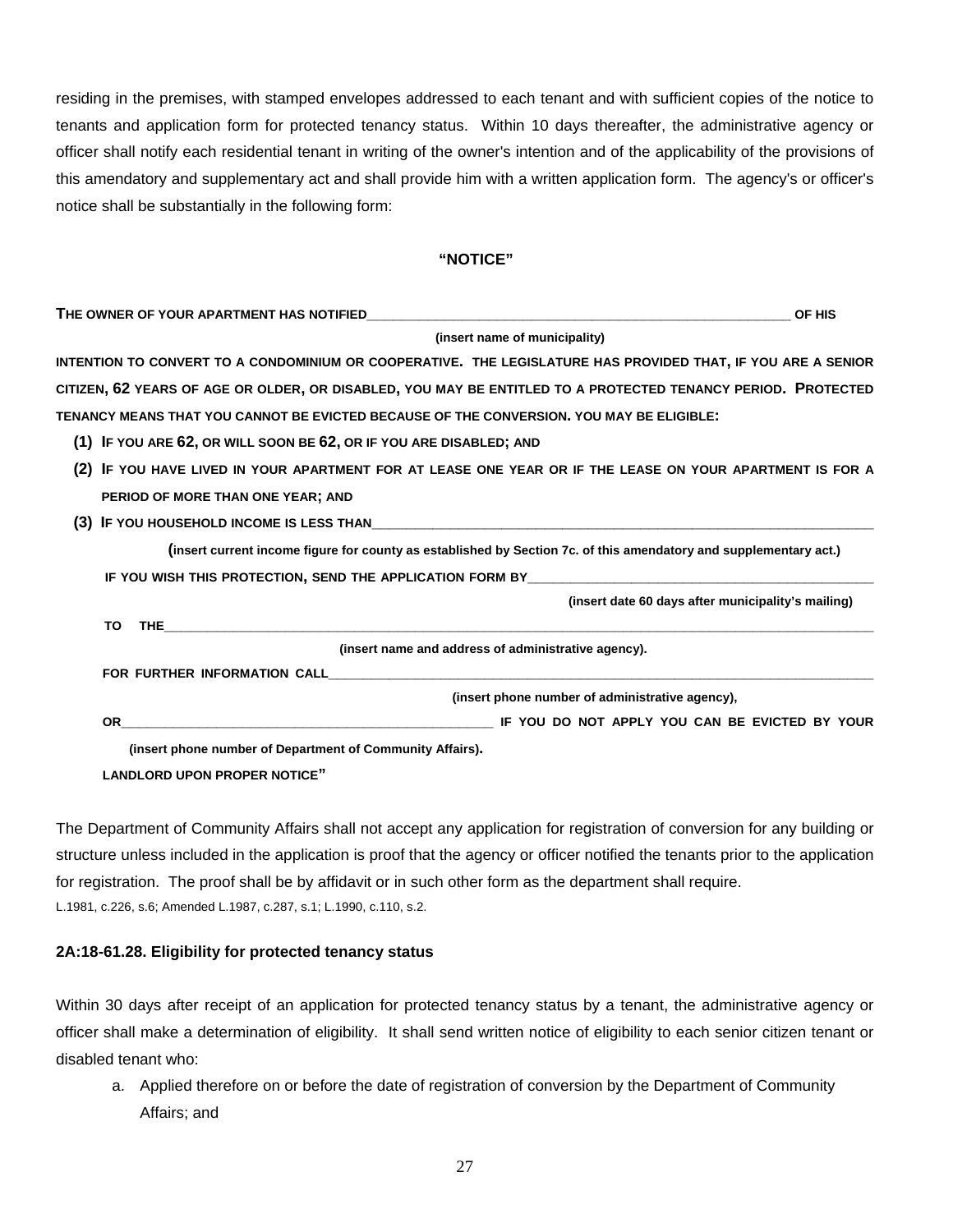- b. Qualifies as an eligible senior citizen tenant or disabled tenant pursuant to this amendatory and supplementary act; and
- c. Has an annual household income that does not exceed an amount equal to three times the county per capita personal income, as last reported by the Department of Labor and Industry on the basis of the U.S. Department of Commerce's Bureau of Economic Analysis data, or \$50,000.00, whichever is greater; and
- d. Has occupied the premises as his principal residence for at least one year or has a lease on the premise for a period longer than one year.

The department shall adjust the county per capita personal income to be used in subsection c. of this section if there is a difference of one or more years between (1) the year in which the last reported county per capita personal income was based and (2) the last year in which the tenant's annual household income is based. The county per capita personal income shall be adjusted by the department by an amount equal to the number of years of the difference above times the average increase or decrease in the county per capita personal income for three years, including in the calculation the current year reported and the three immediately preceding years.

The administrative agency or officer may require that the application include such documents and information as may be necessary to establish that the tenant is eligible for a protected tenancy status under the provisions of this amendatory and supplementary act and shall require such application to be submitted under oath. The Department of Community Affairs may by regulation adopt forms for application for protected tenancy status and notification of eligibility or ineligibility or adopt such other regulations for the procedure of determining eligibility as it determines are necessary.

L.1981,c.226, s.7; Amended L.1987,c.287,s.2; L.1990,c.110,s.3.

# **2A:18-61.29. Registration of conversion; approval after proof of notice of eligibility to tenants**

No registration of conversion shall be approved until the Department of Community Affairs receives proof that the administrative agency or officer has made determinations and notified all tenants who applied for protected tenancy status within the initial 60-day period of their eligibility or lack of eligibility. The proof shall be by affidavit or in such other form as the department may require.

The department may grant registrations of conversion for applications pending on the effective date of this amendatory and supplementary act upon the implementation of a procedure whereby any eligible tenant may make application for protected tenancy status in a manner comparable to that specified in sections 6 and 7 of this amendatory and supplementary act.

L.1981, c. 226, s. 8, eff. July 27, 1981.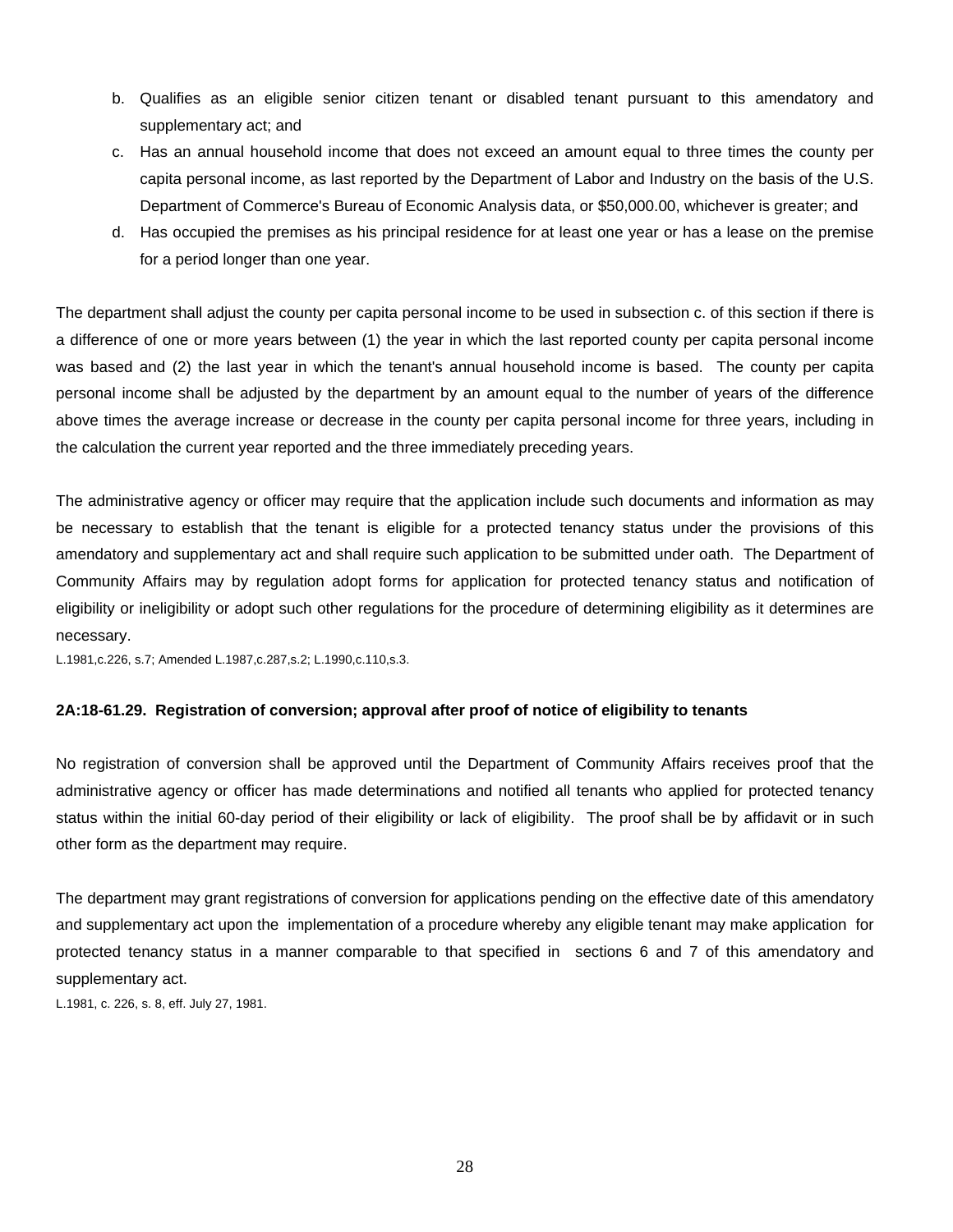# **2A:18-61.30. Protected tenancy status; applicability after notice of eligibility and filing of conversion recording**

Protected tenancy status shall not be applicable to any eligible tenant until such time as the owner has filed his conversion recording. The protected tenancy status shall automatically apply as soon as a tenant receives notice of eligibility and the landlord files his conversion recording. The conversion recording shall not be filed until after the registration of conversion.

L.1981, c. 226, s. 9, eff. July 27, 1981.

#### **2A:18-61.31. Rent increase restrictions**

In a municipality which does not have a rent control ordinance in effect, no evidence of increased costs which are solely the result of the conversion, including but not limited to any increase in financing or carrying costs, and which do not add services or amenities not previously provided shall be used as a basis to establish the reasonableness of a rent increase under section 2f. of P.L. 1974, c. 49 (C. 2A:18-61.1).

In a municipality which has a rent control ordinance in effect, a rent increase for a tenant with a protected tenancy status, or for any tenant to whom notice of termination pursuant to section 3g. of P.L. 1974, c. 49 (C. 2A:18-61.2) has been given, shall not exceed the increase authorized by the ordinance for rent controlled units. Increased costs which are solely the result of a conversion, including but not limited to any increase in financing or carrying costs, and which do not add services or amenities not previously provided shall not be passed directly through to these tenants as surcharges or pass-through on the rent, shall not be used as the basis for a rent increase, and shall not be used as a basis for an increase in a fair return or hardship hearing before a municipal rent board or on any appeal from such determination.

L. 1981, c. 226, s. 10; Amended by L. 1987, c. 287, s. 3.

### **2A:18-61.32. Termination of protected tenancy**

The administrative agency or officer shall terminate the protected tenancy status immediately upon finding that:

- a. The dwelling unit is no longer the principal residence of the senior citizen tenant or disabled tenant; or
- b. The tenant's annual household income, or the average of the tenant's annual household income for the current year, computed on an annual basis, and the tenant's annual household income for the two preceding years, whichever is less, exceeds an amount equal to three times the county per capita personal income, as last reported by the Department of Labor and Industry on the basis of the U.S. Department of Commerce's Bureau of Economic Analysis data, or \$50,000.00, whichever is greater.

The department shall adjust the county per capita personal income to be used in subsection b. of this section if there is a difference of one or more years between (1) the year in which the last reported county per capita personal income was based and (2) the last year in which the tenant's annual household income is based. The county per capita personal income shall be adjusted by the department by an amount equal to the number of years of the difference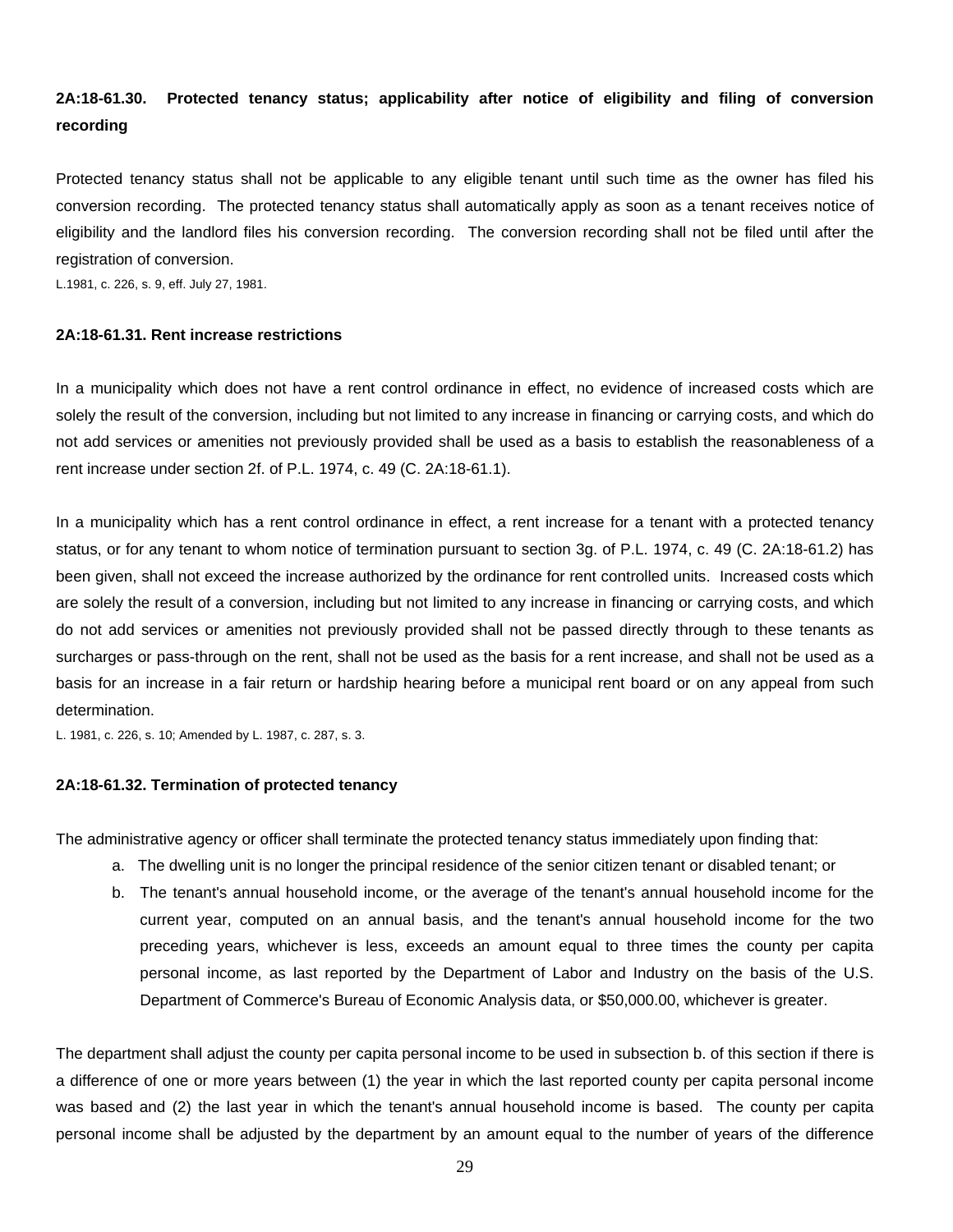above times the average increase or decrease in the county per capita personal income for three years, including in the calculation the current year reported and the three immediately preceding years.

Upon the termination of the protected tenancy status by the administrative agency or officer, the senior citizen tenant or disabled tenant may be removed from the dwelling unit pursuant to P.L.1974, c.49 (C.2A:18-61.1 et al.), except that all notice and other times set forth therein shall be calculated and extend from the date of the expiration or termination of the protected tenancy period, or the date of the expiration of the last lease entered into with the senior citizen tenant or disabled tenant during the protected tenancy period, whichever shall be later.

If the administrative agency determines pursuant to this section that a tenant is no longer qualified for protected tenancy under this act, the administrative agency shall proceed to determine the eligibility of that tenant under the "Tenant Protection Act of 1992," P.L.1991, c.509 (C.2A:18-61.40 et al.), or, in any case in which the administrative agency is not the same as the agency administering that other act in the municipality, refer the case to the appropriate administrative agency for such determination. If the tenant is found to be eligible under the "Tenant Protection Act of 1992," P.L.1991, c.509 (C.2A:18-61.40 et al.), his protected tenancy status shall be continued. The protected tenancy status of the tenant shall remain in full force pending such determination.

L.1981,c.226,s.11; Amended L.1987,c.287,s.4; L.1991,c.509,s.23.

#### **2A:18-61.33. Termination upon purchase of unit by senior citizen or disabled tenant**

In the event that a senior citizen tenant or disabled tenant purchases the dwelling unit he occupies, the protected tenancy status shall terminate immediately upon purchase. L.1981, c. 226, s. 12, eff. July 27, 1981.

# **2A:18-61.34. Informing prospective purchaser of act; contract or agreement for sale; clause informing of application of act and acknowledgment by purchaser**

Any public offering statement for a conversion as required by "The Planned Real Estate Development Full Disclosure Act," P.L.1977, c. 419 (C. 45:22A-21 et seq.), shall clearly inform the prospective purchaser of the provisions of this amendatory and supplementary act, including, but not limited to, the provisions concerning eviction, rent increases and leases. Any contract or agreement for sale of a converted unit shall contain a clause in 10-point bold type or larger that the contract is subject to the terms of this amendatory and supplementary act concerning eviction and rent increases and an acknowledgement that the purchaser has been informed of these terms. L.1981, c. 226, s. 15, eff. July 27, 1981.

# **2A:18-61.35. Fee**

A municipality is authorized to charge an owner a fee which may vary according to the size of the building to cover the cost of providing the services required by this amendatory and supplementary act. L.1981, c. 226, s. 16, eff. July 27, 1981.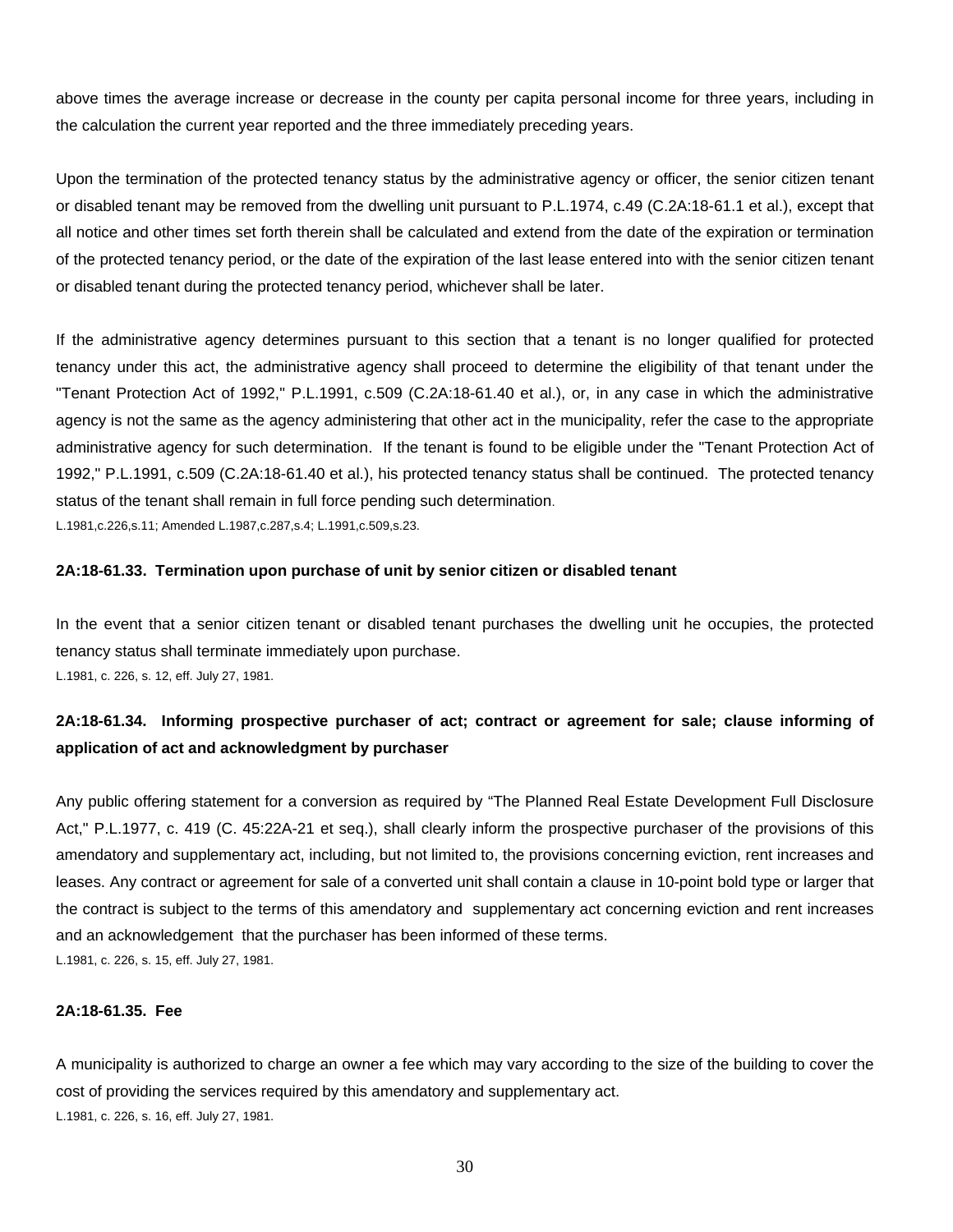### **2A:18-61.36. Agreement by tenant to waive rights; deemed against public policy and unenforceable**

Any agreement whereby the tenant waives any rights under P.L.1981, c. 226 (C. 2A:18-61.22 et seq.) on or after the effective date of this 1983 amendatory act shall be deemed to be against public policy and unenforceable. L.1981, c. 226, s. 17, eff. July 27, 1981. Amended by L.1983, c. 389, s. 2, eff. Dec. 2, 1983.

#### **2A:18-61.37. Severability**

If any section, subsection, paragraph, sentence or other part of this amendatory and supplementary act is adjudged unconstitutional or invalid, such judgment shall not affect, impair or invalidate the remainder of this act, but shall be confined in its effect to the section, subsection, paragraph, sentence or other part of this act directly involved in the controversy in which said judgment shall have been rendered.

L.1981, c. 226, s. 18, eff. July 27, 1981.

# **2A:18-61.38. Rules and regulations**

The Department of Community Affairs is authorized to adopt such rules and regulations as may be necessary to implement the provisions of this amendatory and supplementary act. L.1981, c. 226, s. 19, eff. July 27, 1981.

#### **2A:18-61.39. Liberal construction of act**

This amendatory and supplementary act shall be liberally construed to effectuate the purposes thereof. L.1981, c. 226, s. 20, eff. July 27, 1981.

# **2A:18-61.40. Short title**

This act shall be known and may be cited as the "Tenant Protection Act of 1992." L.1991,c.509,s.1.

#### **2A:18-61.41. Findings, declarations**

The Legislature finds that the provision and maintenance of an adequate supply of housing affordable to persons of low and moderate income in this State has been and is becoming increasingly difficult as a result of economic and market forces which require special public actions or subsidies to counteract. One particularly acute result of this has been the continual increase in the number of displaced or homeless persons who, lacking permanent shelter, require special assistance from public services in this State and in surrounding states in order to remain alive. The Legislature has in the past taken various actions, and is currently considering several measures, to increase the supply of affordable housing in the State. At the same time, it is necessary to protect residential tenants, particularly those of advanced age or disability, or lower economic status, from the effects of eviction from affordable housing in recognition of the high costs, both financial and social, to the public of displacement from affordable housing and of homelessness.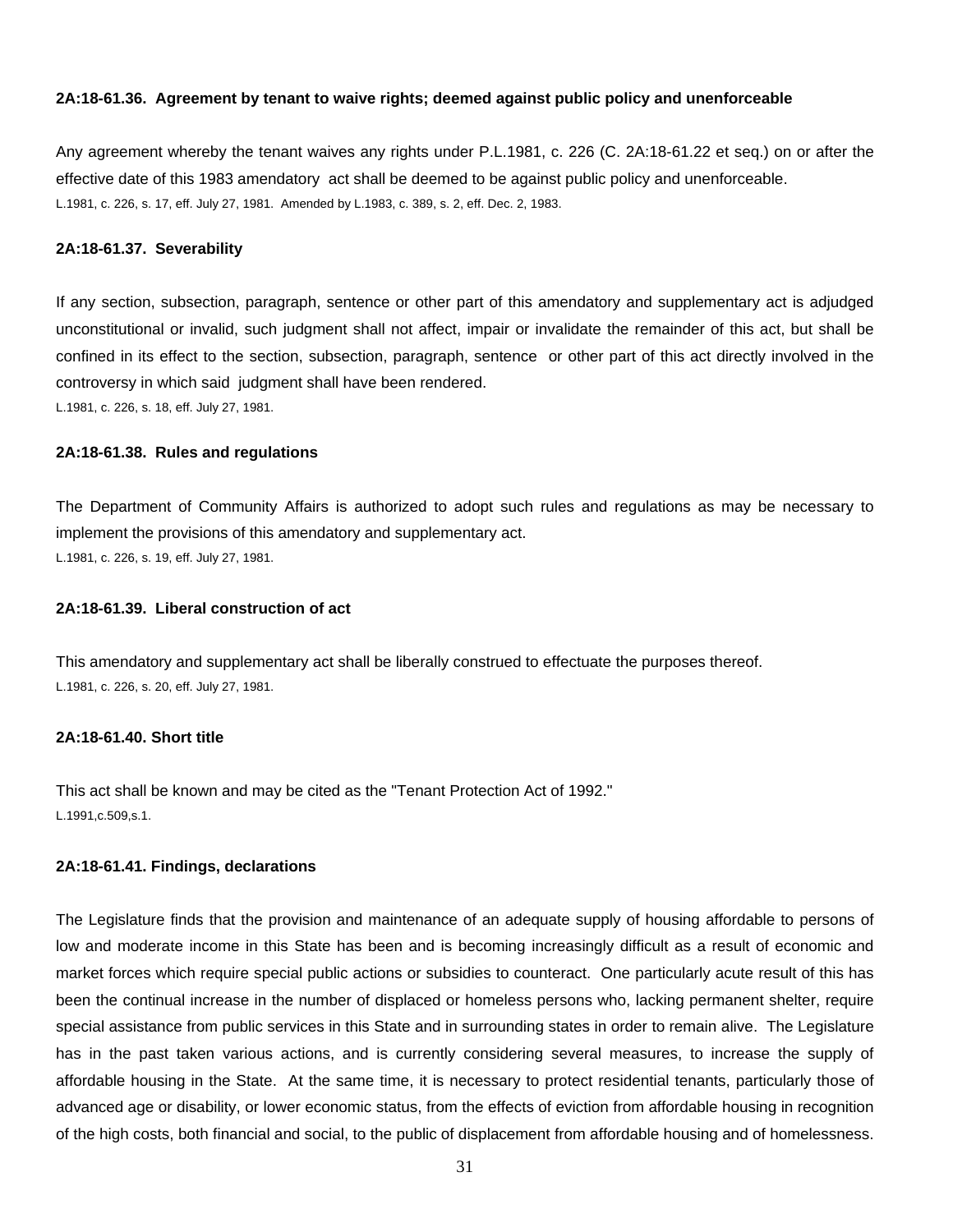The Legislature has in the past through various enactments recognized that the eviction of residential tenants pursuant to the process of conversion of residential premises to condominiums or cooperatives exacerbates homelessness and makes more difficult the maintenance of an adequate supply of low and moderate income housing. The Legislature, therefore, declares that it is in the public interest to establish a tenant protection program specifically designed to provide protection to residential tenants, particularly the aged and disabled and those of low and moderate income, from eviction resulting from condominium or cooperative conversion.

L.1991,c.509,s.2.

# **2A:18-61.42. Definitions**

As used in this act:

 "Administrative agency" means the municipal board, officer or agency designated, or the county agency contracted with, pursuant to section 6 of this act.

 "Annual household income" means the total income from all sources during the last full calendar year, or the annual average of that total income during the last two calendar years, whichever is less, of a tenant and all members of the household who are residing in the tenant's dwelling unit when the tenant applies for protected tenancy, whether or not such income is subject to taxation by any taxing authority.

"Commissioner" means the Commissioner of Community Affairs.

 "Conversion" means conversion as defined in section 3 of "The Planned Real Estate Development Full Disclosure Act," P.L.1977, c.419 (C.45:22A-23).

 "Conversion recording" means the recording with the appropriate county officer of a master deed for a condominium or a deed to a cooperative corporation for a planned residential development or separable fee simple ownership of the dwelling units.

 "County rental housing shortage" means a certification issued by the Commissioner of Community Affairs that there has occurred a significant decline in the availability of rental dwelling units in the county due to conversions; provided, however, that the commissioner shall not issue any such certification unless during the immediately preceding 10 year period:

- a. The aggregate number of rental units subject to registrations of conversion during any three consecutive years in the county exceeds 10,000; and
- b. The aggregate number of rental units subject to registrations of conversion in at least one of those three years exceeds 5,000.

"Department" means the Department of Community Affairs.

 "Index" means the annual average over a 12-month period beginning September 1 and ending August 31 of the Consumer Price Index for Urban Wage Earners and Clerical Workers (CPI-W), All Items Series A, of the United States Department of Labor (1957-1959 = 100), for either the New York, NY-Northeastern New Jersey or the Philadelphia, PA-New Jersey region, according as either shall have been determined by the commissioner to be applicable in the locality of a property undergoing conversion.

 "Protected tenancy period" means, except as otherwise provided in section 11 of this act, all that time following the conversion recording for a building or structure during which a qualified tenant in that building or structure continues to be a qualified tenant and continues to occupy a dwelling unit therein as his principal residence.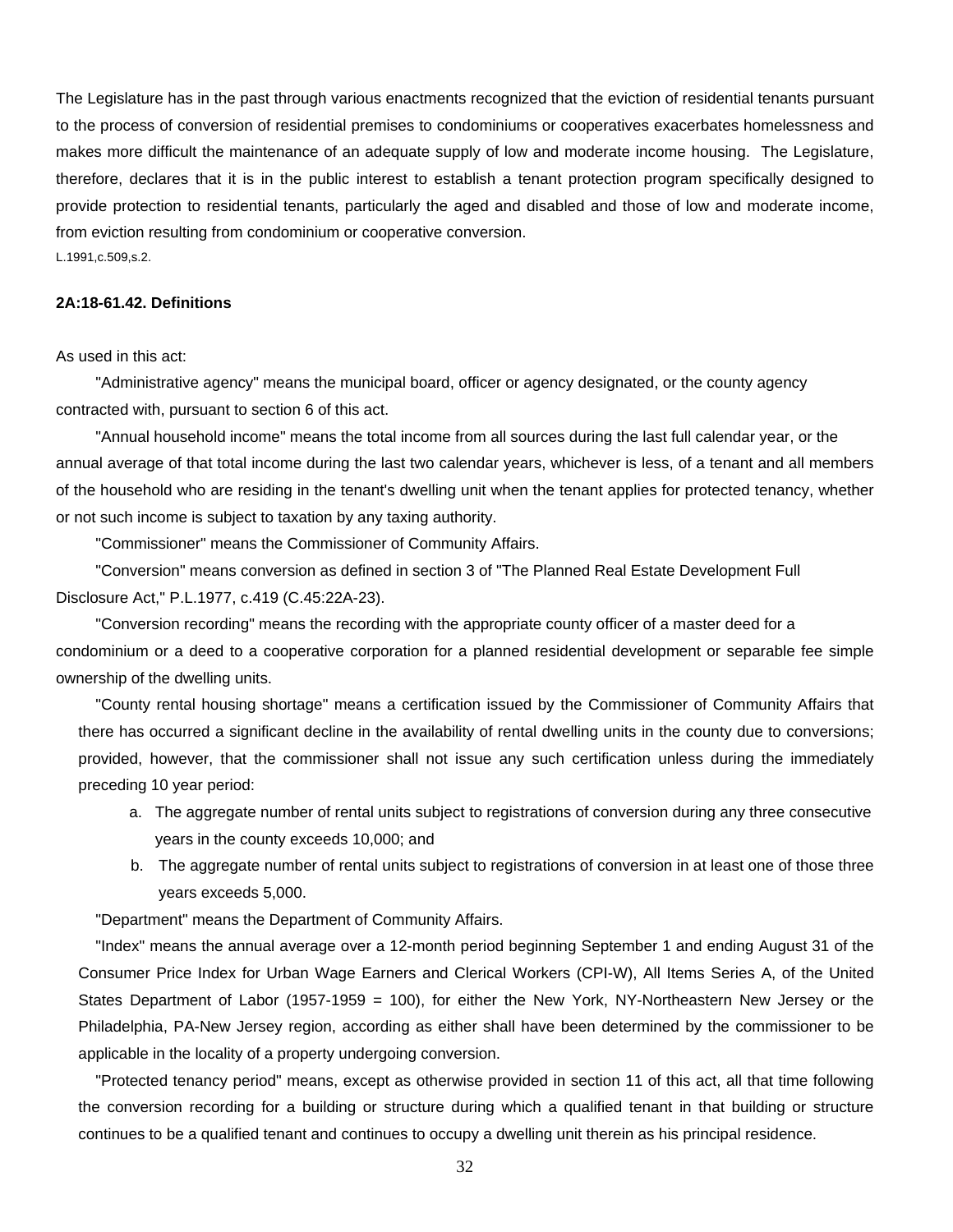"Qualified county" means:

- a. Any county with a population in excess of 500,000 and a population density in excess of 8,500 per square mile, according to the most recent federal decennial census; or
- b. Any county wherein there exists a county rental housing shortage.

"Qualified tenant" means a tenant who is a resident in a qualified county and:

- (1) Applied for protected tenancy status on or before the date of registration of conversion by the department, or within one year of the effective date of this act, whichever is later;
- (2) Has occupied the premises as his principal residence for at least 12 consecutive months next preceding the date of application; and
- (3) Has an annual household income that does not at the time of application exceed the maximum qualifying income as determined pursuant to section 4 of this act, except that this income limitation shall not apply to any tenant who is age 75 or more years or is disabled within the meaning of section 3 of P.L.1981, c.226 (C.2A:18-61.24).

 "Registration of conversion" means an approval of an application for registration by the department in accordance with "The Planned Real Estate Development Full Disclosure Act," P.L.1977, c.419 (C.45:22A-21 et seq.).

 "Tenant in need of comparable housing" means a tenant who is not a qualified tenant under this act and is not eligible for protected tenancy under the "Senior Citizens and Disabled Protected Tenancy Act," P.L.1981, c.226 (C.2A:18-61.22 et al.).

L.1991,c.509,s.3.

#### **2A:18-61.43. Maximum qualifying income, adjustment**

As of the effective date of this act, maximum qualifying income for the purpose of determining qualified tenant status as defined in section 3 of this act shall be in the case of a household comprising one person, \$31,400; two persons, \$38,500; three persons, \$44,800; four persons, \$50,300; five persons, \$55,000; six persons, \$58,900; seven persons, \$62,000; eight or more persons, \$64,300. In the case of any application for protected tenancy filed more than one year from the effective date of this act, and upon any occasion when termination of a previously granted protected tenancy is sought pursuant to section 11 of this act upon the grounds set forth in paragraph (2) of subsection a. of that section, these figures shall be adjusted by the percentage change, if any, in the applicable index that has occurred since the effective date of this act.

L.1991,c.509,s.4.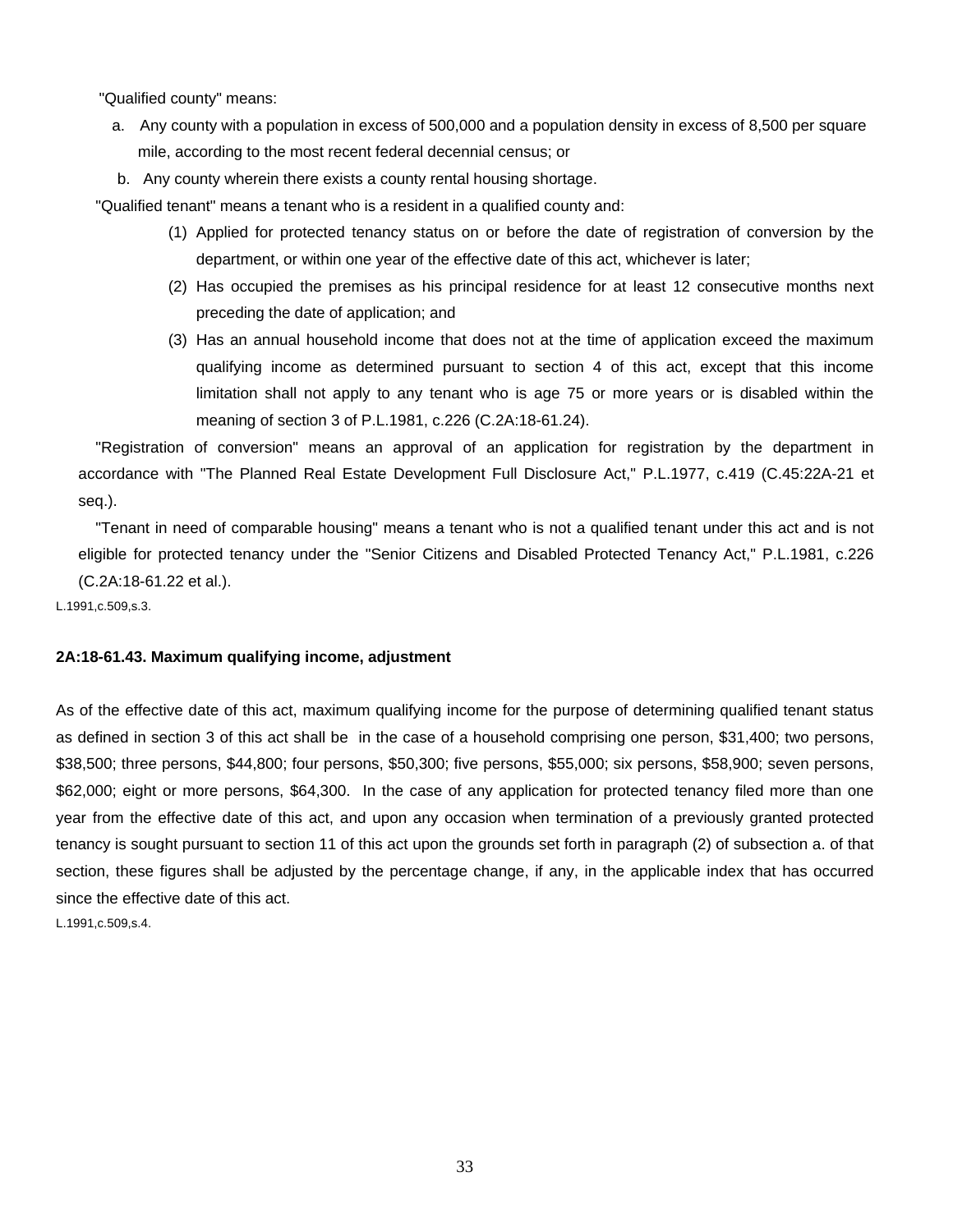# **2A:18-61.44. Protected tenancy, qualification, durations**

Each qualified tenant shall be granted a protected tenancy status with respect to his dwelling unit upon conversion of the building or structure in which the unit is located. The protected tenancy status shall be granted upon proper application and qualification pursuant to the provisions of this act.

- a. Each qualified tenant in need of comparable housing shall be entitled to remain in his dwelling unit upon conversion of the building or structure in which the unit is located until the owner of the building or structure has complied with the provisions of P.L.1975, c.311 (C.2A:18-61.7 et al.).
- b. Each qualified tenant in need of comparable housing shall be entitled to remain in his dwelling unit upon conversion of the building or structure in which the unit is located until the owner of the building or structure has complied with the provision of P.L. 1975, c.311 (C.2A:18-61.7 et al.)

L.1991,c.509, s.6.

# **2A:18-61.45. Designation of administrative agency**

Each municipal governing body in a qualified county shall designate a municipal board, agency or officer to act as its administrative agency for the purposes of this act or may enter into a contractual agreement with an appropriate county to act as its administrative agency for purposes of this act. In the absence of such authorization or contractual agreement, this act shall be administered by the board, agency or officer administering the provisions of the "Senior Citizens and Disabled Protected Tenancy Act," P.L.1981, c.226 (C.2A:18-61.22 et al.) in the municipality. L.1991,c. 509, s.6.

# **2A:18-61.46. Notice, etc required of owner seeking to convert, notice to tenants**

The owner of any building or structure in a qualified county who seeks to convert any premises shall notify the administrative agency of that intention prior to filing the application for registration of conversion with the department. The owner shall supply the administrative agency with a list of every tenant residing in the premises, with stamped envelopes addressed to each tenant and with sufficient copies of the notice to tenants and application form for protected tenancy status. Within 10 days thereafter, the administrative agency shall notify each residential tenant in writing of the owner's intention and of the applicability of the provisions of this act and shall provide him with a written application form. The agency's notice shall be substantially in the following form:

# **"NOTICE"**

**THE OWNER OF YOUR APARTMENT HAS NOTIFIED\_\_\_\_\_\_\_\_\_\_\_\_\_\_\_\_\_\_\_\_\_\_\_\_\_\_\_\_\_\_\_\_\_\_\_\_ OF HIS INTENTION TO (insert name of municipality) CONVERT TO A CONDOMINIUM OR COOPERATIVE. UNDER STATE LAW YOU MAY BE ENTITLED TO A PROTECTED TENANCY. PROTECTED TENANCY MEANS THAT YOU CANNOT BE EVICTED BECAUSE OF THE CONVERSION. YOU MAY BE QUALIFIED:**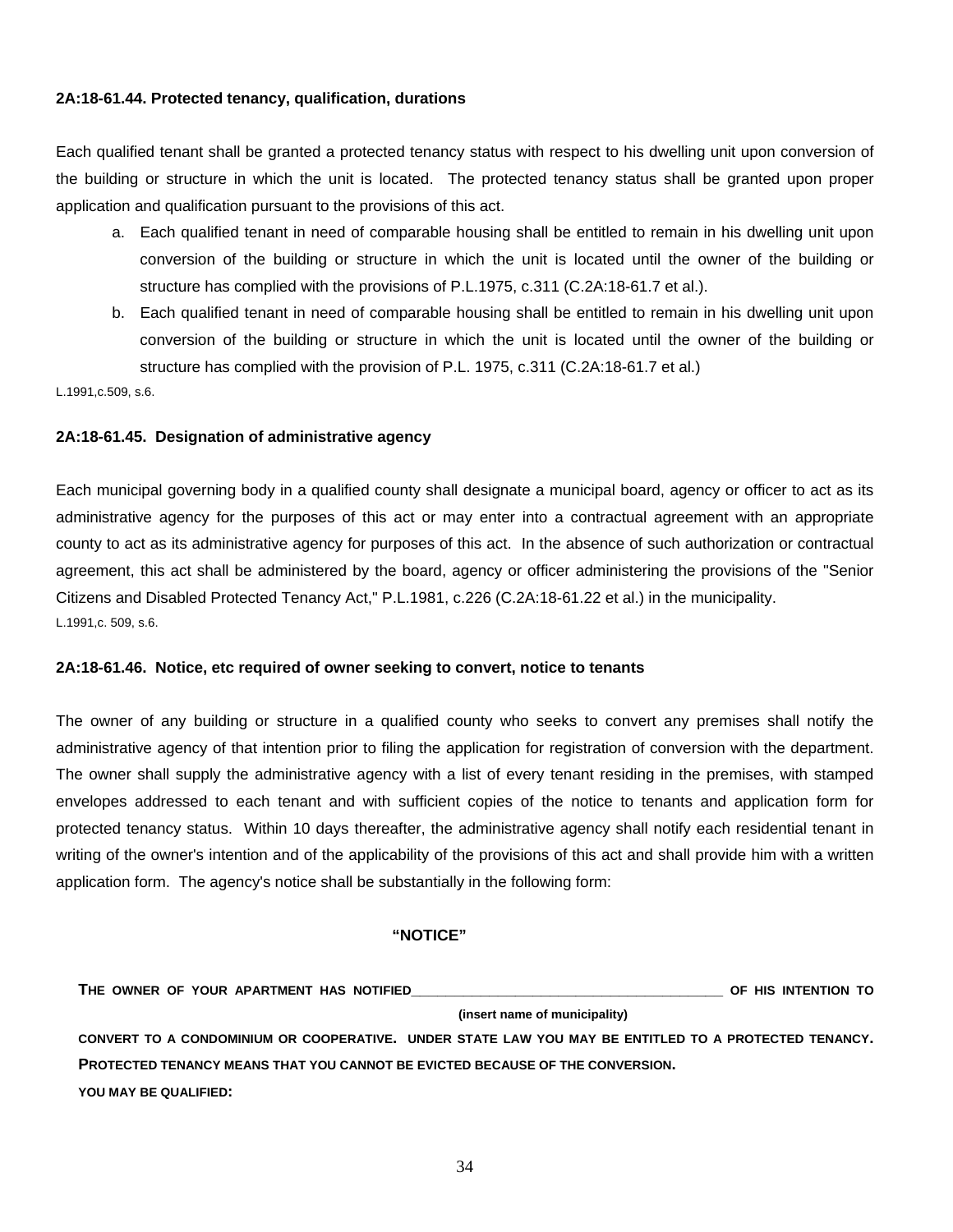|                                               |  |  |  | (1) IF YOU HAVE LIVED IN YOUR APARTMENT FOR A YEAR AND                                             |  |  |  |                                                                                    |                                                          |  |  |  |  |  |  |  |                                                    |  |  |  |
|-----------------------------------------------|--|--|--|----------------------------------------------------------------------------------------------------|--|--|--|------------------------------------------------------------------------------------|----------------------------------------------------------|--|--|--|--|--|--|--|----------------------------------------------------|--|--|--|
|                                               |  |  |  |                                                                                                    |  |  |  |                                                                                    |                                                          |  |  |  |  |  |  |  |                                                    |  |  |  |
|                                               |  |  |  |                                                                                                    |  |  |  | (insert current maximum qualifying income established under section 3 of this act) |                                                          |  |  |  |  |  |  |  |                                                    |  |  |  |
|                                               |  |  |  | OR AT LEAST 75 YEARS OLD. IF YOU THINK YOU MAY QUALIFY, SEND IN THE APPLICATION FORM BY            |  |  |  |                                                                                    |                                                          |  |  |  |  |  |  |  |                                                    |  |  |  |
|                                               |  |  |  |                                                                                                    |  |  |  |                                                                                    |                                                          |  |  |  |  |  |  |  |                                                    |  |  |  |
|                                               |  |  |  | (insert date 60 days after municipality's mailing)                                                 |  |  |  |                                                                                    |                                                          |  |  |  |  |  |  |  | (insert Name and address of administrative agency) |  |  |  |
|                                               |  |  |  | EVEN IF YOU DO NOT QUALIFY, YOU HAVE THE RIGHT TO REMAIN IN YOUR APARTMENT UNTIL YOUR LANDLORD HAS |  |  |  |                                                                                    |                                                          |  |  |  |  |  |  |  |                                                    |  |  |  |
|                                               |  |  |  | COMPLIED WITH LAWS REGARDING THE OFFER OF COMPARABLE HOUSING. FOR FURTHER INFORMATION CALL         |  |  |  |                                                                                    |                                                          |  |  |  |  |  |  |  |                                                    |  |  |  |
|                                               |  |  |  |                                                                                                    |  |  |  |                                                                                    |                                                          |  |  |  |  |  |  |  |                                                    |  |  |  |
| (insert phone number of administrative agent) |  |  |  |                                                                                                    |  |  |  |                                                                                    | (insert phone number of Department of Community Affairs) |  |  |  |  |  |  |  |                                                    |  |  |  |

The department shall not accept any application for registration of conversion for any building or structure unless included in the application is proof that the administrative agency notified the tenants prior to the application for registration. The proof shall be by affidavit or in such other form as the department shall require.

In any municipality where the administrative agency is the same as the agency administering the "Senior Citizens and Disabled Protected Tenancy Act," P.L.1981, c.226 (C.2A:18-61.22 et al.), the notices required under that act and this act may be combined in a single mailing. L.1991,c.509, s.7.

# **2A:18-61.47. Determining tenants' qualifications**

Within 30 days after receipt of an application for the protected tenancy status authorized under the provisions of this act, the administrative agency shall make a determination of qualification. It shall send written notice of qualification to each tenant who is a resident of the qualified county and:

- a. applied on or before the date of registration of conversion by the department, or within one year from the effective date of this act, whichever is later; and,
- b. has an annual household income that does not exceed the maximum amount permitted for qualification, or is exempt from that income limitation by reason of age or disability; and,
- c. has occupied the premises as his principal residence for at least 12 consecutive months next proceeding the date of application.

The administrative agency shall likewise send a notice of denial, with reasons therefore, to any tenant whom it determines not to be qualified. That notice shall inform the tenant of his right to remain in his dwelling unit until the owner shall have complied with the requirements of P.L.1975, c.311 (C.2A:18-61.7 et al.) and shall include an explanation of the meaning of "comparable housing" as used in that act. The owner shall be notified of those tenants who are determined to be qualified and unqualified.

The administrative agency may require that the application include such documents and information as may be necessary to establish the tenant is qualified for a protected tenancy status under the provisions of this act and shall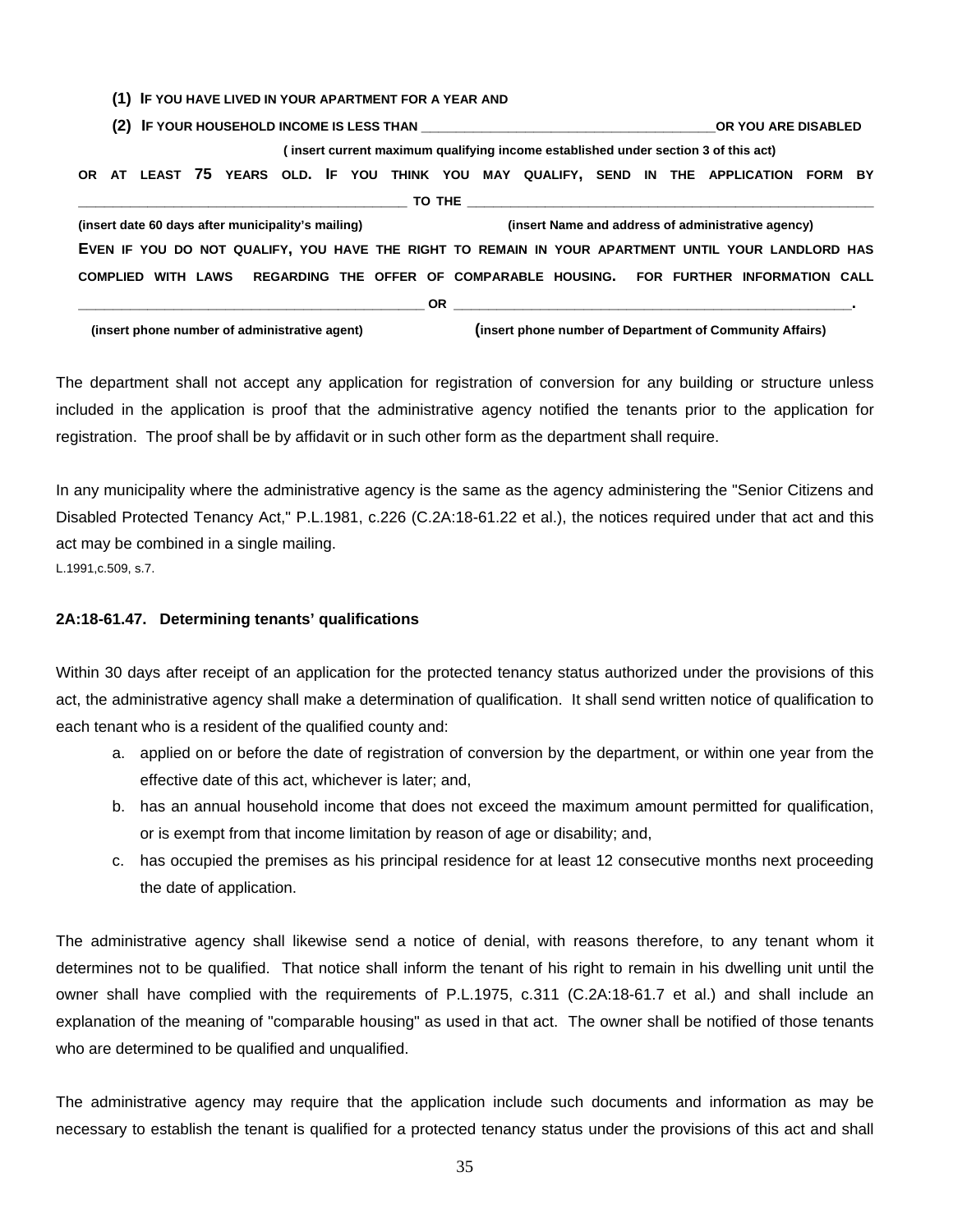require that such documentation and information be submitted under oath. The commissioner may by regulation adopt uniform forms to used in applying for protected tenancy status, for notifying an applicant of qualification or denial thereof, and conveying to a denied applicant the information concerning his rights to continued tenancy and offer of comparable housing; he may also adopt such other regulations for the procedure of determining qualification as he deems necessary or expedient to the proper effectuation of the provisions and purposes of this act. L.1991,c.509, s.8.

# **2A:18-61.48. Requisites for approval or registration of conversion**

No registration of conversion for a building or structure located in a qualified county shall be approved until the department receives proof that the provisions of section 8 of this act have been complied with, and that notification as required in that section has been made to all tenants who filed application for protected tenancy status on or before the application deadline prescribed in the notice given pursuant to section 7 of this act. The proof shall be by affidavit or in such form as the department may require.

L.1991,c.509, s,9.

#### **2A:18-61.49. Applicability of protected tenancy**

The protected tenancy status authorized under the provisions of this act shall not be applicable to any qualified tenant until such time as the owner has filed his conversion recording. The protected tenancy status shall automatically apply as soon as a tenant receives notice of qualification and the landlord files his conversion recording. The conversion recording shall not be filed until after the registration of conversion. L.1991,c.509, s.10.

# **2A:18-61.50. Termination of protected tenancy**

- a. The administrative agency shall terminate the protected tenancy status authorized under the provisions of this act immediately upon finding that:
	- (1) the dwelling unit is no longer the principal residence of the tenant, or
	- (2) the tenant's annual household income exceeds the maximum amount permitted for qualification.
- b. Upon presentation to the administrative agency of credible evidence that a tenant is no longer qualified for protected tenancy status under this act, the administrative agency shall proceed, in accordance with such regulations and procedures as the department shall adopt and prescribe for use in such cases, to investigate and make a determination as to the continuance of that status.
- c. Upon the termination of the protected tenancy status by the administrative agency, the tenant may be removed from the dwelling unit pursuant to P.L.1974, c.49 (C.2A:18-61.1 et al.), except that all notice and other times set forth therein shall be calculated and extend from the date of the expiration or termination of the protected tenancy period, or the date of the expiration of the last lease entered into with the tenant during the protected tenancy period, whichever shall be later.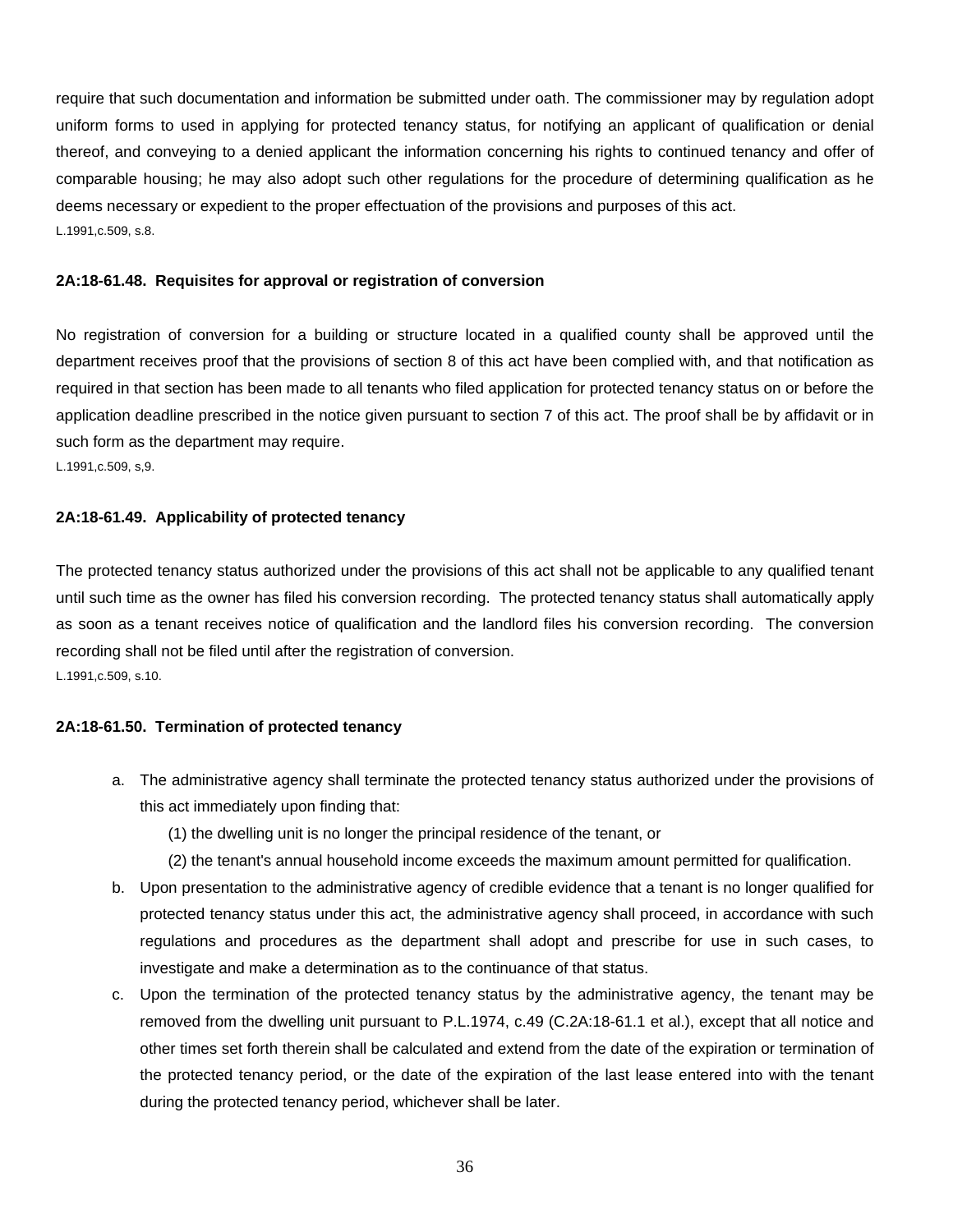d. Any protection afforded to a person under the "Senior Citizens and Disabled Protected Tenancy Act," P.L.1981, c.226 (C.2A:18-61.22 et al.) shall remain in full force and effect. If the administrative agency determines that a tenant is no longer qualified for protected tenancy under that act, the administrative agency shall proceed to determine the eligibility of that tenant under the "Tenant Protection Act of 1992," P.L.1991, c.509 (C.2A:18-61.40 et al.), or, in any case in which the administrative agency is not the same as the agency administering the "Tenant Protection Act of 1992" in the municipality, shall refer the case to the appropriate administrative agency for such determination. If the tenant is found by such determination to be eligible, his protected tenancy status shall be continued. The protected tenancy status of the tenant shall remain in full force pending such determination.

L.1991,c.509, s.11.

#### **2A:18-61.51. Tenancy protection terminated by tenant purchase**

In the event that a qualified tenant purchases the dwelling unit he occupies, the protected tenancy status afforded under the provisions of this act shall terminate immediately upon purchase. L.1991,c.509, s.12.

#### **2A:18-61.52. Costs of conversion no basis for rent increases**

a. In the case of a municipality subject to the provisions of this act that does not have a rent control ordinance in effect, no evidence of increased costs that are solely the result of the conversion, including but not limited to any increase in financing or carrying costs, and do not add services or amenities not previously provided shall be used as a basis to establish the reasonableness of a rent increase under subsection f. of section 2 of P.L.1974, c.49 (C.2A:18-61.1).

b. In the case of a municipality subject to the provisions of this act that has a rent control ordinance in effect, a rent increase for a qualified tenant with a protected tenancy status, or for any tenant to whom notice of termination pursuant to subsection g. of section 3 of P.L.1974, c.49 (C.2A:18-61.2) has been given, shall not exceed the increase authorized by the ordinance for rent-controlled units. Increased costs that are solely the result of a conversion, including but not limited to any increase in financing or carrying costs, and do not add services or amenities not previously provided shall not be used as a basis for an increase in a fair-return or hardship hearing before a municipal rent board or on any appeal from such determination.

L.1991,c.509, s.13.

### **2A:18-61.53. Public offering statement; requisites**

In the case of a building or structure located in a qualified county, the public offering statement for a conversion as required by "The Planned Real Estate Development Full Disclosure Act," P.L.1977, c.419 (C.45:22A-21 et seq.), shall clearly inform the prospective purchaser of the provisions of this act regarding the protection of qualified tenants and tenants in need of comparable housing. Any contract or agreement for sale of a converted unit shall contain a clause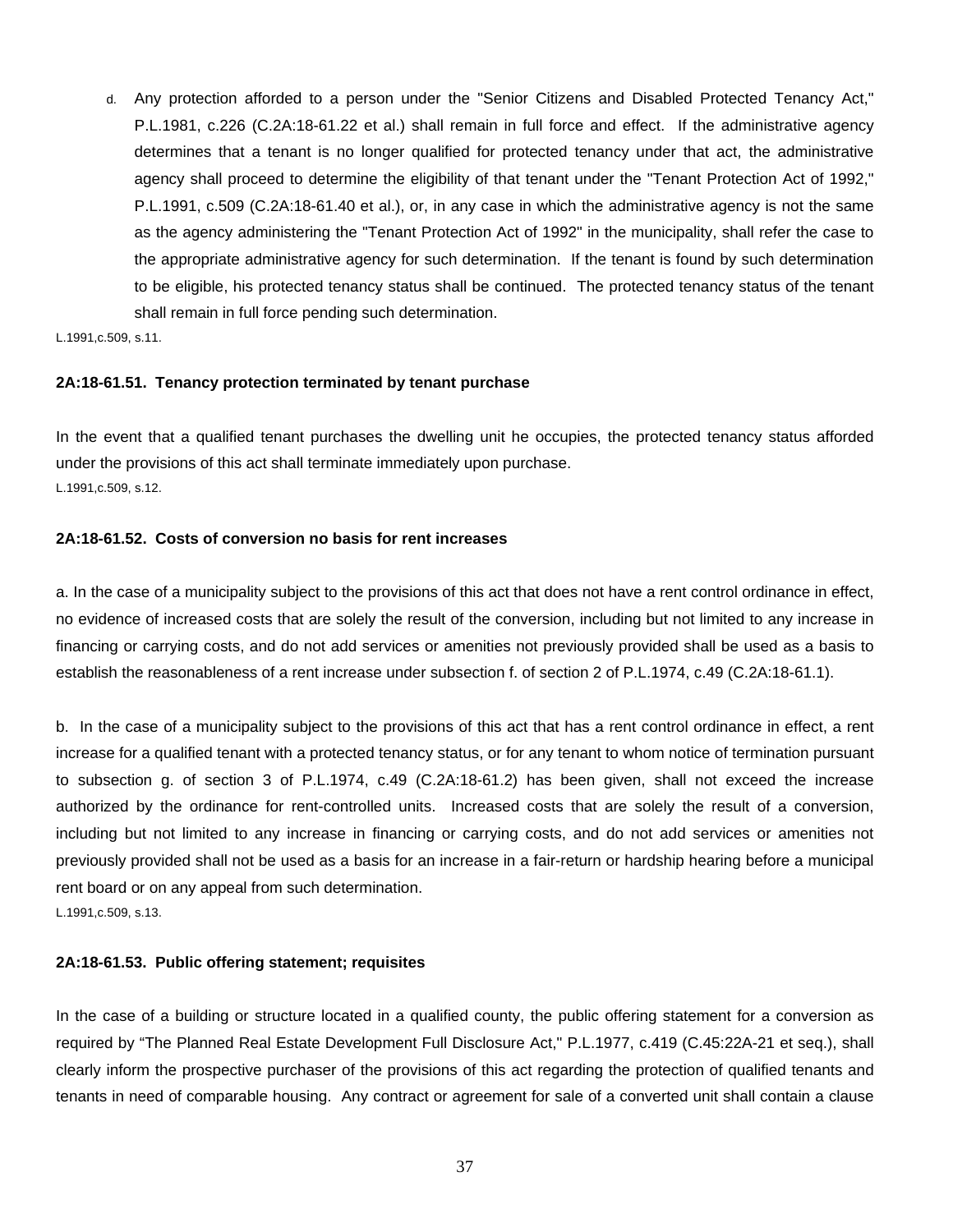in 10-point bold type or larger that the contract is subject to the terms of this act concerning such tenant protection and an acknowledgement that the purchaser has been informed of these terms. L.1991,c.509,s.14.

### **2A:18-61.54. Municipal fees**

A municipality located in a qualified county is authorized to charge an owner a fee which may vary according to the size of the building to cover the cost of providing the services required by this act. L.1991,c509, s.15.

### **2A:18-61.55. Tenant waivers, unenforceable**

Any agreement whereby the tenant waives any rights under this act shall be deemed to be against public policy and unenforceable.

L.1991, c.509, s.16.

# **2A:18-61.56. Actions against qualified tenants, limitations**

For one year from the effective date of this act, no action for removal of a qualified tenant shall be instituted, no judgment shall be entered against a qualified tenant based upon a previously instituted action, and no qualified tenant shall be removed from his dwelling unit by a landlord, on the basis of the conversion of the premises. The owner of any residential premises located in a qualified county who, prior to that date, has registered those residential premises for conversion or applied for such registration shall comply with the provisions of this act, and the tenants residing in those premises shall be entitled to the protections extended under this act as if the registration or application for registration had not so occurred prior to that date. However, the provisions of this section shall not apply to any residential unit for which a conversion was registered prior to March 4, 1991 if the unit was sold to a bona fide individual purchaser prior to that date and that purchaser intends to personally occupy the unit as his principal residence.

L.1991,c.509, s.17.

#### **2A:18-61.57. Removal for good cause**

Nothing in this act shall be deemed to prevent a court from removing a tenant, qualified tenant or tenant in need of comparable housing from a dwelling unit located in a qualified county for good cause shown not to be related to conversion of the building or structure to a condominium or cooperative. L.1991,c.509,s.18.

#### **2A:18-61.58. Severability**

If any section, subsection, paragraph, sentence or other part of this act is adjudged unconstitutional or invalid, such judgment shall not affect, impair or invalidate the remainder of this act, but shall be confined in its effect to the section,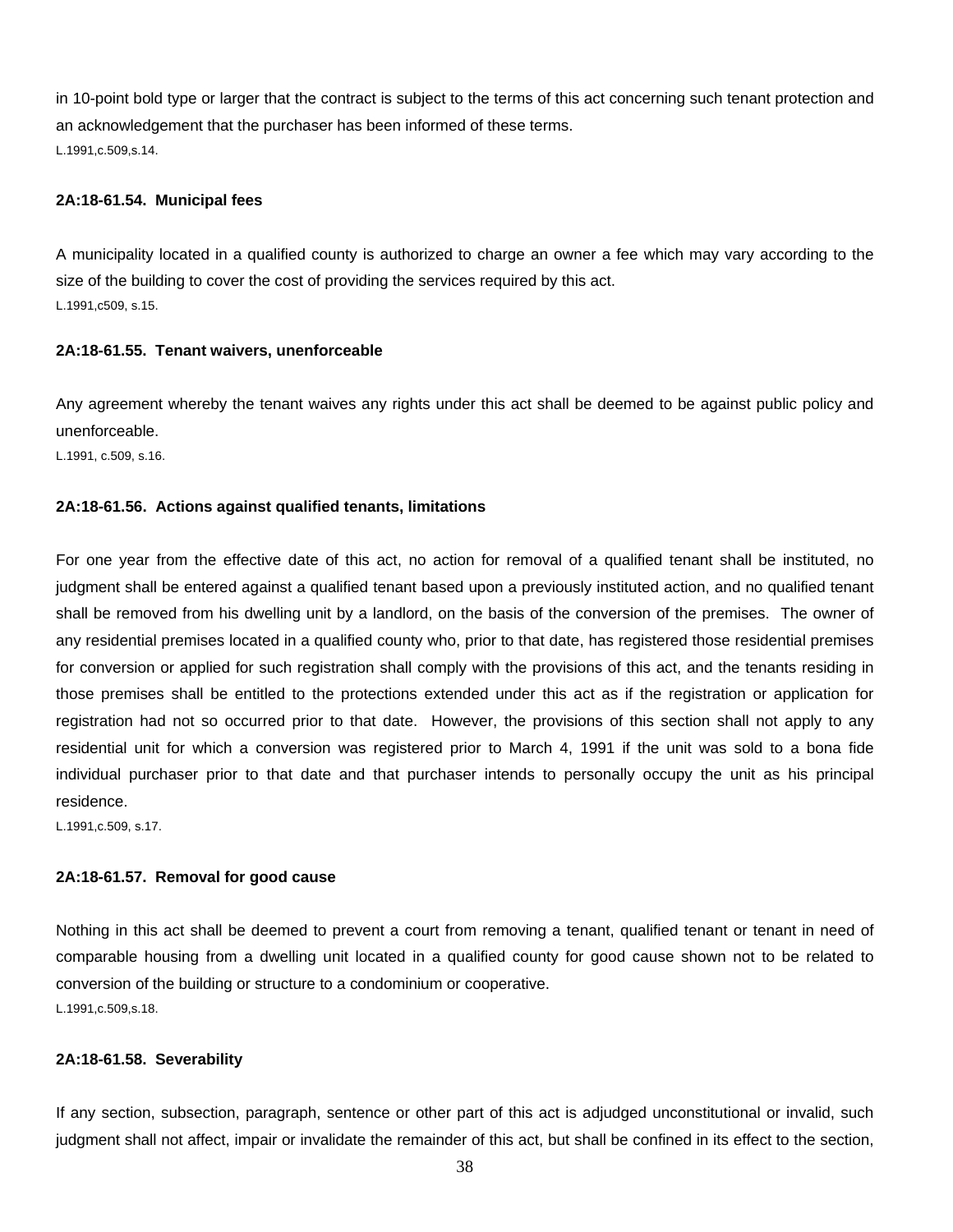subsection, paragraph, sentence or other part of this act directly involved in the controversy in which the judgment shall have been rendered.

L.1991,c.509,s.24

# **2A:18-61.59. Rules, regulations**

The commissioner is authorized to adopt, in accordance with the provisions of the "Administrative Procedure Act," P.L.1968, c.410 (C.52:14B-1 et seq.), such rules and regulations as may be necessary to implement the provisions of this act, including but not limited to, the prescribing of administrative and notification procedures which integrate the procedural requirements of this act with those of P.L.1981, c.226 (C.2A:18-61.22 et al.) in order to facilitate the efficient administration of both acts.

L.1991,c.509, s.25.

# **2A:18-61.60. Tenants' organization permitted to accept billing for utility**

Whenever an electric, gas, water or sewer public utility has provided written notice to tenants residing in rental premises of a proposed discontinuance of service and the tenants so notified have indicated a desire to continue service, but the utility has determined that it would not be feasible to bill each tenant individually for the service, the utility shall permit a tenants' organization representing each tenant of the rental premises to accept billing for the utility including the periodic billing for current charges, and a statement of any arrearage which is unpaid by the landlord for service previously supplied by the utility, and shall continue providing the service to the premises provided that payment is received.

L.2000, c.113, s.1

# **2A:18-61.61. Deduction of certain utility costs from rental payment**

Whenever a tenants' organization agrees to accept billing for a utility service, the tenants comprising the membership of the organization accepting and paying such billing shall be permitted to deduct from each of their respective rental payments to the landlord of the premises an amount corresponding to the tenant's contribution towards the currently due utility payment and the arrearage, if any, owed by the landlord, provided that any contribution by a tenant to the arrearage shall not exceed 15 percent of the tenant's rental payment which would have been payable to the landlord, but for the contribution.

L.2000, c.113, s.2

# **2A:18-61.62. Issuance of "Notice of Rent Protection Emergency."**

The Governor shall be empowered, whenever declaring a state of emergency, to determine whether the emergency will, or is likely to, significantly affect the availability and pricing of rental housing in the areas included in the declaration. If the Governor determines that unconscionable rental practices are likely to occur unless the protections afforded under P.L.2002, c. 133 (C.2A:18-61.62 et al.) are invoked, the Governor may issue a "Notice of Rent Protection Emergency" at any time during the declared state of emergency. L.2002, c.133 s.1,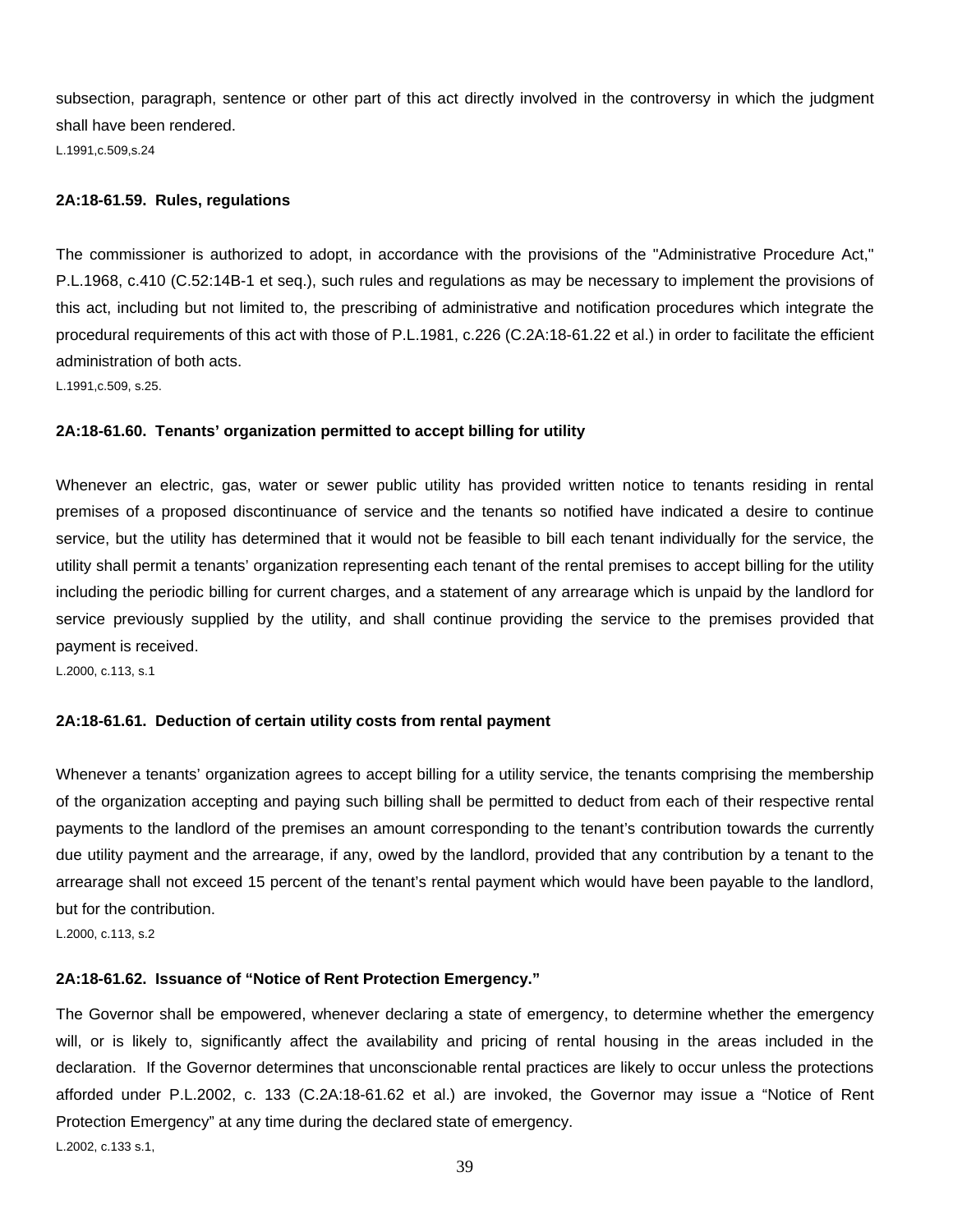#### **2A:18-61.63. Effect of issuance of "Notice of Rent Protection Emergency."**

Whenever the Governor declares a state of emergency within certain areas of the State, and issues a "Notice of Rent Protection Emergency," the following shall apply:

- a. Within a zone which includes the area declared to be in a state of emergency and, if so indicated in the Notice of Rent Protection Emergency extending a distance not to exceed 10 miles in all directions from the outward boundaries thereof, there shall be a presumption of unreasonableness given to a notice of increase in rental charges provided subsequent to the date of the declaration by a landlord to a tenant occupying premises which are utilized as a residence, when the proposed percentage increase in rent is greater than twice the rate of inflation as indicated by increases in the CPI for the immediately preceding nine month period. For the purposes of this section, "CPI" means the annual average over a 12-month period beginning September 1 and ending August 31 of the Consumer Price Index for Urban Wage Earners and Clerical Workers (CPI-W), All Items Series A, of the United States Department of Labor (1957-1959 = 100), for the New York, NY-Northeastern New Jersey region.
- b. Within a zone which includes the area declared to be in a state of emergency and, if so indicated in the Notice of Rent Protection Emergency extending a distance not to exceed 10 miles in all directions from the outward boundaries thereof, there shall be a limitation on the amount of rent which may be charged a tenant undertaking a new lease for residential premises during the duration of the declaration of a "Notice of Rent Protection Emergency" made pursuant to section 1 of P.L.2002, c. 133 (C.2A:18-61.62). The amount of rent which may be charged shall be limited to the product of the fair market rental value of the premises prior to the emergency conditions and two times the rate of inflation as determined by the increase in the CPI for the immediately preceding nine month period. For the purposes of this section, "CPI" means the annual average over a 12-month period beginning September 1 and ending August 31 of the Consumer price Index for Urban Wage Earners and Clerical Workers (CPI-W), All items Series A, of the United States Department of Labor (1957-1959 = 100), for New York, NY-Northeastern New Jersey region.
- **c.** In the event that a landlord believes that the limitations on increases in rental charges imposed by a "Notice of Rent Protection Emergency" prevent the landlord from realizing a just and reasonable rate of return on the landlord's investment, the landlord may file an application with the Director of the Division of Consumer Affairs in the Department of Law and Public Safety for the purpose of requesting permission to increase rental charges in excess of the increases otherwise authorized under the "Notice of Rent Protection Emergency". In evaluating such an application, the director shall take into consideration the purposes intended to be achieved by P.L.2002, c. 133 (C.2A:18-61.62 et al.) and the "Notice of Rent Protection Emergency" and the amount of rental charges required to provide the landlord with a just and reasonable return. The Director shall promulgate rules and regulations in accordance with the "Administrative Procedure Act," P.L. 1968, c.410 (C.52:14B-1 et seq.) to effectuate the purpose of this act.
- d. The provisions of subsections a. and b. of this section will serve to supplement, not replace, any existing local, State, or Federal restrictions on rent increases for any dwelling units in residential buildings located within the zone described in subsections a. and b. of this section, and will only apply to those dwelling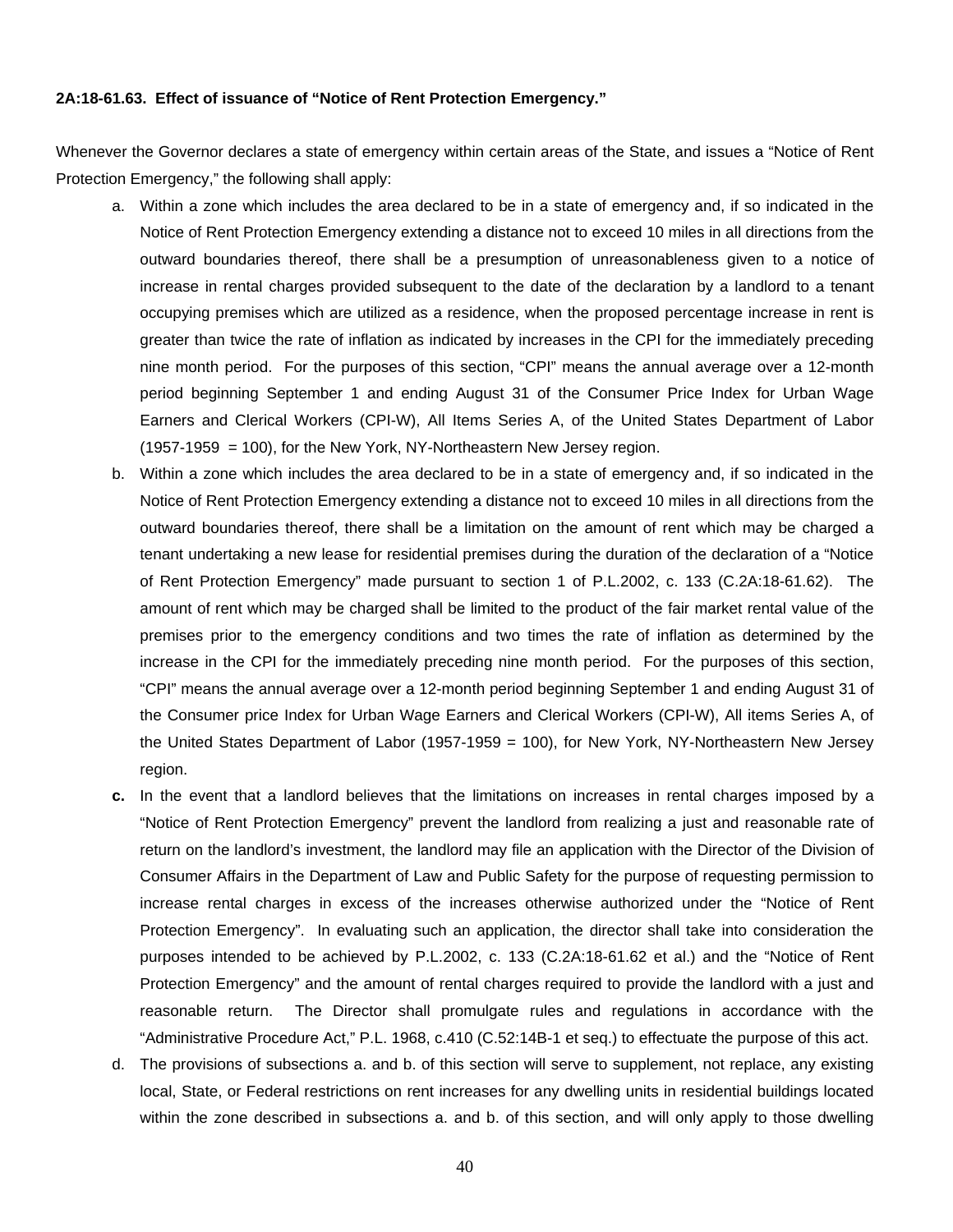units where they cause a lowering of the maximum allowable rent increase or of the maximum reasonable rent increase.

e. The provisions of subsections a. and b. of this section shall cease to apply upon the expiration of the state of emergency, or upon the rescission of the either the declaration of the state of emergency or the "Notice of Rent Protection Emergency**."**

L.2002,c. 133, s. 2.

# **2A:18-61.64. Report of violation, investigations, penalties**

- a. A tenant or prospective tenant may report a violation of the provisions of P.L. 2002, c.133 (C.2A:18-61.62 et al.) to the Director of the Division of Consumer Affairs in the Department of Law and Public Safety. The director shall investigate any complaint within 10 days of receipt o the complaint.
- b. If the director determines that a violation of this act has occurred:
	- (1) a penalty may be assessed against the landlord in an amount equal to six times the monthly rental sought to be imposed upon a tenant in contravention of the "Notice of Rent Protection Emergency"; or
	- (2) any penalties for violations of the New Jersey Consumer Fraud Act, P.L.1960, c.39 (C.56:8-1 et al.) may be sought by the director.
- c. Notwithstanding the provisions of subsections a. and b. of this section, a tenant shall have the right to petition a court of competent jurisdiction to terminate a lease containing a provision in violation of the provisions of P.L. 2002, c. 133 (C.2A:18-61.62 et al.).

L.2002, c.133, s. 3.

# **2A:18-61.65. Violations considered as consumer fraud**

Any violation of P.L.2002, c. 133 (C. 2A:18-61.62 et al.) shall be considered a violation of the New Jersey Consumer Fraud Act, P.L.1960,c.39(C.56:8-1 et seq.). L.2002, c.133, s. 4

# **2A:18-66. Judgment; order as to payment; stay of execution**

The court may either order the judgment paid to the prevailing party or into court for the use of the prevailing party at a certain date or by specified installments, and may stay the issue of execution and other supplementary process during compliance with its order. Such stay shall at all times be subject to be modified or vacated.

# **2A:18-67. Docketing small claims judgments**

Judgments recovered in the division of small claims of the Superior Court, Law Division, Special Civil Part may be docketed as judgments in the Special Civil Part proper are docketed. Amended L.1991, c.91, s.69.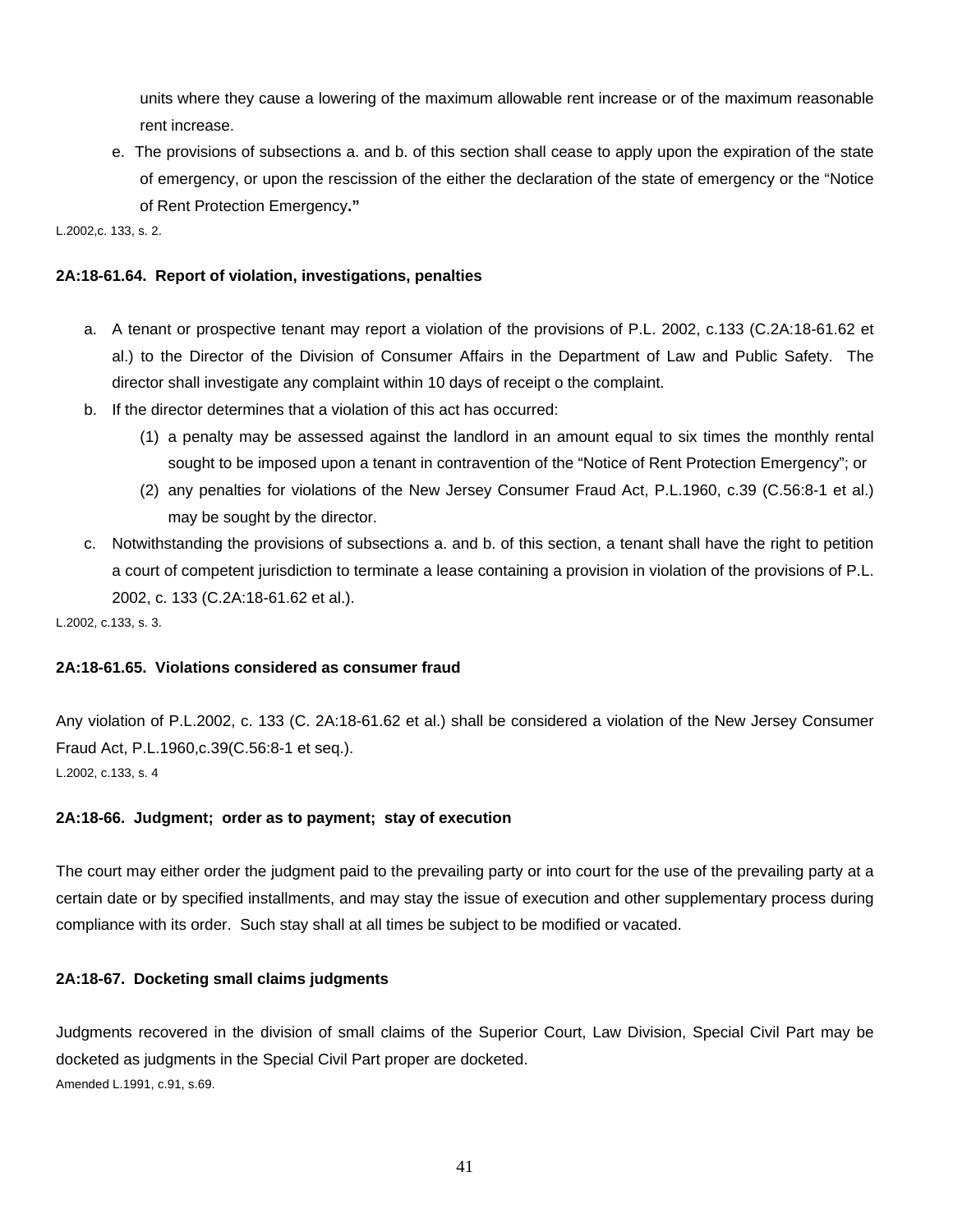#### **2A:18-69. Costs**

The actual cash disbursements of the prevailing party for any fees paid to the clerk and witness and officers' fees shall be allowed as costs.

# **2A:18-71. Costs on vacation of judgment**

When a judgment is vacated, the court, in its discretion may award costs not exceeding \$10, for or against either party and enter judgment and issue execution therefor.

#### **2A:18-72. Disposal of remaining personal property abandoned by tenant**

A landlord of commercial or residential property, in the manner provided by P.L.1999, c.340 (C.2A:18-72 et al.), may dispose of any tangible goods, chattels, manufactured or mobile homes or other personal property left upon a premises by a tenant after giving notice as required by section 2 of P.L.1999, c.340 (C.2A:18-73), only if the landlord reasonable believes under all the circumstances that the tenant has left the property upon the premises with no intention of asserting any further claim to the premises or the property and:

- a. A warrant for removal has been executed and possession of the premises has been restored to the landlord; or
- b. The tenant has given written notice that he or she is voluntarily relinquishing possession of the premises.

The provision of P.L.1999, c.340 (C.2A:18-72 et al.) shall not apply to the disposal of tenant property left on nonresidential rental property if there is a lease in effect which has been duly executed by all parties which contains specific terms and conditions for the disposal of tenant property.

L.1999, c.340,s. 1: Amended L.2001, c.51.

# **2A:18-73. Notice to tenant prior to disposition**

To dispose of a tenant's property under this act, a landlord shall first give written notice to the tenant, which shall be sent by certified mail, return receipt requested or by receipted first class mail addressed to the tenant, at the tenant's last known address (which may be the address of the premises) and at any alternate address or addresses known to the landlord in an envelope endorsed "Please Forward."

"Receipted first class mail" for purposes of this section means first class mail for which a certificate of mailing has been obtained by the sender but does not include certified or registered mail.

When the property subject to disposal is a manufactured or mobile home, a copy of the notice required pursuant to this section shall also be sent to the Director of the Division of Motor Vehicles and to any lienholders with security interests in the property which has been recorded with the Division of Motor Vehicles. L.199.c.340,s.2.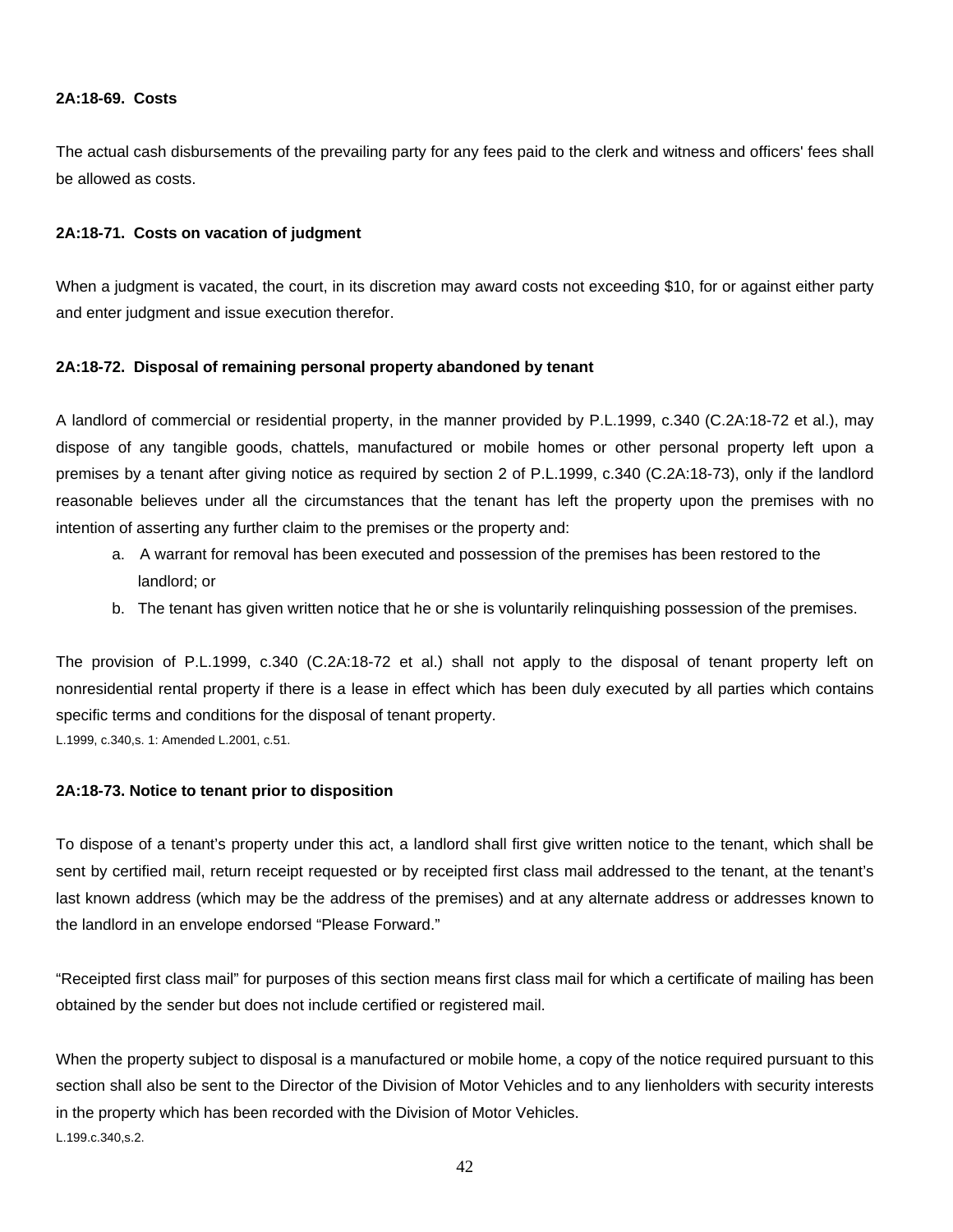# **2A:18-74. Contents of notice**

The notice required under section 2 of P.L.1999, c.340 (C2A:18-73) shall state as follows:

- a. That the property is considered abandoned and must be removed from the premises or from the place of safekeeping, if the landlord has stored the property as provided in section 4 of P.L.1999, c.340 (C.2A:18-75), by a date as follows;
	- (i) for all property other than manufactured or mobile homes not less than 30 days after delivery of the notice, all not less than 33 days after the date of mailing, whichever comes first, or
	- (ii) for property which consists solely of manufactured or mobile homes, not less than 75 days after the delivery of the notice, or not less than 78 days after the date of mailing, whichever comes first, or the property will be sold or otherwise disposed of; and
- b. That if the abandoned property is not removed:
	- (i) The landlord may sell the property at a public or private sale; or
	- (ii) The landlord may destroy or otherwise dispose of the property if the landlord reasonable determines that the value of the property is so low that cost of storage and conducting a public sale would probably exceed the amount that would be realized from the sale; or
	- (iii) The landlord may sell items of value and destroy or otherwise dispose of the remaining property.
- c. That in the case of a residential tenant, if the tenant claims the property within the time provided in the notice, the landlord must make the property available for removal by the tenant without payment by the tenant of any unpaid rent.

L.1999,c.340, s.3

# **2A:18-75. Storing abandoned property**

After notifying a tenant as required by section 2 and 3 of P.L.1999, c.340 (C.2A:18-73 et seq.) a landlord shall store all goods, chattels, manufactured or mobile homes and other personal property of the tenant in a place of safekeeping and shall exercise reasonable care for the property, except that the landlord may promptly dispose of perishable food and shall allow an animal control agency or humane society to remove any abandoned pets or livestock. A landlord may store a tenant's manufactured dwelling or residential vehicle on the space previously rented, elsewhere on the premises or in a safe location off the premises. A landlord shall be entitled to reasonable storage charges and costs incidental to storage. A landlord may store property in a commercial storage facility, in which case the storage cost shall include the actual storage charge plus the reasonable cost of removal of the property to the place of storage. L.1999,c.340, s.4.

# **2A:18-76. Conditions under which the property is considered abandoned**

a. If a tenant responds in writing or orally to the landlord, on or before the day specified in the required notice, that the tenant intends to remove the property from the premises, or from the place of safekeeping if the landlord has stored the property as provided in section 4 of P.L.1999, c.340 (C.2A:18-75), and does not do so within the time specified in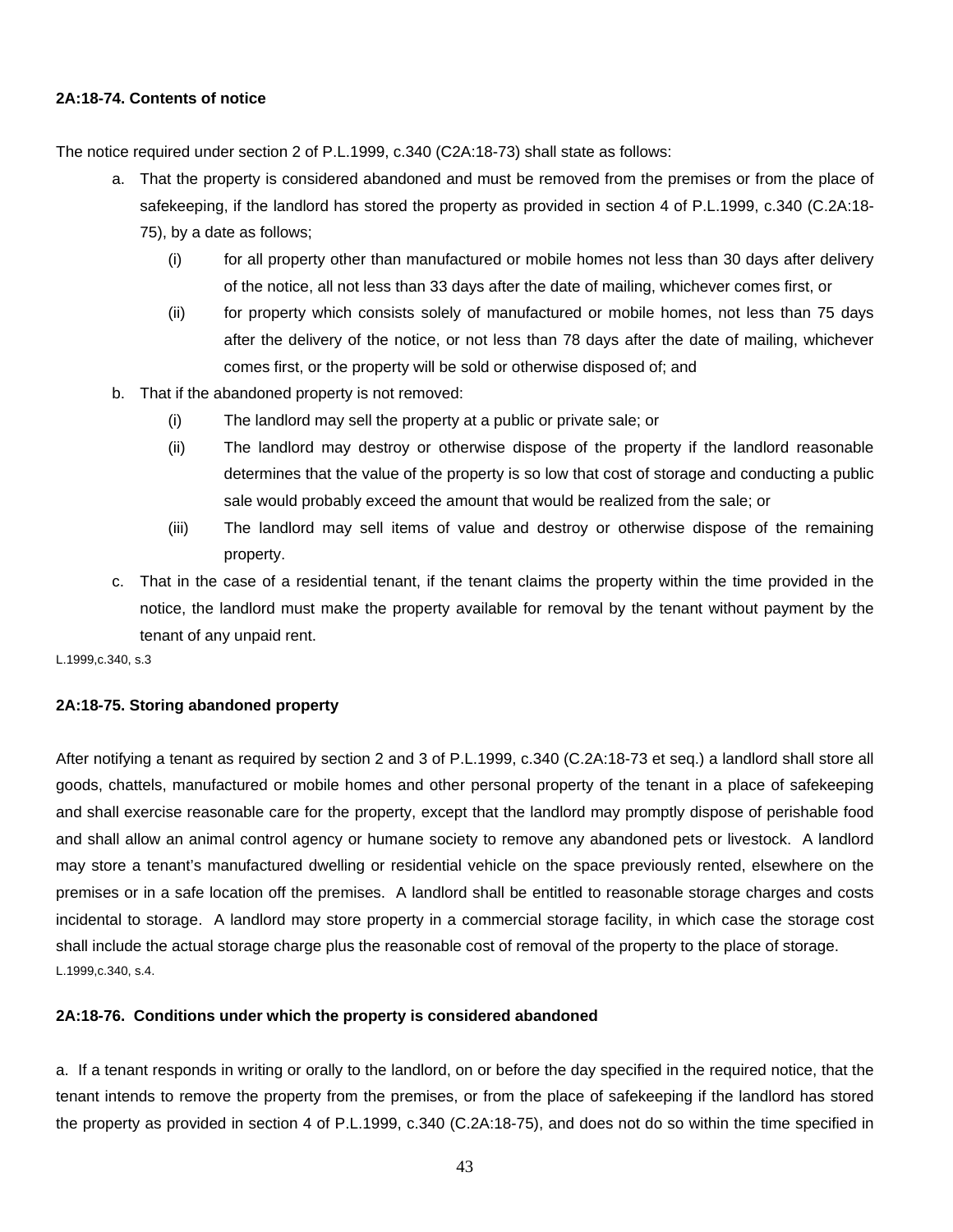the notice or within 15 days after the written response, whichever is later, the tenant's property shall be conclusively presumed to be abandoned.

b. If a lienholder responds in writing to the landlord concerning a security interest in any manufactured or mobile home, and the lienholder indicates an intent to remove the property from the premises, or from the place of safekeeping, or to pay rent as a condition of leaving the property on the premises, but fails to remove the property or make rental payments within the time specified in the notice or within 15 days after the written response, whichever is later, then the landlord may proceed as if the lienholder had not responded.

c. If no response is received from a tenant or lienholder within the time period provided under section 3 of P.L.1999, c.340 (C2A:18-74), then the tenant's property shall be conclusively presumed to be abandoned. L.1999, c.340, s.5.

#### **2A:18-77. Tenant's reimbursement for storage costs**

Upon removal of his property, a tenant shall reimburse the landlord for the reasonable cost of storage for the period the property was in the landlord's safekeeping, including the reasonable cost of removal of the property to a place of storage. A landlord shall not be entitled to reimbursement for storage and removal costs which are greater than the fair market value of such costs in the locale of the rental property. A landlord shall not be responsible for any loss to a tenant resulting from storage of property in compliance with this act unless the loss was caused by the landlord's deliberate or negligent act or omission.

L.1999.c,340, s.6.

# **2A:18-78. Disposal of property, options**

Property that has been conclusively presumed to be abandoned may be disposed of in any of the following ways:

a. The landlord may sell the property at a public or private sale;

b. The landlord may destroy or otherwise dispose of the property if the landlord reasonably determines that the value of the property is so low that the cost of storage and conducting a public sale would probably exceed the amount that would be realized from the sale; or

c. The landlord may sell certain items and destroy or otherwise dispose of the remaining property, in accordance with subsections a. and b. of this section.

A public or private sale authorized by this section shall be conducted in accordance with the provisions of 12A:9-601 et seq. of the "Uniform Commercial Code" .

L.1999, c.340, s.7 ; Amended L.2001, c.117,s.24.